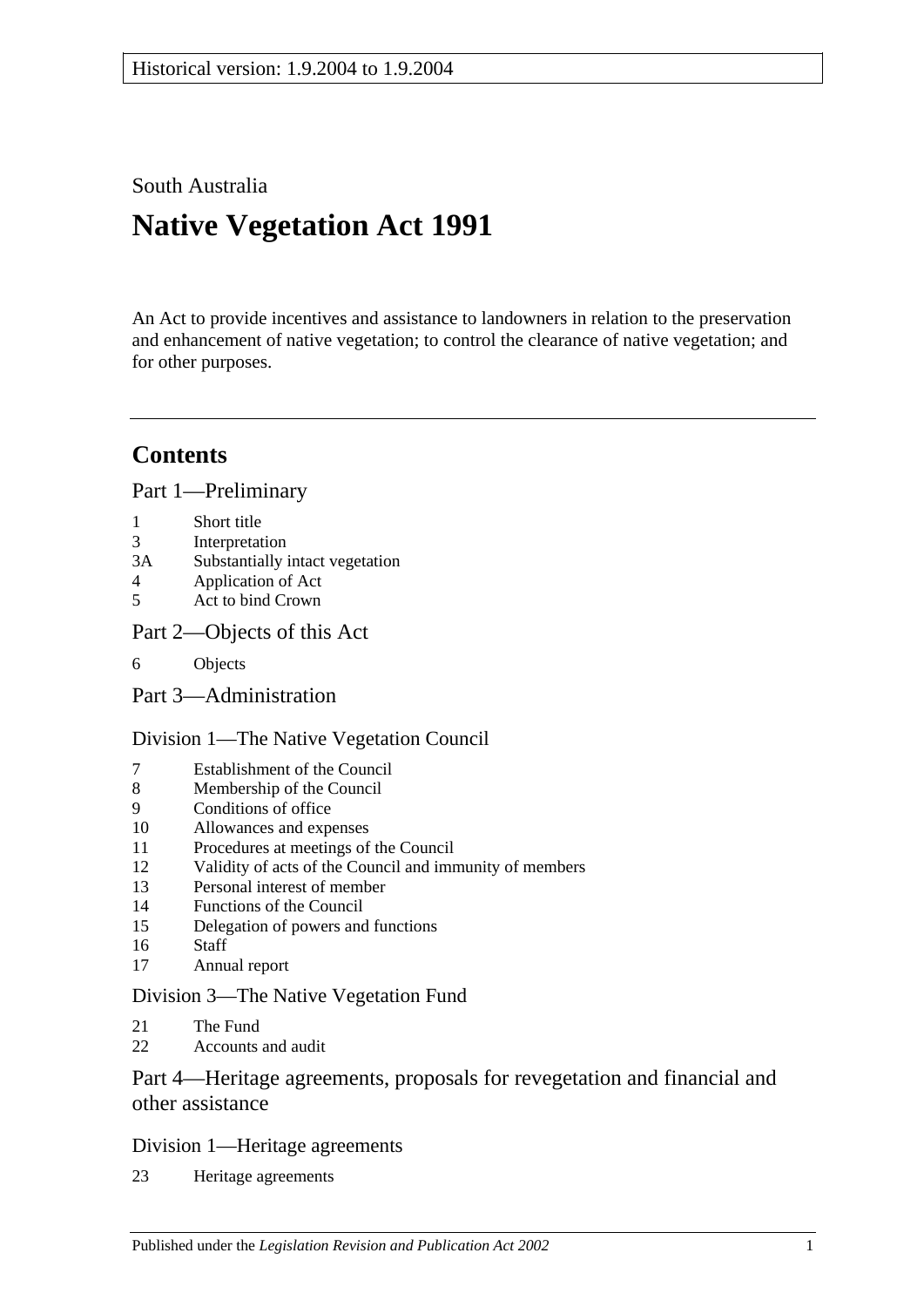- 23A [Effect of heritage agreement](#page-13-0)
- 23B [Registration of heritage agreements](#page-14-0)

#### [Division 2—Approval by the Council of proposal for revegetation](#page-14-1)

- 23D [Application of Division](#page-14-2)
- 23E [Declaration in relation to existing vegetation](#page-14-3)
- 23F [Proposal for revegetation of land](#page-14-4)
- 23G [Information required on application or submission](#page-14-5)
- 23H [Decision by the Council](#page-14-6)
- 23I [Noting of Council's approval against the title to the land](#page-15-0)

#### [Division 3—Financial and other assistance](#page-15-1)

- 24 [Assistance to landowners](#page-15-2)
- 25 [Guidelines for the application of assistance and the management of native vegetation](#page-16-0)

#### [Part 5—Clearance and enforcement](#page-17-0)

#### [Division 1—Control of clearance](#page-17-1)

- 26 [Offence of clearing native vegetation contrary to this Part](#page-17-2)
- 27 [Clearance of native vegetation](#page-19-0)
- 28 [Application for consent](#page-19-1)
- 29 [Provisions relating to consent](#page-20-0)
- 29A [Avoidance of duplication of procedures etc](#page-23-0)
- 30 [Conditions of consent](#page-24-0)
- 30A [Marking or tagging of cleared vegetation](#page-25-0)

#### [Division 2—Civil enforcement proceedings](#page-25-1)

- 31 [Interpretation](#page-25-2)
- 31A [Application to the ERD Court for enforcement](#page-26-0)
- 31B [Order where native vegetation has been cleared](#page-27-0)
- 31C [Interim order](#page-29-0)
- 31D [Enforcement of orders](#page-29-1)
- 31E [Enforcement notices](#page-30-0)
- 31F [Miscellaneous provisions](#page-31-0)
- 32 [Appeals](#page-31-1)
- 33 [Commencement of proceedings](#page-31-2)

#### [Division 3—Authorised officers](#page-32-0)

- 33A [Appointment of authorised officers](#page-32-1)
- 33B [Powers of authorised officers](#page-33-0)
- 33C [Issue of warrants](#page-35-0)
- 33D [Provisions relating to seizure](#page-36-0)
- 33E [Offence to hinder etc authorised officers](#page-37-0)
- 33EA [Offences by authorised officers etc](#page-38-0)

#### [Part 5A—Administrative appeals](#page-38-1)

- 33F [Right of appeal](#page-38-2)
- 33G [Expiry of Part](#page-39-0)

### [Part 5B—Interest and recovery of money](#page-39-1)

33H [Interest](#page-39-2)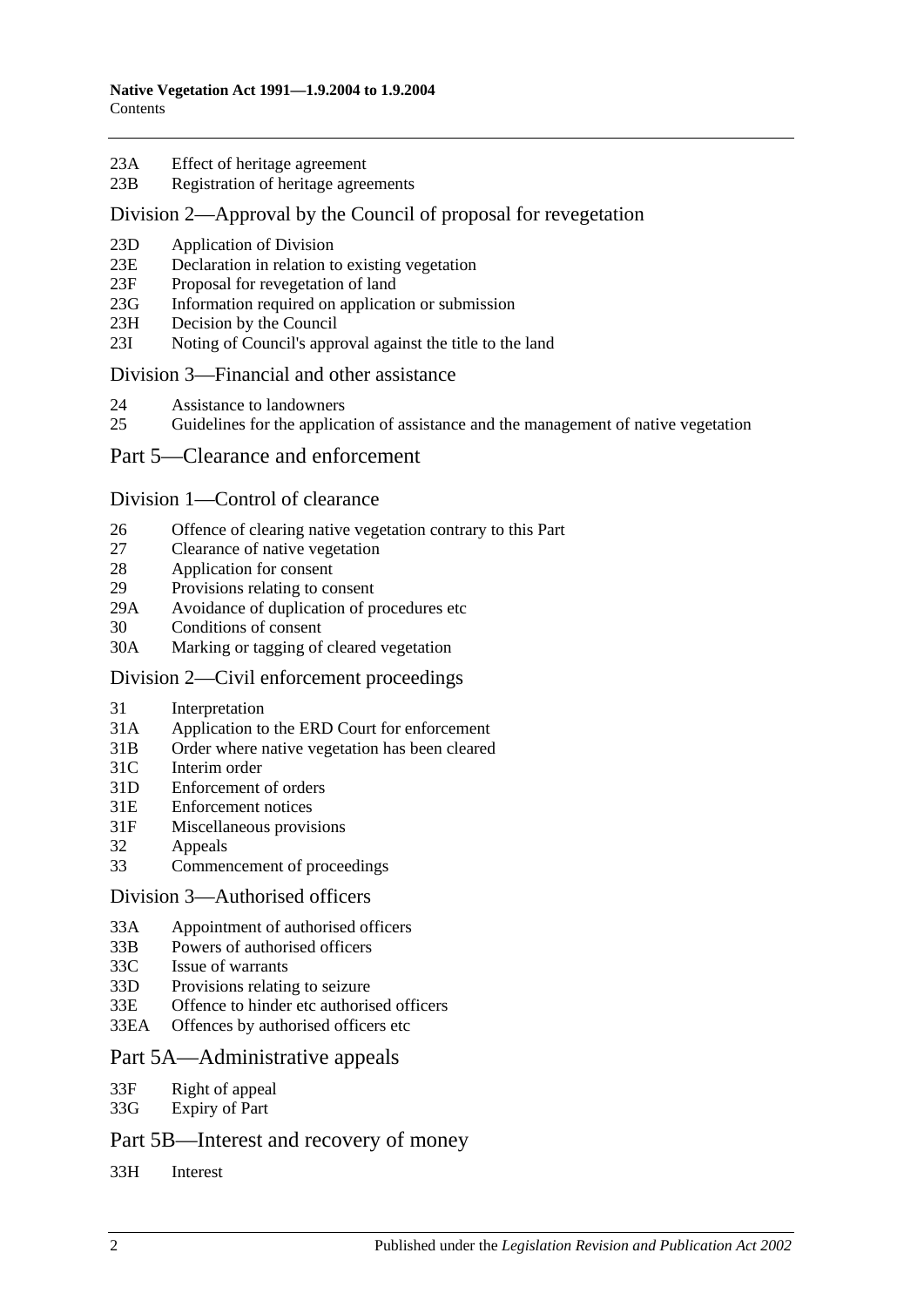#### 33I [Sale of land for non-payment](#page-39-3)

#### [Part 6—Miscellaneous](#page-41-0)

- 33J [Constitution of Environment, Resources and Development Court](#page-41-1)
- 34 [Evidentiary provisions etc](#page-41-2)
- 35 [Proceedings for an offence](#page-42-0)
- 36 [Assessment of costs and expenses](#page-42-1)
- 38 [Vicarious liability](#page-42-2)
- 39 [Offences by bodies corporate](#page-43-0)
- 40 [General defence](#page-43-1)
- 40A [Register of applications](#page-43-2)
- 40B [Ministerial power of delegation](#page-43-3)
- 41 [Regulations](#page-44-0)

#### [Schedule 1](#page-44-1)

- 1 [Principles of clearance of native vegetation](#page-44-2)
- 2 [Interpretation](#page-45-0)

[Schedule 2—Transitional provisions](#page-45-1)

[Legislative history](#page-47-0)

### <span id="page-2-0"></span>**The Parliament of South Australia enacts as follows:**

## **Part 1—Preliminary**

### <span id="page-2-1"></span>**1—Short title**

This Act may be cited as the *Native Vegetation Act 1991*.

### <span id="page-2-2"></span>**3—Interpretation**

(1) In this Act, unless the contrary intention appears—

*biological diversity* means diversity of ecosystems and ecological processes and of the plants, animals and micro-organisms that comprise or participate in those ecosystems or processes;

*breach* of this Act means a contravention of, or a failure to comply with, a provision of this Act and *breached* has a corresponding meaning;

**building** includes a structure that is fixed to land:

*to clear* native vegetation includes to cause or permit the clearance of native vegetation;

*clearance*, in relation to native vegetation, means—

- (a) the killing or destruction of native vegetation;
- (b) the removal of native vegetation;
- (c) the severing of branches, limbs, stems or trunks of native vegetation;
- (d) the burning of native vegetation;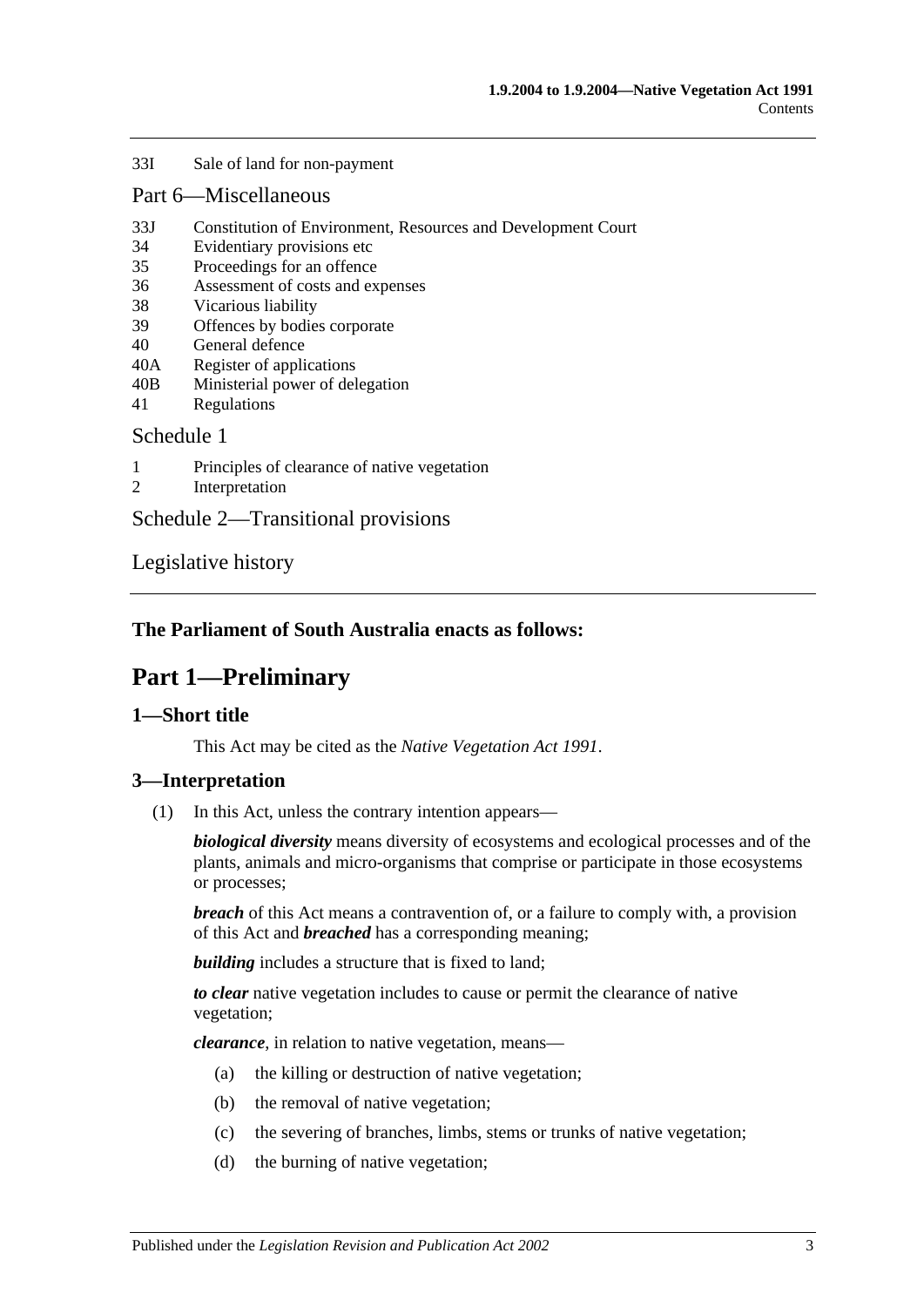(e) any other substantial damage to native vegetation,

and includes the draining or flooding of land, or any other act or activity, that causes the killing or destruction of native vegetation, the severing of branches, limbs, stems or trunks of native vegetation or any other substantial damage to native vegetation;

*the Council* means the Native Vegetation Council established by this Act;

*ERD Court* means the Environment, Resources and Development Court;

*the Fund* means the Native Vegetation Fund established by this Act;

*isolated plant*—see [subsections](#page-4-1) (2) and [\(3\);](#page-4-2)

*land* includes—

- (a) land submerged by water; and
- (b) an interest in land;

*local council* means a municipal or district council;

*member* means a member of the Council;

*Murray-Darling Basin* has the same meaning as in the *[Murray-Darling Basin](http://www.legislation.sa.gov.au/index.aspx?action=legref&type=act&legtitle=Murray-Darling%20Basin%20Act%201993)  Act [1993](http://www.legislation.sa.gov.au/index.aspx?action=legref&type=act&legtitle=Murray-Darling%20Basin%20Act%201993)*;

*native vegetation* means a plant or plants of a species indigenous to South Australia including a plant or plants growing in or under waters of the sea but does not include—

- (a) a plant or part of a plant that is dead unless the plant, or part of the plant, is of a class declared by regulation to be included in this definition; or
- (b) a plant intentionally sown or planted by a person unless the person was acting—
	- (i) in compliance with a condition imposed by the Council under this Act or by the Native Vegetation Authority under the repealed Act, or with the order of a court under this Act or the repealed Act; or
	- (ii) in pursuance of a proposal approved by the Council under [Part 4](#page-14-1)  [Division 2;](#page-14-1) or
	- (iii) in compliance with a condition imposed by a Minister, statutory authority or prescribed person or body under—
		- (A) the *[River Murray Act](http://www.legislation.sa.gov.au/index.aspx?action=legref&type=act&legtitle=River%20Murray%20Act%202003) 2003*; or
		- (B) the *[Water Resources Act](http://www.legislation.sa.gov.au/index.aspx?action=legref&type=act&legtitle=Water%20Resources%20Act%201997) 1997*; or
		- (C) any other Act prescribed by the regulations for the purposes of this paragraph;

*owner* of land means—

- (a) in relation to land alienated from the Crown by grant in fee simple—the holder of the fee simple;
- (ab) in relation to dedicated land within the meaning of the *[Crown Lands Act](http://www.legislation.sa.gov.au/index.aspx?action=legref&type=act&legtitle=Crown%20Lands%20Act%201929) 1929* that has not been granted in fee simple but which is under the care, control and management of a Minister, local council or other body or person—the Minister, council or other body or person;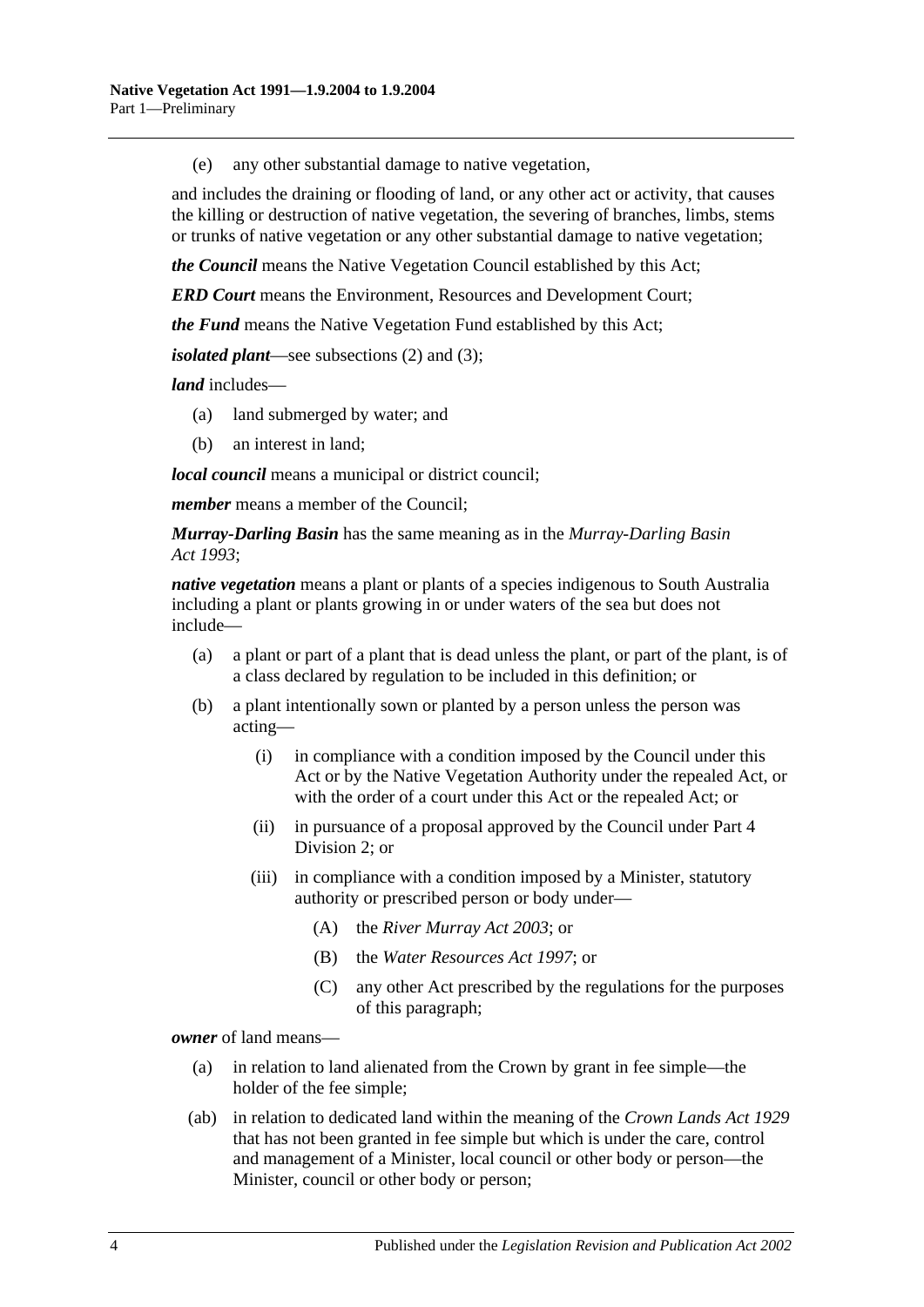- (b) in relation to land held under Crown lease—the lessee;
- (c) in relation to land held under an agreement to purchase from the Crown—the person entitled to the benefit of the agreement;
- (d) in relation to any other land—the Minister who is responsible for the care, control and management of the land or, if no Minister is responsible for the land, the Minister for Environment and Conservation;

*pastoral land* means land comprised in a lease granted under the *[Pastoral Land](http://www.legislation.sa.gov.au/index.aspx?action=legref&type=act&legtitle=Pastoral%20Land%20Management%20and%20Conservation%20Act%201989)  [Management and Conservation Act](http://www.legislation.sa.gov.au/index.aspx?action=legref&type=act&legtitle=Pastoral%20Land%20Management%20and%20Conservation%20Act%201989) 1989* over Crown land for the pasturing of stock and other ancillary purposes;

*principles of clearance of native vegetation* means principles set out in [Schedule 1](#page-44-1) to which the Council must have regard when determining an application for consent to clear native vegetation;

*the repealed Act* means the *[Native Vegetation Management Act](http://www.legislation.sa.gov.au/index.aspx?action=legref&type=act&legtitle=Native%20Vegetation%20Management%20Act%201985) 1985* repealed by this Act;

*River Murray Protection Area* means a River Murray Protection Area under the *[River](http://www.legislation.sa.gov.au/index.aspx?action=legref&type=act&legtitle=River%20Murray%20Act%202003)  [Murray Act](http://www.legislation.sa.gov.au/index.aspx?action=legref&type=act&legtitle=River%20Murray%20Act%202003) 2003*;

*soil conservation district* means an area of land declared to be a soil conservation district under the *[Soil Conservation and Land Care Act](http://www.legislation.sa.gov.au/index.aspx?action=legref&type=act&legtitle=Soil%20Conservation%20and%20Land%20Care%20Act%201989) 1989*;

*waters of the sea* includes any water that is subject to the ebb and flow of the tide.

- <span id="page-4-1"></span>(2) A plant will be taken to be an isolated plant if—
	- (a) it is at least one metre in height; and
	- (b) there is no other plant comprising native vegetation that is 200 millimetres or more in height within 50 metres of it.
- <span id="page-4-2"></span>(3) Each plant of a group of two or three plants or of a group of plants that is the subject of a determination by the Council under [subsection](#page-4-3) (4) will be taken to be an isolated plant if it would be an isolated plant under [subsection](#page-4-1) (2) except for its proximity to another plant, or other plants, in the group.
- <span id="page-4-3"></span>(4) The Council may, where in its opinion the circumstances of a particular case justify a determination under this subsection, determine that each plant of a group of four or more plants will be taken to be an isolated plant.
- (5) A determination under [subsection](#page-4-3) (4) must be agreed to by all the members of the Council present at the meeting at which it is made.
- (6) The distance between two plants for the purposes of [subsection](#page-4-1) (2) will be taken to be the distance between those parts of the plants that are above ground level and are closest to each other.

#### <span id="page-4-0"></span>**3A—Substantially intact vegetation**

- (1) A stratum of native vegetation will be taken for the purposes of this Act to be substantially intact if, in the opinion of the Council—
	- (a) the stratum has not been seriously degraded by human activity during the immediately preceding period of 20 years; or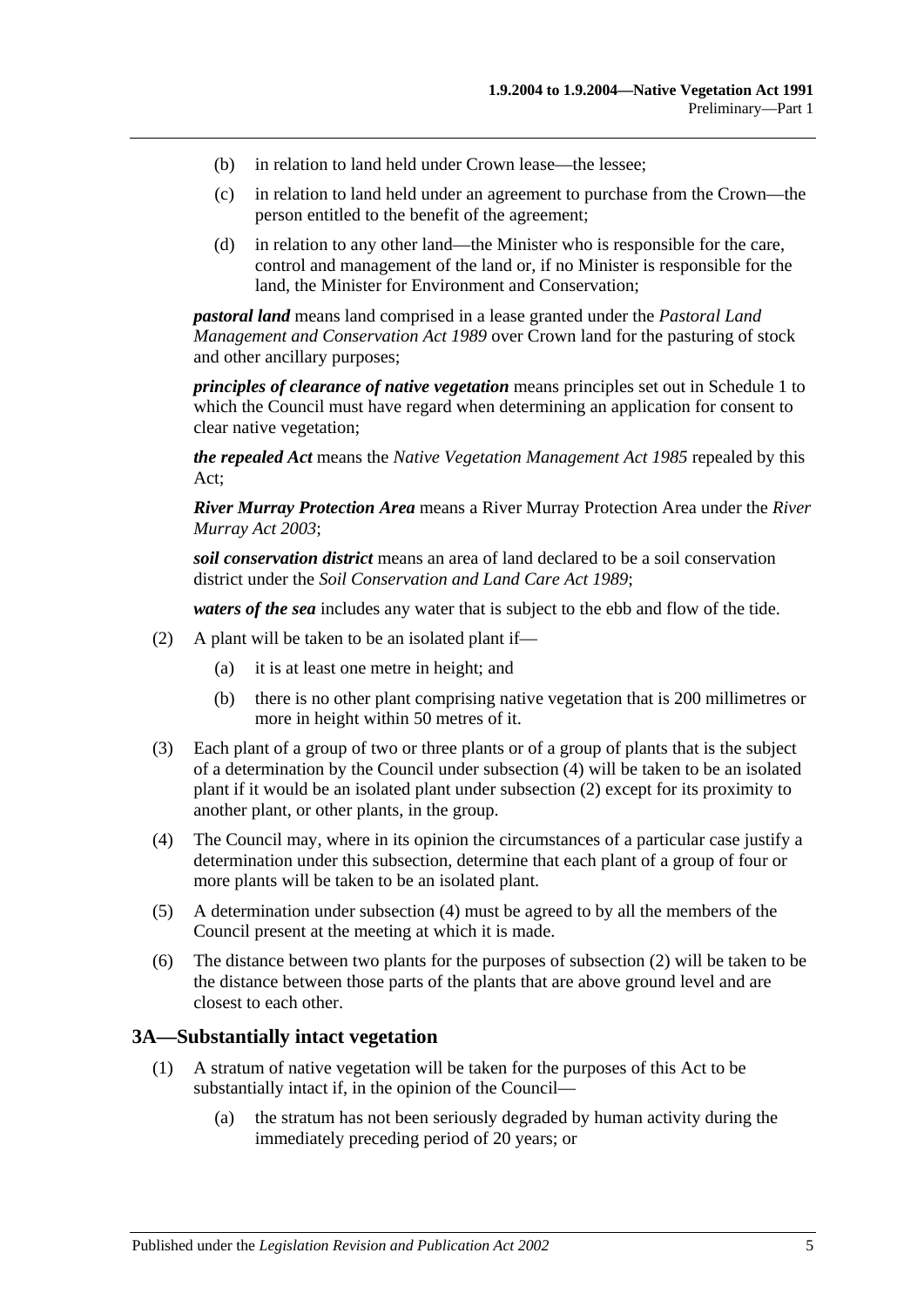- (b) the only serious degradation of the stratum by human activity during that period has been caused by fire.
- (2) In this section—

*stratum* of native vegetation means a layer of a plant community consisting of plants that comprise native vegetation and that have a similar growth habit.

### <span id="page-5-0"></span>**4—Application of Act**

- (1) Subject to this section, this Act applies to the whole of the State.
- <span id="page-5-2"></span>(2) This Act applies in those parts of the Hundreds of Adelaide, Munno Para, Noarlunga and Yatala—
	- (a) that are within the zone designated as the Metropolitan Open Space System or Hills Face Zone by a Development Plan or Development Plans under the *[Development Act](http://www.legislation.sa.gov.au/index.aspx?action=legref&type=act&legtitle=Development%20Act%201993) 1993*; or
	- (b) that are to the east of the Hills Face Zone; or
	- (c) that are within an area prescribed by regulation for the purposes of this subsection,

but does not, subject to [subsection](#page-5-1) (2a), apply in any other part of those Hundreds.

- <span id="page-5-1"></span>(2a) This Act applies to the whole of the area of the City of Onkaparinga.
- <span id="page-5-3"></span>(2b) This Act applies—
	- (a) in that part of the Hundred of Port Adelaide bounded on the east by the western boundary of Port Wakefield Road and on the south by the northern boundary of the area of the Corporation of the City of Salisbury; and
	- (b) in that part of the area of the Corporation of the City of Salisbury bounded on the east by the western boundary of Port Wakefield Road;
	- (c) in any other part of the Hundred of Port Adelaide prescribed by regulation for the purposes of this subsection,

but does not apply in any other part of the Hundred of Port Adelaide.

- <span id="page-5-4"></span>(2c) However, the Governor should not make a regulation under [subsection](#page-5-2) (2) or [\(2b\)](#page-5-3) unless—
	- $(a)$ 
		- (i) the Governor considers that the regulation should be made in order to enhance the preservation or management of an area that includes significant native vegetation, or in order to assist in the provision of a significant environmental benefit in a particular respect; and
		- (ii) the Governor is satisfied that the Minister has taken reasonable steps to consult with—
			- (A) any local council whose area includes any part of the area to which the regulation relates; and
			- (B) the Environment, Resources and Development Committee of the Parliament; and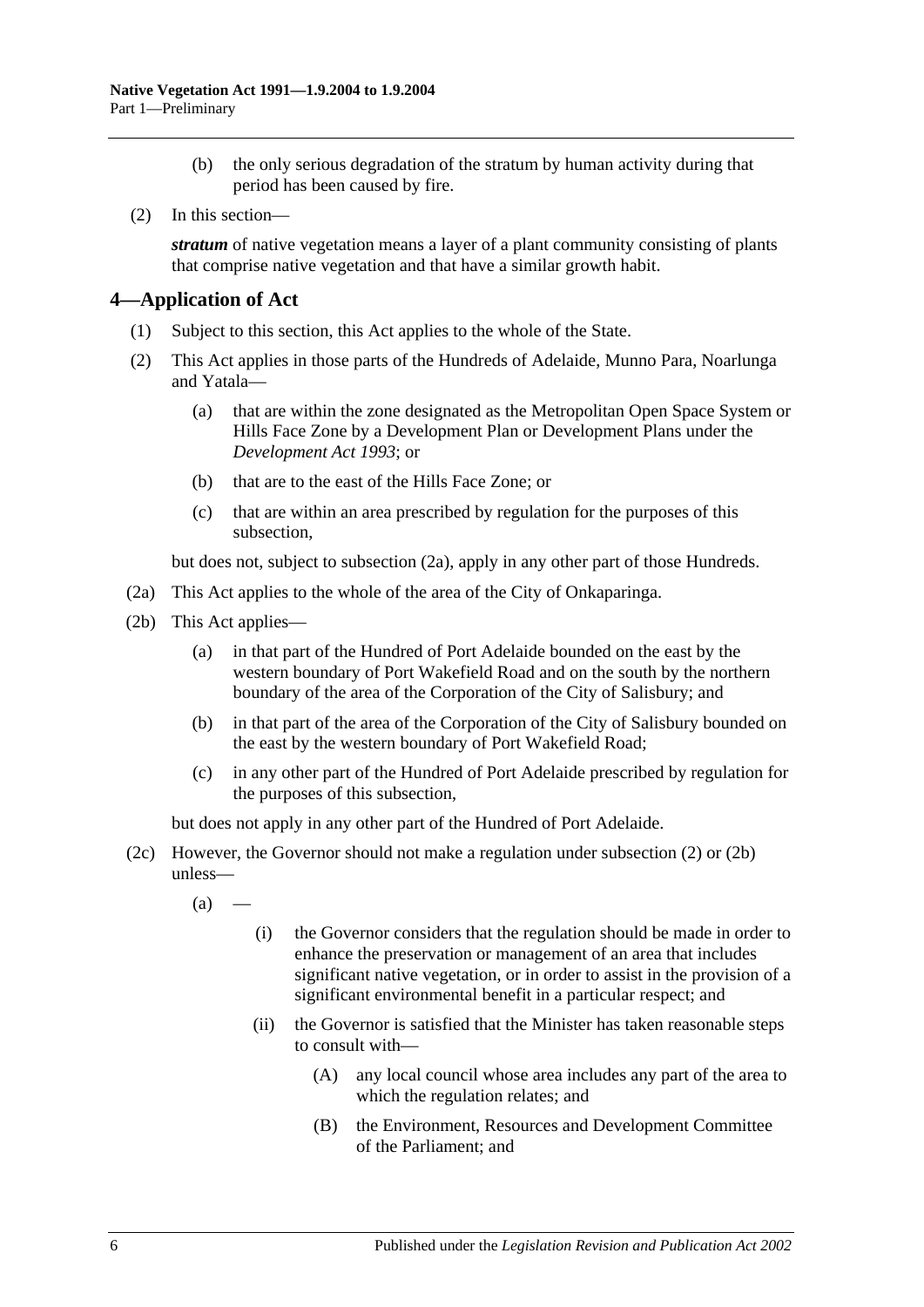(C) any member of the House of Assembly whose electoral district includes any part of the area to which the regulation relates,

about the proposal to make the regulation; or

 $(b)$ 

- (i) the Governor considers that the regulation should be made as an interim measure pending consultation under [paragraph](#page-5-4) (a); and
- (ii) the regulation is expressed to expire not more than two months after the day on which it is made.
- (3) The Governor may, by regulation, exclude any other part or parts of the State from the operation of this Act.

#### <span id="page-6-0"></span>**5—Act to bind Crown**

This Act binds the Crown.

## <span id="page-6-1"></span>**Part 2—Objects of this Act**

#### <span id="page-6-2"></span>**6—Objects**

The objects of this Act include—

- (a) the conservation, protection and enhancement of the native vegetation of the State and, in particular, remnant native vegetation, in order to prevent further—
	- (i) reduction of biological diversity and degradation of the land and its soil; and
	- (ii) loss of quantity and quality of native vegetation in the State; and
	- (iii) loss of critical habitat; and
- (b) the provision of incentives and assistance to landowners to encourage the commonly held desire of landowners to preserve, enhance and properly manage the native vegetation on their land; and
- (c) the limitation of the clearance of native vegetation to clearance in particular circumstances including circumstances in which the clearance will facilitate the management of other native vegetation or will facilitate the sustainable use of land for primary production; and
- (d) the encouragement of research into the preservation, enhancement and management of native vegetation; and
- (e) the encouragement of the re-establishment of native vegetation in those parts of the State where native vegetation has been cleared or degraded.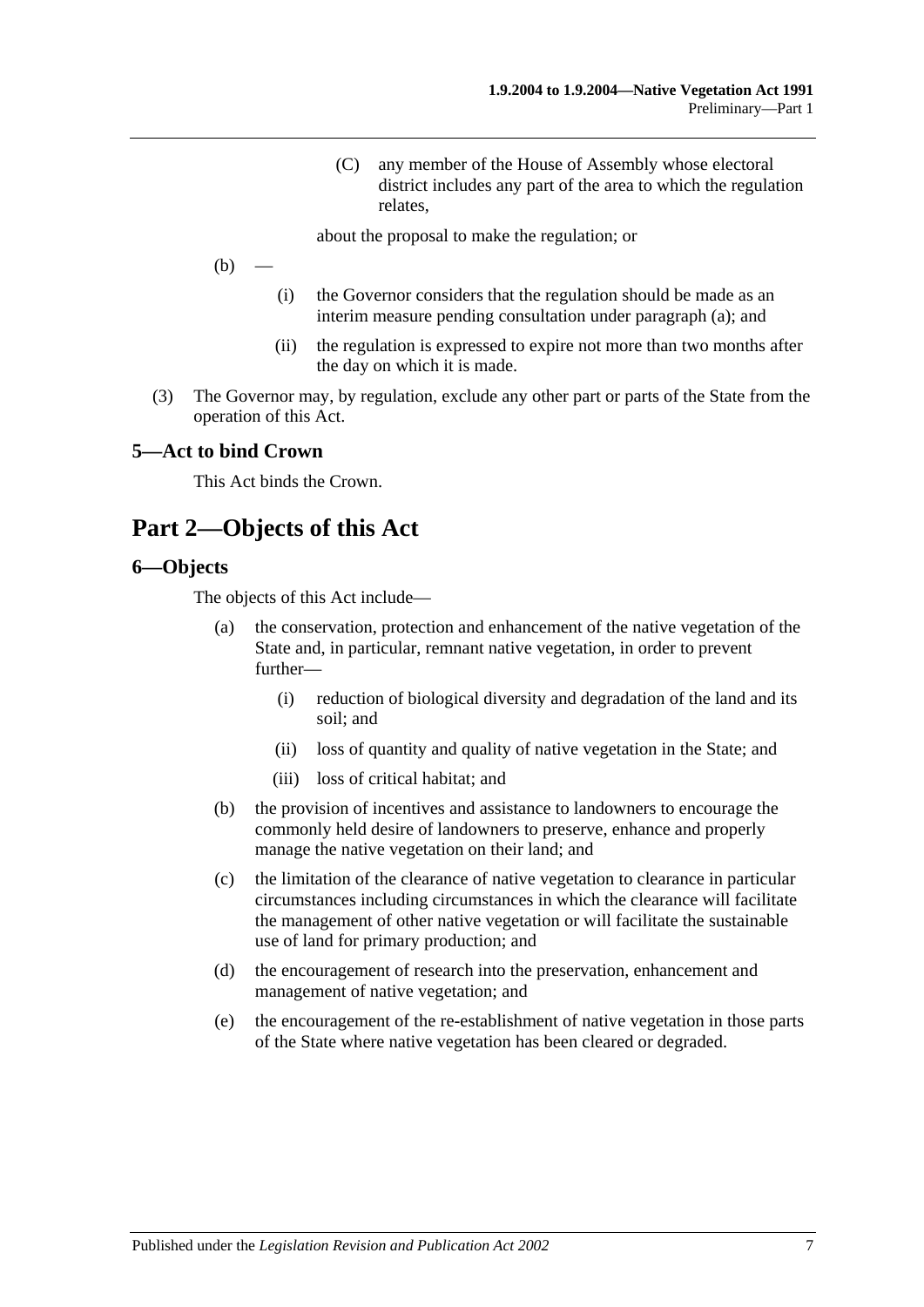## <span id="page-7-0"></span>**Part 3—Administration**

## <span id="page-7-1"></span>**Division 1—The Native Vegetation Council**

### <span id="page-7-2"></span>**7—Establishment of the Council**

- (1) The Native Vegetation Council is established.
- (2) The Council has the powers, functions and duties conferred, assigned or imposed by this Act.

### <span id="page-7-3"></span>**8—Membership of the Council**

- (1) The Council consists of seven members appointed by the Governor of whom—
	- (a) one (who will be the presiding member of the Council) must be nominated by the Minister; and
	- (b) one must be a person selected by the Minister from a panel of three persons nominated by the South Australian Farmers Federation Incorporated; and
	- (c) one must be a person selected by the Minister from a panel of three persons nominated by the Conservation Council of South Australia; and
	- (d) one must be a person selected by the Minister for the time being responsible for the administration of the *[Soil Conservation and Land Care Act](http://www.legislation.sa.gov.au/index.aspx?action=legref&type=act&legtitle=Soil%20Conservation%20and%20Land%20Care%20Act%201989) 1989* from a panel of three persons nominated by the Soil Conservation Council established under that Act; and
	- (e) one must be a person selected by the Minister from a panel of three persons nominated by the Local Government Association of South Australia;
	- (f) one must be nominated by the Commonwealth Minister for the Environment; and
	- (g) one must be a person with extensive knowledge of, and experience in, the preservation and management of native vegetation nominated by the Minister.
- (2) All members of the Council must have some knowledge of, and experience in, the preservation and management of native vegetation.
- (3) The members nominated by the South Australian Farmers Federation Incorporated and the Local Government Association of South Australia must be persons who—
	- (a) carry on a business of primary production (whether as owner or manager of the business); and
	- (b) live on, or in close proximity to, the land on which the business is carried on; and
	- (c) manage the business on a daily basis.
- (4) At least one member of the Council must be a woman and one must be a man.
- (6) The Governor may appoint a deputy to a member of the Council and the deputy may, in the absence, or during a temporary vacancy in the office, of that member, act as a member of the Council.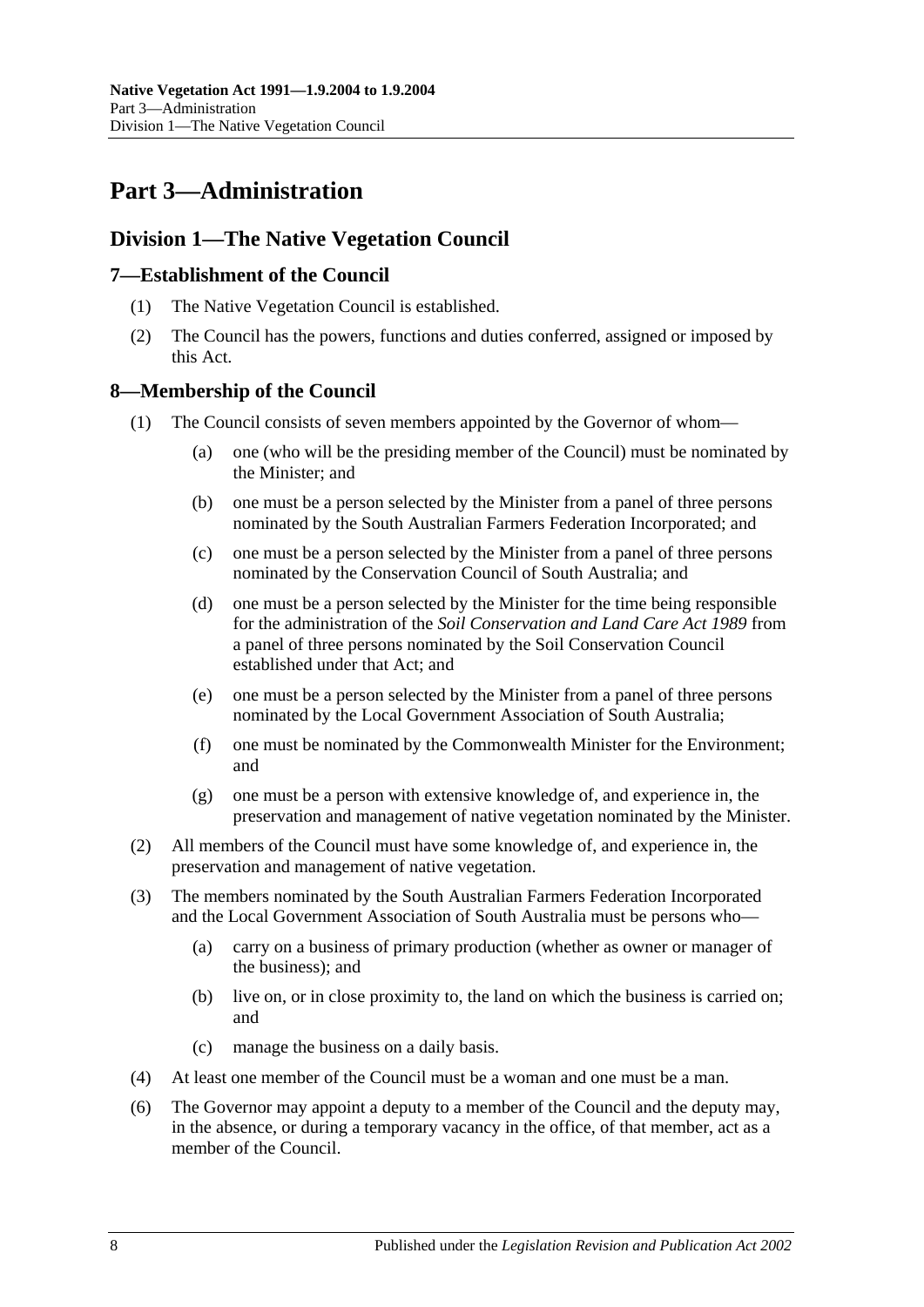(7) The appointment of a deputy to a member is subject to the same nomination and qualification requirements as the appointment of the member.

### <span id="page-8-0"></span>**9—Conditions of office**

- (1) A member of the Council will be appointed for a term not exceeding two years on conditions determined by the Governor and will, on the expiration of a term of office, be eligible for reappointment.
- <span id="page-8-4"></span>(2) A member may be removed from office by the Governor—
	- (a) for misconduct; or
	- (b) for neglect of duty; or
	- (c) for incompetence; or
	- (d) for mental or physical incapacity to carry out the duties of office satisfactorily.
- (3) The office of a member becomes vacant if the member—
	- (a) dies; or
	- (b) completes a term of office and is not reappointed; or
	- (c) resigns by written notice addressed to the Minister; or
	- (d) is removed from office by the Governor under [subsection](#page-8-4) (2).
- (4) Upon the office of a member becoming vacant, a person must be appointed in accordance with this Act to the vacant office.

#### <span id="page-8-1"></span>**10—Allowances and expenses**

A member of the Council, or of a committee established by the Council, is entitled to such remuneration, allowances and expenses as the Governor may determine.

#### <span id="page-8-2"></span>**11—Procedures at meetings of the Council**

- (1) The presiding member will preside at meetings of the Council or, in his or her absence, his or her deputy will preside or, in the absence of both of them, a member chosen by those present will preside.
- (2) Subject to [subsection](#page-8-5) (3) the Council may act despite vacancies in its membership.
- <span id="page-8-5"></span>(3) Four members constitute a quorum of the Council.
- (4) A decision in which a majority of the members present at a meeting concur is a decision of the Council but if the members are equally divided the decision of the person presiding at the meeting is the decision of the Council.
- (5) Subject to this Act, the Council may determine its own procedures.

### <span id="page-8-3"></span>**12—Validity of acts of the Council and immunity of members**

- (1) No act or proceeding of the Council is invalid by reason only of a vacancy in the office of a member, or a defect in the appointment of a member.
- <span id="page-8-6"></span>(2) No liability attaches to a member for any act or omission by the member, or by the Council, in good faith and in the exercise, or purported exercise, of powers or functions or in the discharge, or purported discharge, of duties under this Act.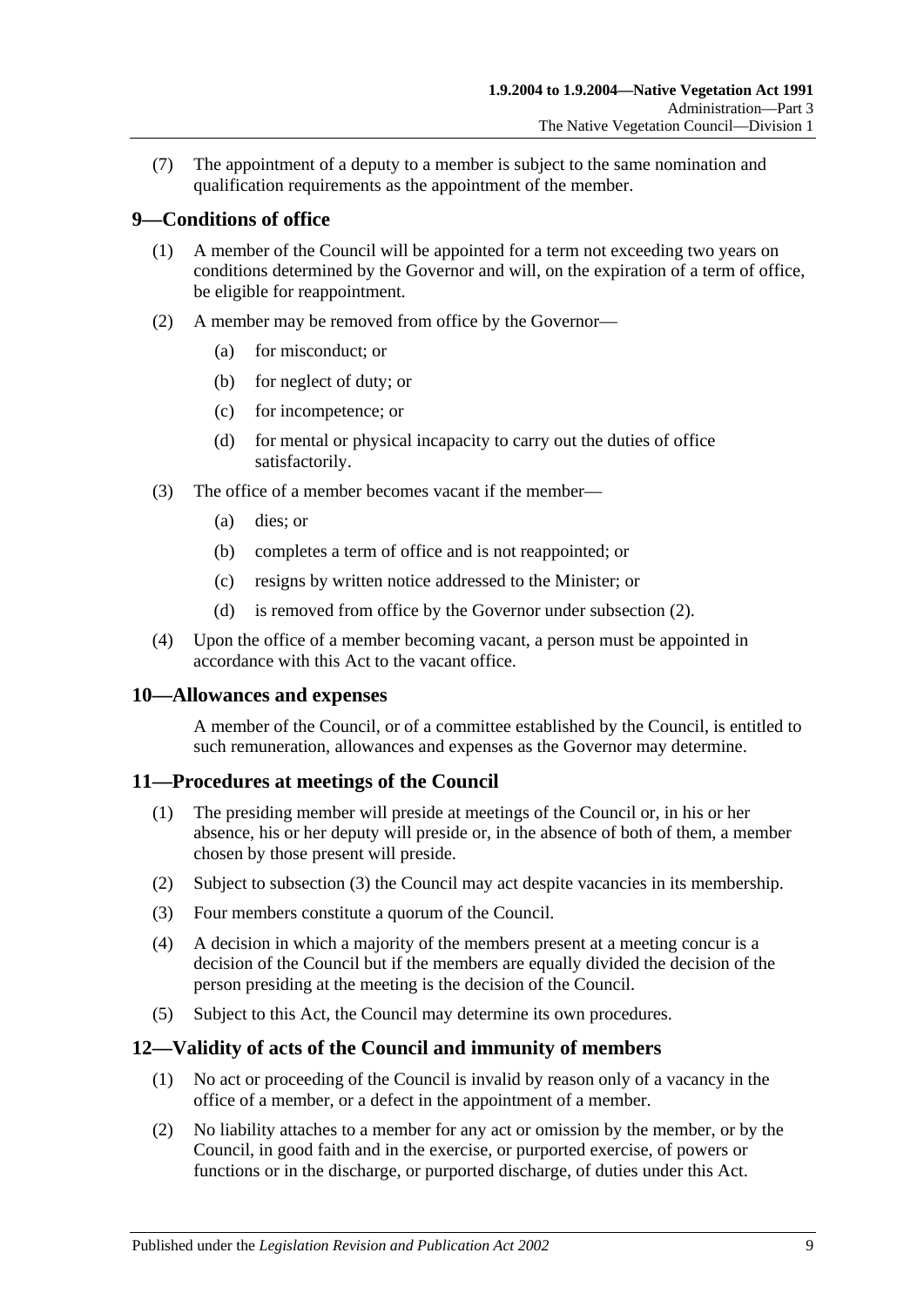(3) A liability that would, but for [subsection](#page-8-6) (2), attach to a member of the Council attaches instead to the Crown.

#### <span id="page-9-0"></span>**13—Personal interest of member**

A member who has a personal interest, or a direct or indirect pecuniary interest, in a matter under consideration by the Council must not take part in any deliberations or decision of the Council in relation to that matter.

Maximum penalty: \$5 000.

#### <span id="page-9-1"></span>**14—Functions of the Council**

- (1) The Council has the following functions:
	- (a) to keep the condition of the native vegetation of the State under review; and
	- (b) to advise the Minister in relation to—
		- (i) the preservation, enhancement and management of existing native vegetation; and
		- (ii) the re-establishment of native vegetation on land where native vegetation has been cleared or degraded; and
		- (iii) research into the preservation, enhancement and management of native vegetation and the re-establishment of native vegetation on cleared land; and
	- (c) to keep the principles of clearance of native vegetation under review and to advise the Minister of any changes to the principles that it considers are necessary or desirable; and
	- (d) to determine applications for consent to clear native vegetation under [Part 5;](#page-17-0) and
	- (da) to assess and respond to applications referred to the Council under the *[Development Act](http://www.legislation.sa.gov.au/index.aspx?action=legref&type=act&legtitle=Development%20Act%201993) 1993*; and
	- (e) to encourage research into the preservation, enhancement and management of existing native vegetation; and
	- (f) to encourage the re-establishment of native vegetation on land from which native vegetation has been cleared; and
	- (g) to administer the Fund pursuant to [Division 3;](#page-11-2) and
	- (h) such other functions as are assigned to the Council under this or any other Act.
- (2) The Council must, when assessing an application referred to the Council, take into account, and seek to further, the objects of this Act and the principles of clearance of native vegetation so far as they are relevant to that application, and must not provide a response that is seriously at variance with those principles.
- (3) If the Council has reason to believe that a person may have acted in contravention of this Act, the Council should investigate the matter as expeditiously as possible.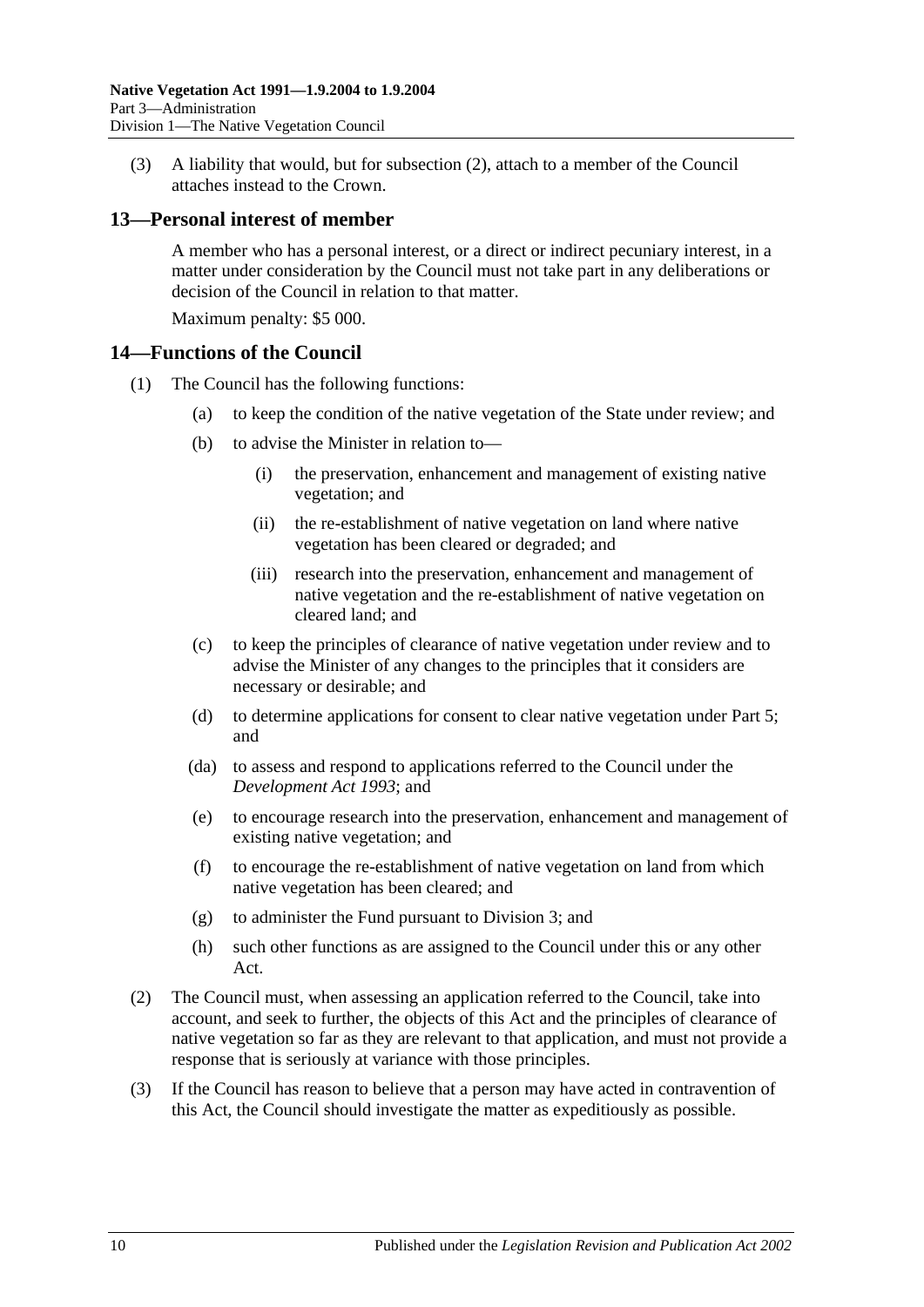#### <span id="page-10-0"></span>**15—Delegation of powers and functions**

- (1) Subject to this Act, the Council may, with the approval of the Minister, delegate any of its powers or functions.
- <span id="page-10-1"></span>(2) A delegation under this section—
	- (a) may be made to—
		- (i) the presiding member or another member of the Council; or
		- (ii) a committee established by the Council (whether or not it consists of or includes a member or members of the Council); or
		- (iii) a local council or other body corporate; or
		- (iv) any other person;
	- (b) may be made subject to such conditions as the Council thinks fit;
	- (c) is revocable at will and does not derogate from the power of the Council to act in any matter itself.
- (3) A delegation and the revocation of a delegation under this section must be in writing.
- (4) A delegation under this section may be made to the person for the time being holding an office or position specified in the delegation.
- <span id="page-10-2"></span>(5) Where the Council delegates powers or functions to a local council in pursuance of this section, the local council may, with the approval of the Council, subdelegate those powers to a committee or officer of the local council.
- (5a) The Council may only make a delegation to a local council or an officer of a local council under [subsection](#page-10-1) (2) with the written approval of the relevant council.
- (5b) The Council may only make a delegation to a local council or an officer of a local council under [subsection](#page-10-1) (2), or approve a subdelegation to a committee or officer of a local council under [subsection](#page-10-2) (5), if—
	- (a) in the case of a delegation to a local council or a subdelegation to a committee—the Council makes it a condition of the delegation or approval (as the case may be) that the local council or committee will, in the exercise or performance of a delegated power or function, seek the advice of a person who holds a qualification in a field of natural resource management, or in biology;
	- (b) in the case of a delegation or subdelegation to an officer of a local council—the officer is a person who holds a qualification in a field of natural resource management, or in biology.
- (6) A person to whom powers or functions are delegated under this section is disqualified from acting in pursuance of the delegation in relation to any matter in which the delegate has a personal interest or a direct or indirect pecuniary interest.

Maximum penalty: \$5 000.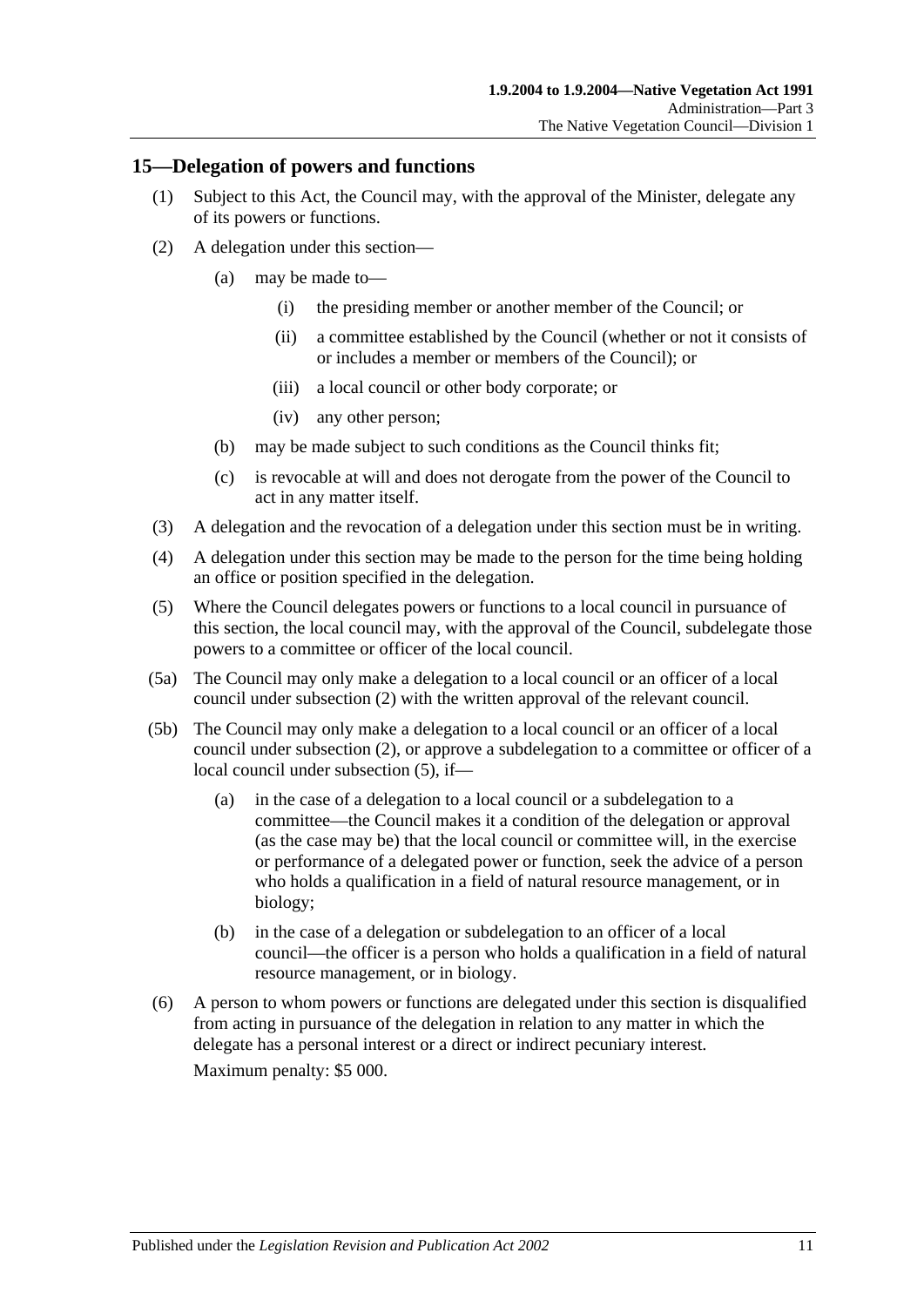- (7) A person who is a member of a local council or the governing body of a body corporate to which powers or functions are delegated under this section is disqualified from taking part in any deliberations or decisions of the local council or body corporate made pursuant to the delegation in relation to any matter in which that person has a personal interest or a direct or indirect pecuniary interest. Maximum penalty: \$5 000.
- (8) Despite a preceding subsection, the Council may only delegate a power to act in relation to any matter within the Murray-Darling Basin with the approval of the Minister to whom the administration of the *[River Murray Act](http://www.legislation.sa.gov.au/index.aspx?action=legref&type=act&legtitle=River%20Murray%20Act%202003) 2003* is committed.

### <span id="page-11-0"></span>**16—Staff**

- (1) There must be a secretary to the Council and such other staff to assist the Council as the Governor thinks fit.
- (2) The secretary and other members of staff will be appointed, and hold office, subject to, and in accordance with, the *[Public Sector Management Act](http://www.legislation.sa.gov.au/index.aspx?action=legref&type=act&legtitle=Public%20Sector%20Management%20Act%201995) 1995* and may hold office in conjunction with any other office in the Public Service of the State.
- (3) The Council may, with the approval of the Minister administering a department, make use of the services of officers of that department.

### <span id="page-11-1"></span>**17—Annual report**

- (1) On or before 31 October in each year, the Council must prepare and present to the Minister a report upon the administration of this Act during the year that ended on the preceding 30 June and must as part of that report, report upon the work of the Council in carrying out its functions and achieving the objects of this Act.
- (2) The report must set out the purposes for which money from the Fund was applied in the relevant year and the amount applied for each purpose and must explain why the Fund was applied in that manner.
- (3) The Minister must, within six sitting days after receiving a report presented under this section, cause copies of the report to be laid before both Houses of Parliament.

## <span id="page-11-2"></span>**Division 3—The Native Vegetation Fund**

### <span id="page-11-3"></span>**21—The Fund**

- (1) The Native Vegetation Fund is established.
- (2) The Fund is subject to the management and control of the Council.
- <span id="page-11-5"></span><span id="page-11-4"></span>(3) The Fund consists of—
	- (a) money appropriated by Parliament for the purposes of the Fund; and
	- (b) fees payable in respect of applications to the Council to clear native vegetation; and
	- (c) amounts paid into the Fund in accordance with a condition under section  $29(11)(d)$ ; and
	- (ca) expiation fees and penalties recovered in respect of offences against this Act; and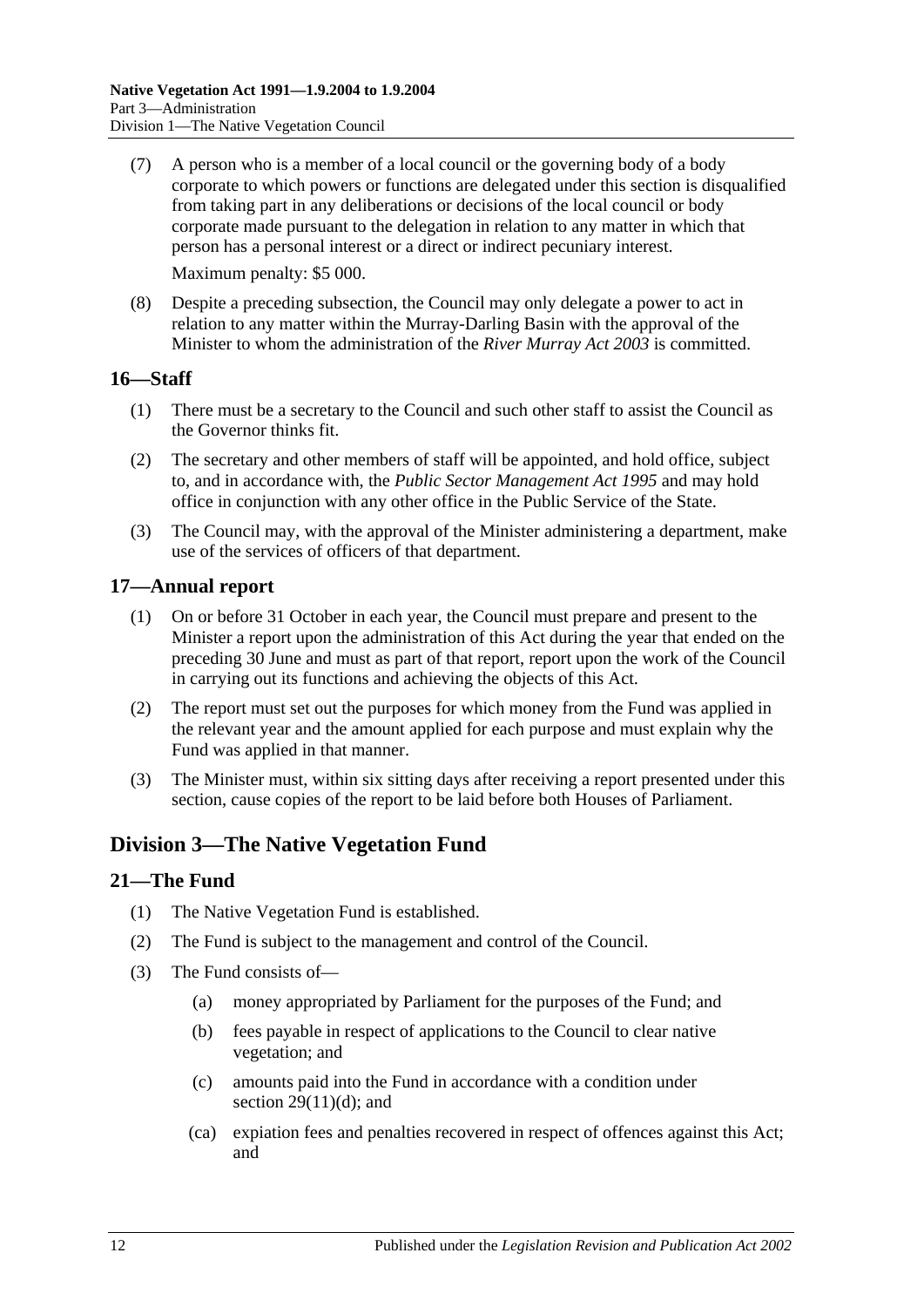- <span id="page-12-4"></span>(cb) amounts paid into the Fund in accordance with an order under section  $31A(6)(f)$  or [\(g\);](#page-27-2) and
- (d) interest and accretions arising from investment of the Fund.
- (3a) If an application to clear native vegetation is made to a local council or other body corporate or other person acting under delegation from the Council, the prescribed fee paid by the applicant under section [28\(3\)\(b\)\(iii\)](#page-20-1) (excluding the fee prescribed for the report referred to in section [28\(3\)\(b\)\(iia\)\)](#page-20-2) may be retained by the local council or other body or person.
- (4) The Fund may, with the approval of the Minister, be invested in a manner determined by the Council.
- (5) The Council may make payments from the Fund in accordance with this Act.
- <span id="page-12-5"></span>(6) Money paid into the Fund under [subsection](#page-11-4)  $(3)(c)$ ,  $(ca)$  or  $(cb)$  must, as far as practicable, be used—
	- (a) to establish or regenerate native vegetation on land that is within the same region of the State as the relevant land and that has been selected by the Council for that purpose after having regard to the Regional Biodiversity Plan or Plans (if any) approved by the Minister that apply within that region; and
	- (b) to preserve and maintain that vegetation once established or reinstated.
- (7) In [subsection](#page-12-5) (6)—

#### *relevant land* means—

- (a) in a case where [subsection](#page-11-4)  $(3)(c)$  applies—land that is to be cleared under the consent to which the relevant condition relates;
- (b) in a case where [subsection](#page-11-5)  $(3)(ca)$  or [\(cb\)](#page-12-4) applies—land on which the native vegetation involved in the offence or breach of the Act by virtue of which the relevant amount became payable was grown or was situated.

### <span id="page-12-0"></span>**22—Accounts and audit**

- (1) The Council must keep proper accounts of receipts and payments in relation to the Fund.
- (2) The Auditor-General may at any time, and must at least once in each year, audit the accounts of the Fund.

## <span id="page-12-1"></span>**Part 4—Heritage agreements, proposals for revegetation and financial and other assistance**

## <span id="page-12-2"></span>**Division 1—Heritage agreements**

### <span id="page-12-3"></span>**23—Heritage agreements**

- (1) The Minister may enter into a heritage agreement with the owner of land—
	- (a) where native vegetation is growing or situated and the Minister considers that provision should be made for the preservation or enhancement of the native vegetation; or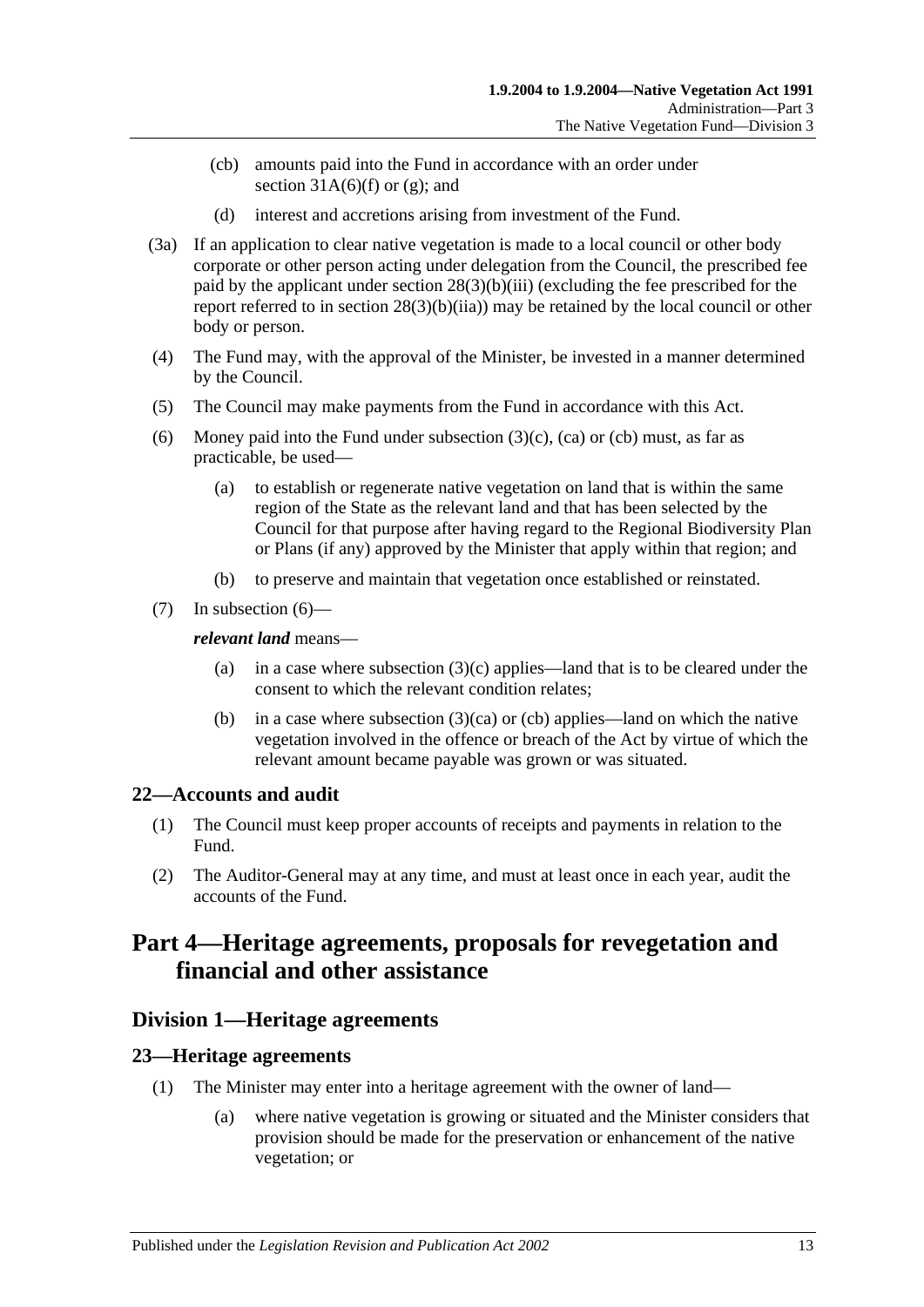- (b) where the land has been re-vegetated with plants of one or more species indigenous to the local area so as to be representative of a naturally occurring plant community and the Minister considers, after having regard to the Regional Biodiversity Plan or Plans (if any) approved by the Minister, and associated pre-European vegetation mapping (if any) undertaken by the Minister, that apply in the vicinity of the relevant land, that provision should be made for the preservation or enhancement of that vegetation.
- (2) A heritage agreement attaches to the land and is binding on the current owner of the land whether or not that owner was the person with whom the agreement was made.
- (3) The Minister may, by agreement with the owner of the land to which a heritage agreement applies, vary or terminate the agreement.
- (4) A heritage agreement is, to the extent specified in the agreement, binding on the occupier of the land.
- (5) The Minister must not enter into, vary or terminate a heritage agreement under this section without first consulting and obtaining the approval of the Council.

### <span id="page-13-0"></span>**23A—Effect of heritage agreement**

- (1) A heritage agreement may contain any provision for the preservation or enhancement of native vegetation.
- <span id="page-13-1"></span>(2) A heritage agreement may, for example—
	- (a) restrict the use of land to which it applies;
	- (b) require specified work or work of a specified kind to be carried out in accordance with specified standards on the land;
	- (c) restrict the nature of work that may be carried out on the land;
	- (d) provide for the management of the land, native vegetation on the land or any animals living on or visiting the land in accordance with a particular management plan or in accordance with management plans to be agreed from time to time between the Minister and the owner;
	- (e) provide for remission of rates or taxes in respect of the land;
	- (f) provide for the Minister to pay to the owner of the land an amount in respect of the decrease in the value of the land resulting from the execution of the heritage agreement and noting by the Registrar-General of the fact that it has come into force;
	- (g) provide for the Minister to pay to the owner of the land an amount as an incentive to enter into the heritage agreement.
- (3) A term of a heritage agreement providing for the remission of rates or taxes has effect despite any law to the contrary.
- (4) The amount that the Minister agrees to pay in respect of the decrease in the value of the land referred to in [subsection](#page-13-1) (2) must not exceed the amount of the decrease determined by the Valuer-General.
- (5) Any money required by the Minister to meet his or her obligations under a heritage agreement entered into under this section must be paid to the Minister from the Fund.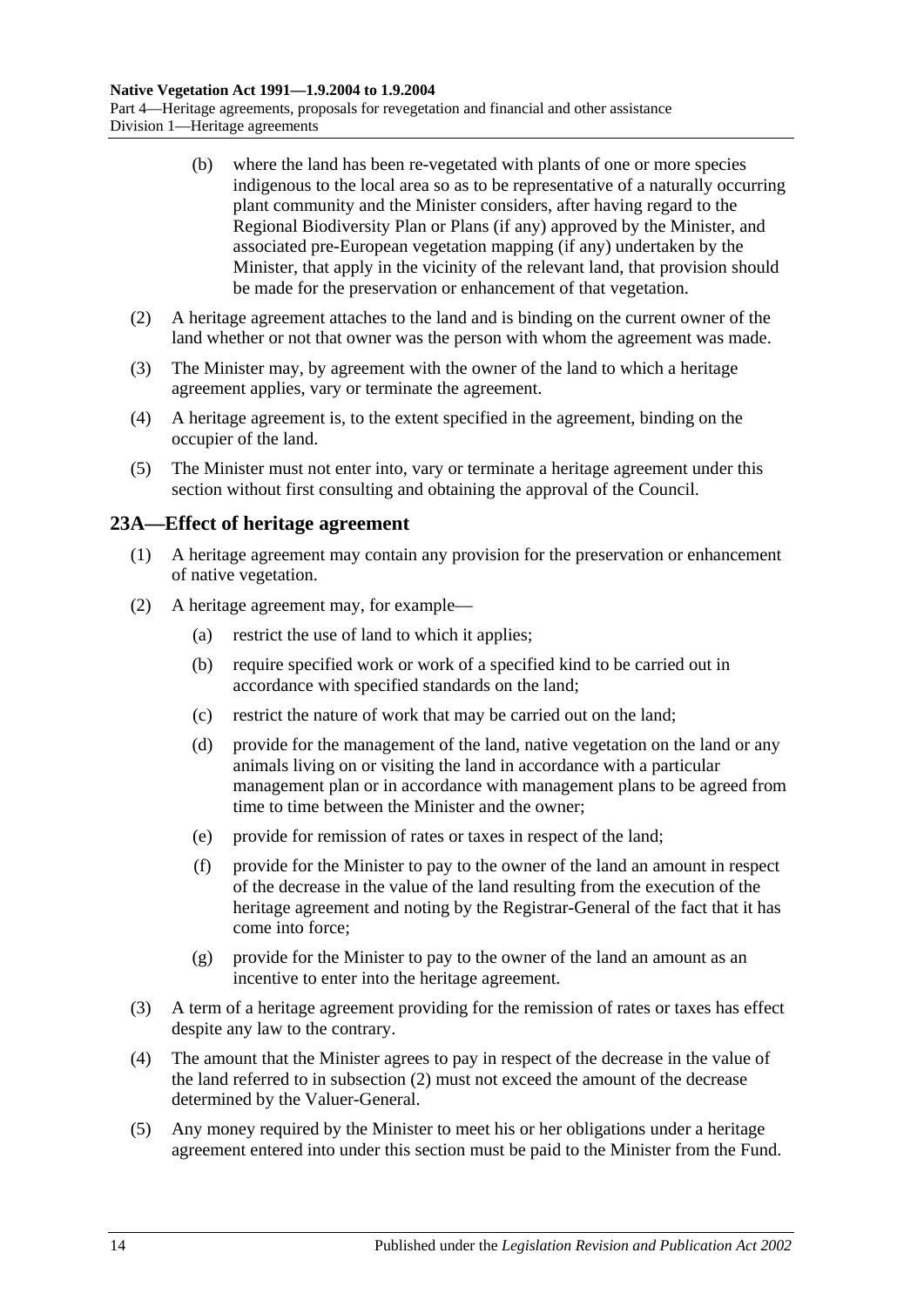#### <span id="page-14-0"></span>**23B—Registration of heritage agreements**

- (1) The Council must keep a register of heritage agreements entered into under this Act and must include in the register any agreement varying or terminating a heritage agreement.
- (2) The register must be kept available for public inspection at the office of the Council during ordinary office hours.
- (3) When the Minister enters into a heritage agreement, or an agreement varying or terminating a heritage agreement, the Registrar-General must, on application by the Minister or another party to the agreement, note the agreement against the relevant instrument of title or, in the case of land not under the *[Real Property Act](http://www.legislation.sa.gov.au/index.aspx?action=legref&type=act&legtitle=Real%20Property%20Act%201886) 1886*, against the land (and, subject to an appropriate application under this subsection, must ensure that the note is not removed once made).

## <span id="page-14-1"></span>**Division 2—Approval by the Council of proposal for revegetation**

### <span id="page-14-2"></span>**23D—Application of Division**

This Division applies to native vegetation if—

- (a) the Council has declared that this Division applies to the vegetation under [section](#page-14-3) 23E; or
- (b) the vegetation is established pursuant to a proposal approved by the Council under [section](#page-14-4) 23F.

### <span id="page-14-3"></span>**23E—Declaration in relation to existing vegetation**

The Council may, on the application of the owner of land that has been revegetated with plants of one or more species indigenous to South Australia, declare that this Division applies to the vegetation if, in its opinion, the value of the vegetation is sufficient to warrant the application of the controls against clearance under [Part 5.](#page-17-0)

#### <span id="page-14-4"></span>**23F—Proposal for revegetation of land**

An owner of land who wishes to revegetate the land with plants of one or more species indigenous to the local area that will be representative of a naturally occurring plant community may submit the proposal to the Council for approval.

#### <span id="page-14-5"></span>**23G—Information required on application or submission**

The landowner's application under [section](#page-14-3) 23E or submission under [section](#page-14-4) 23F must be in a form approved by the Council and must include, or be accompanied by, such information as the Council requires.

### <span id="page-14-6"></span>**23H—Decision by the Council**

(1) If, in the opinion of the Council after having regard to the Regional Biodiversity Plan or Plans (if any) prepared by the Minister, and associated pre-European vegetation mapping (if any) undertaken by the Minister, that apply in the vicinity of the relevant land, and any other matter considered relevant by the Council, the value of the native vegetation referred to in [section](#page-14-3) 23E or [23F](#page-14-4) is, or will be, sufficient to warrant application of the controls against clearance under [Part 5,](#page-17-0) it may make a declaration in relation to the vegetation under [section](#page-14-3) 23E or approve the proposal under [section](#page-14-4) 23F.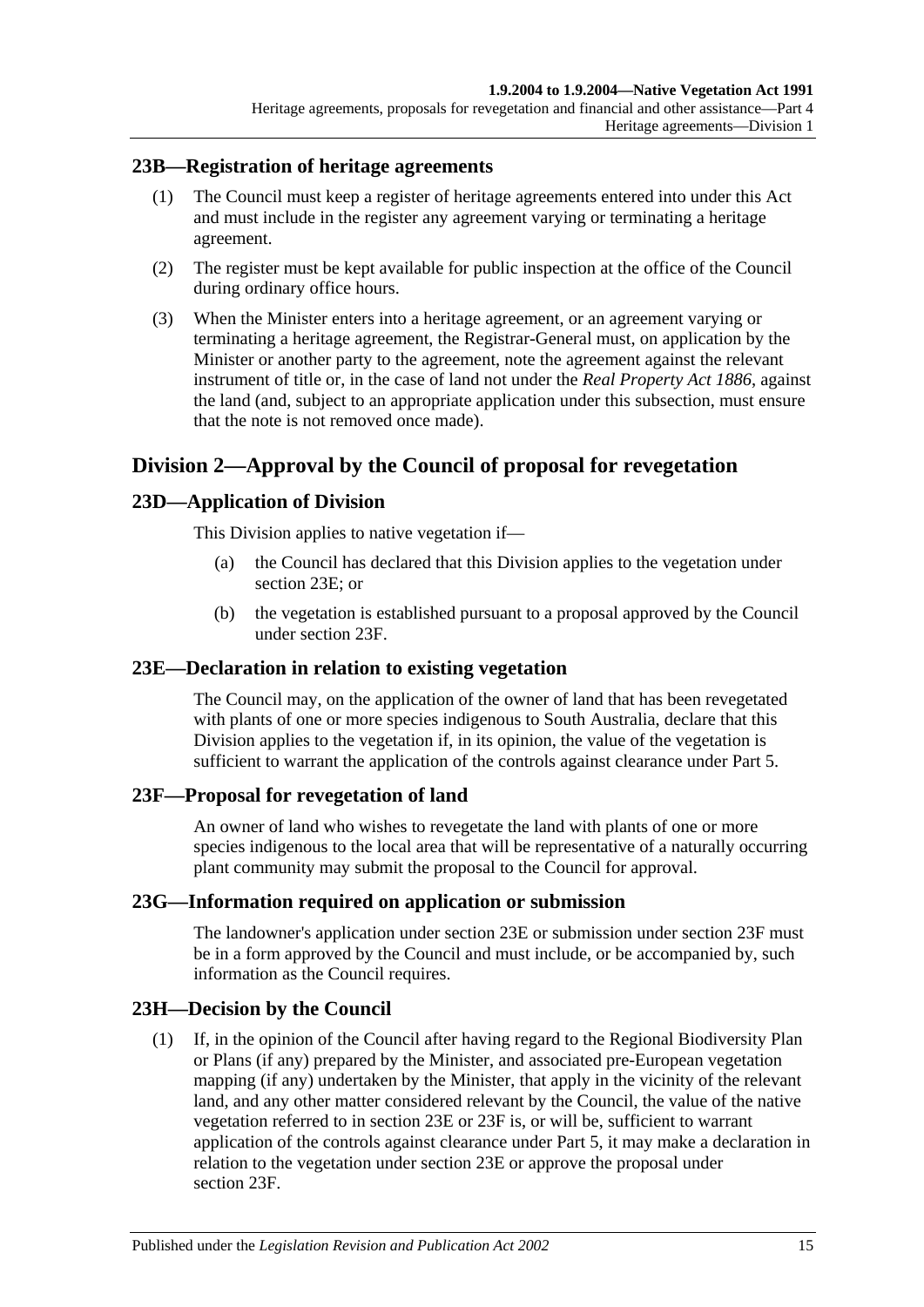<span id="page-15-4"></span>(2) The Council may, if it thinks it appropriate to do so, vary or revoke a declaration or approval made or given under this Division.

### <span id="page-15-0"></span>**23I—Noting of Council's approval against the title to the land**

- (1) Where the Council has made a declaration or given its approval under this Division, it must inform the Registrar-General in writing of the declaration or approval and must provide the Registrar-General with such further information as he or she requires to comply with [subsection](#page-15-3) (3).
- (2) However, the Council need not proceed to inform the Registrar-General of an approval under [section](#page-14-4) 23F until the Council is satisfied that it is appropriate to do so in accordance with the terms of the approval.
- <span id="page-15-3"></span>(3) The Registrar-General must note the declaration or approval against the relevant instrument of title for the land or, in the case of land not under the *Real [Property](http://www.legislation.sa.gov.au/index.aspx?action=legref&type=act&legtitle=Real%20Property%20Act%201886)  Act [1886](http://www.legislation.sa.gov.au/index.aspx?action=legref&type=act&legtitle=Real%20Property%20Act%201886)*, against the land.
- (4) The Registrar-General must, on application by the Council after the making of a decision under section [23H\(2\),](#page-15-4) vary or cancel a note under [subsection](#page-15-3) (3) (but must otherwise ensure that the note is not removed once made).

## <span id="page-15-1"></span>**Division 3—Financial and other assistance**

### <span id="page-15-5"></span><span id="page-15-2"></span>**24—Assistance to landowners**

- (1) An owner of land that is subject to a heritage agreement may apply to the Council for financial or other assistance in—
	- (a) managing the land, native vegetation on the land or any animals living on or visiting the land;
	- (b) preserving or enhancing native vegetation on the land;
	- (c) establishing native vegetation on the land;
	- (d) undertaking research in relation to the preservation, enhancement or management of native vegetation on the land or of animals living on or visiting the land.
- (1a) An owner of land in relation to which a proposal has been approved by the Council under [Division 2](#page-14-1) may apply to the Council for financial assistance in establishing native vegetation on the land in accordance with the proposal.
- (2) An application must be in a form approved by the Council and must set out the applicant's proposals for the application of the assistance requested by the applicant.
- (3) The applicant's proposals must be based on guidelines adopted by the Council under this Part.
- (4) The Council may grant an application for assistance subject to such conditions as it thinks fit including, in the case of an application under [subsection](#page-15-5) (1), the execution of an agreement varying the heritage agreement in a manner approved by the Council.
- (5) Money payable by way of financial assistance under this section must be paid from the Fund.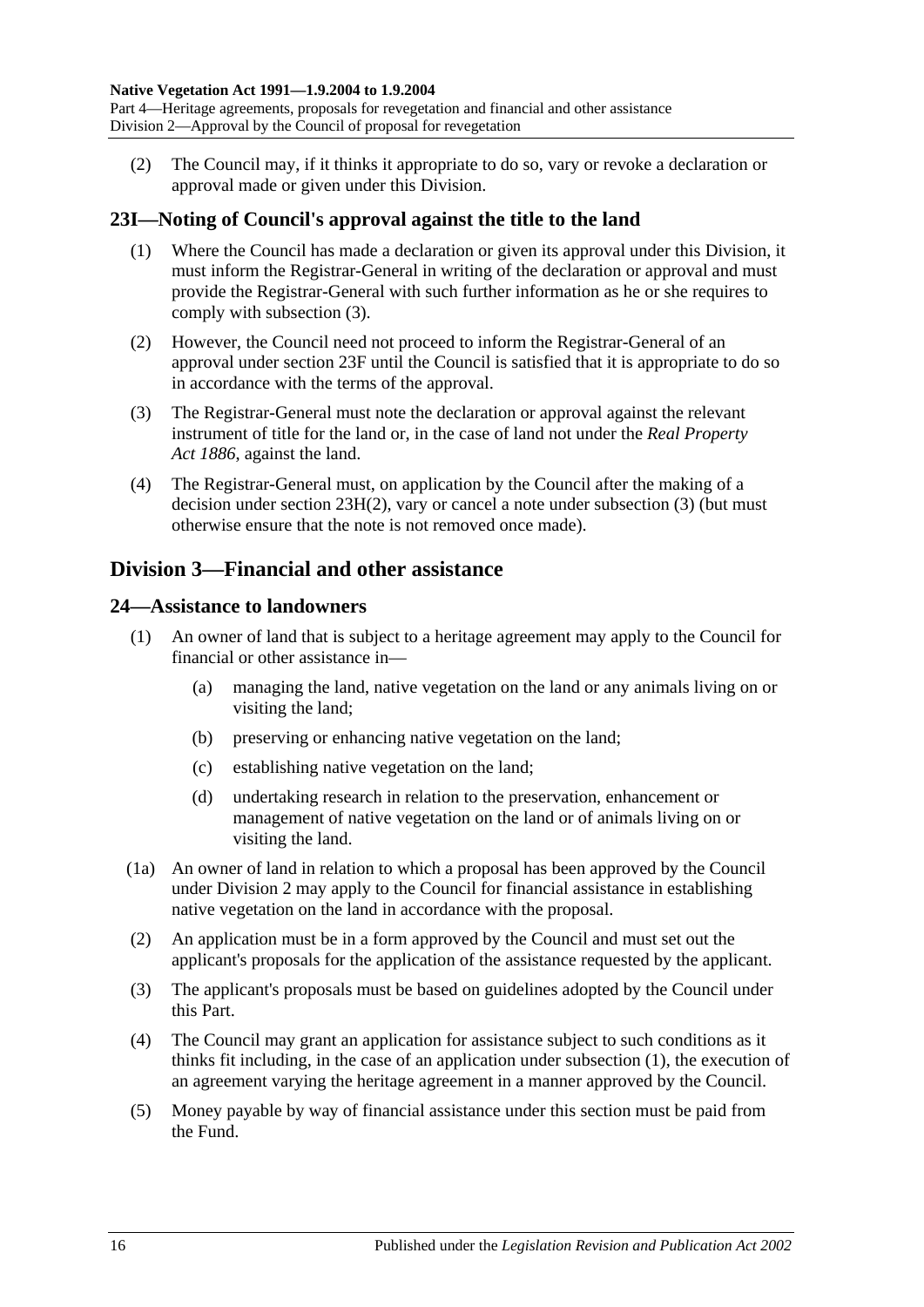- <span id="page-16-1"></span>(6) Where, in the opinion of the Council, a person to whom the Council has granted financial assistance under this section—
	- (a) contravenes or fails to comply with a condition attached to the grant of the assistance; or
	- (b) fails, within a reasonable time, to apply the amount granted for the purpose for which it was granted,

the Council may serve written notice on that person demanding repayment of the amount granted or such lesser amount as is specified in the notice.

- <span id="page-16-2"></span>(7) An amount demanded by the Council under [subsection](#page-16-1) (6) is a debt due by the person from whom it is demanded to the Council and upon recovery must be paid by the Council into the Fund.
- (8) A court that is considering a claim for payment of a debt referred to in [subsection](#page-16-2) (7) may refuse to order payment of all or part of the amount claimed if, in its opinion, the person to whom the financial assistance was granted has applied it in accordance with the conditions on which it was granted or in accordance with what he or she genuinely believed to be the conditions on which it was granted.

### <span id="page-16-0"></span>**25—Guidelines for the application of assistance and the management of native vegetation**

- (1) The Council must prepare draft guidelines in relation to the application of financial and other assistance provided by the Council and must also prepare draft guidelines in relation to the management of native vegetation.
- <span id="page-16-8"></span><span id="page-16-7"></span><span id="page-16-6"></span><span id="page-16-5"></span><span id="page-16-4"></span><span id="page-16-3"></span>(2) After preparation of the draft guidelines the Council must—
	- (a) by public advertisement, invite members of the public to make representations to the Council (within a period of not less than two months following publication of the advertisement) as to matters that should be addressed by the guidelines; and
	- (b) submit the guidelines for comment by the soil conservation boards of the soil conservation districts (if any) to which the guidelines relate; and
	- (c) where the guidelines relate to pastoral land, submit the guidelines to the Pastoral Board for comment; and
	- (d) where the guidelines relate to land within the catchment area of a catchment water management board, submit the guidelines to the catchment water management board for comment; and
	- (e) where the guidelines relate to land within the area of a local council, submit the guidelines to the Local Government Association of South Australia for comment; and
	- (f) submit the guidelines to the South Australian Farmers Federation Incorporated and to the Conservation Council of South Australia Incorporated for comment; and
	- (g) where the guidelines relate to land within the Murray-Darling Basin, submit the guidelines to the Minister to whom the administration of the *[River Murray](http://www.legislation.sa.gov.au/index.aspx?action=legref&type=act&legtitle=River%20Murray%20Act%202003) Act [2003](http://www.legislation.sa.gov.au/index.aspx?action=legref&type=act&legtitle=River%20Murray%20Act%202003)* is committed for comment.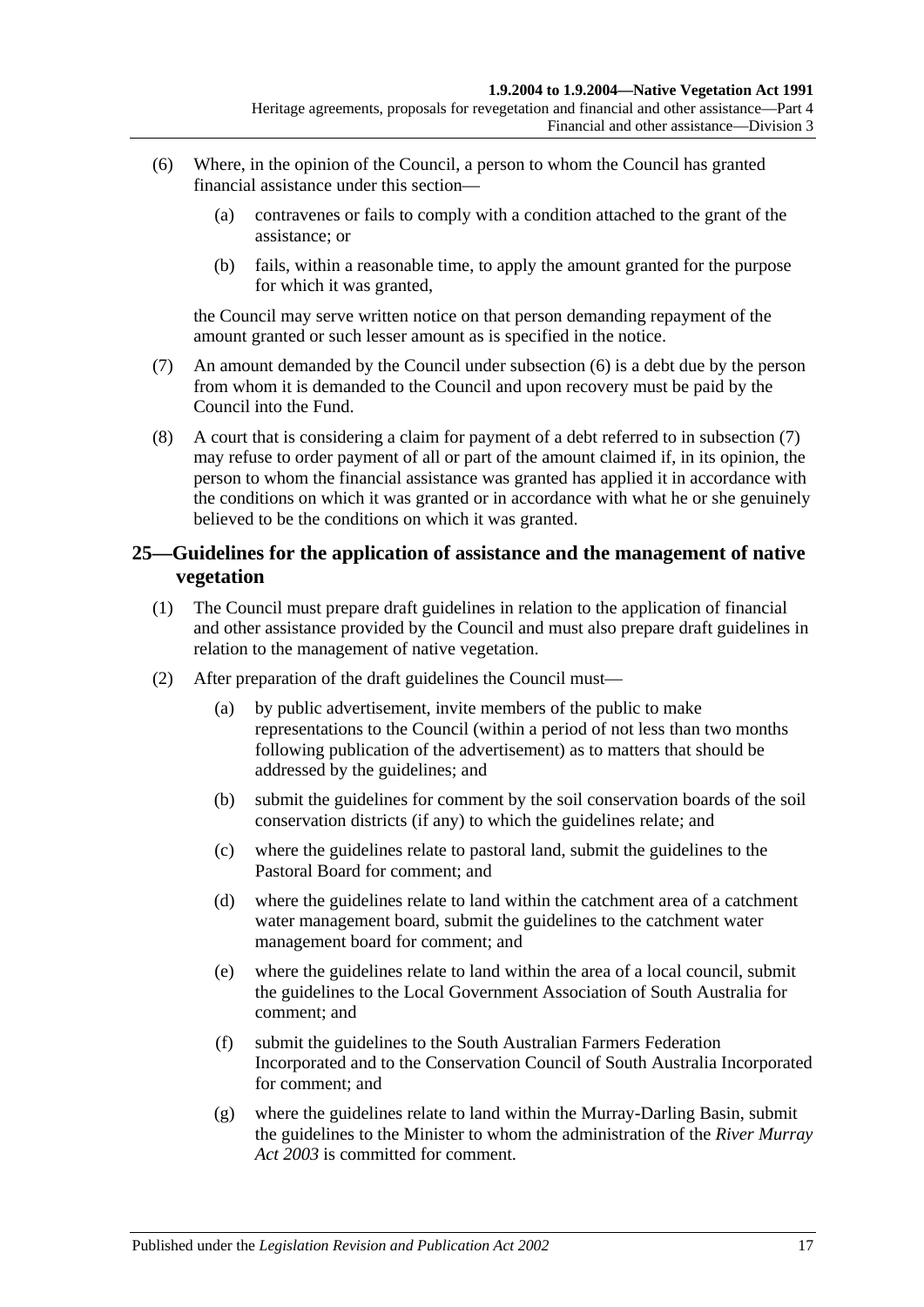- (3) The public advertisement referred to in [subsection](#page-16-3)  $(2)(a)$  must—
	- (a) specify an address at which copies of the draft guidelines may be purchased or inspected;
	- (b) specify an address to which representations in connection with the draft guidelines may be forwarded.
- (3a) Where the guidelines relate to land within the Murray-Darling Basin, the guidelines must seek to further the objects of the *[River Murray Act](http://www.legislation.sa.gov.au/index.aspx?action=legref&type=act&legtitle=River%20Murray%20Act%202003) 2003* and the *Objectives for a Healthy River Murray* under the *[River Murray Act](http://www.legislation.sa.gov.au/index.aspx?action=legref&type=act&legtitle=River%20Murray%20Act%202003) 2003* (insofar as they may be relevant).
- (4) The Council may adopt the draft guidelines with, or without, amendment but must, before adopting them, consider all representations made by members of the public and comments made pursuant to [subsection](#page-16-4) (2).
- (5) The Council must, by public advertisement, specify an address at which copies of guidelines adopted by the Council may be purchased or inspected.
- (5a) The Council may, by following the procedures required by this section for the preparation and adoption of the initial guidelines, prepare and adopt guidelines varying or replacing guidelines previously adopted under this section.
- (5b) Where the Council thinks it is desirable to take the time to consult on proposed guidelines in more detail than is required by this section, it may prepare and adopt guidelines under this section as an interim measure with the intention of varying or replacing them if necessary after it has had time for further consultation.
- (5c) For the purposes of [subsection](#page-16-5)  $(2)(b)$ ,  $(c)$ ,  $(d)$  and  $(g)$ , draft guidelines in relation to the application of financial and other assistance will only be taken to relate to a soil conservation district, pastoral land, a catchment area or the Murray-Darling Basin if the guidelines explicitly state that they do.
- (6) In this section—

*public advertisement* means an advertisement published in the Gazette and in a newspaper circulating throughout the State.

## <span id="page-17-1"></span><span id="page-17-0"></span>**Part 5—Clearance and enforcement**

## **Division 1—Control of clearance**

### <span id="page-17-3"></span><span id="page-17-2"></span>**26—Offence of clearing native vegetation contrary to this Part**

(1) A person must not clear native vegetation unless the clearance is in accordance with this Part.

Maximum penalty: A sum calculated at the prescribed rate for each hectare (or part of a hectare) of the land in relation to which the offence was committed or \$100 000, whichever is greater.

Expiation fee: \$500.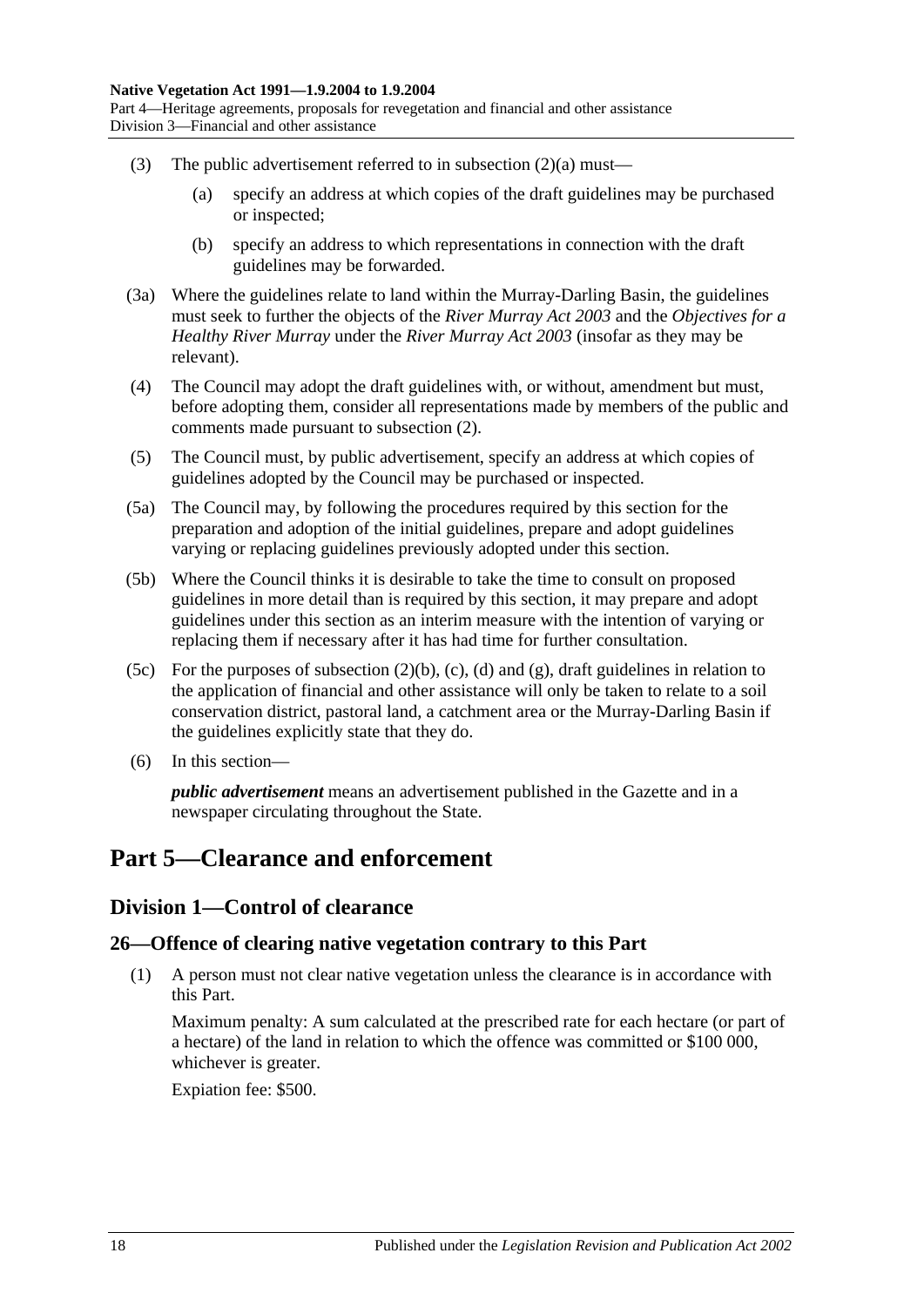<span id="page-18-0"></span>(2) A person must not contravene or fail to comply with a condition attached to a consent granted under this Part.

Maximum penalty: A sum calculated at the prescribed rate for each hectare (or part of a hectare) of the land in relation to which the offence was committed or \$100 000, whichever is greater.

Expiation fee: \$500.

- (2a) If a court convicts a person—
	- (a) of an offence against [subsection](#page-17-3) (1); or
	- (b) of an offence against [subsection](#page-18-0) (2) where the effect of the contravention of or failure to comply with the condition that constitutes the offence is that native vegetation has been cleared without the consent of the Council,

the Council must, within the prescribed period, initiate civil proceedings under [Division 2](#page-25-1) in order to require the offender to make good the breach of this Act unless such proceedings have already been commenced, or an order has already been made, under that Division in relation to the matter, or the conviction is overturned on appeal.

(3) In this section—

#### *land in relation to which the offence was committed* means—

- (a) land on which the vegetation is or was growing or is or was situated; and
- (b) land that has been, or will be, affected in any way (including by an increase in its value) by reason of the commission of the offence;

*the prescribed period*, in relation to the initiation of civil proceedings against an offender, means—

- (a) 21 days after the time within which the offender may appeal against the relevant conviction; or
- (b) if an appeal is commenced—21 days after—
	- (i) the appeal is dismissed, struck out or withdrawn; or
	- (ii) any questions raised by the appeal have been finally determined;

#### *the prescribed rate* means—

- (a) the amount (if any) per hectare by which the land in relation to which the offence was committed has increased in value as a direct result of the commission of the offence; or
- (b) \$2 500,

whichever is the greater.

(4) In determining the amount by which the value of land has increased as the result of the commission of an offence under this section, no account may be taken of the possibility that the establishment of vegetation on the cleared land may be ordered under [Division 2.](#page-25-1)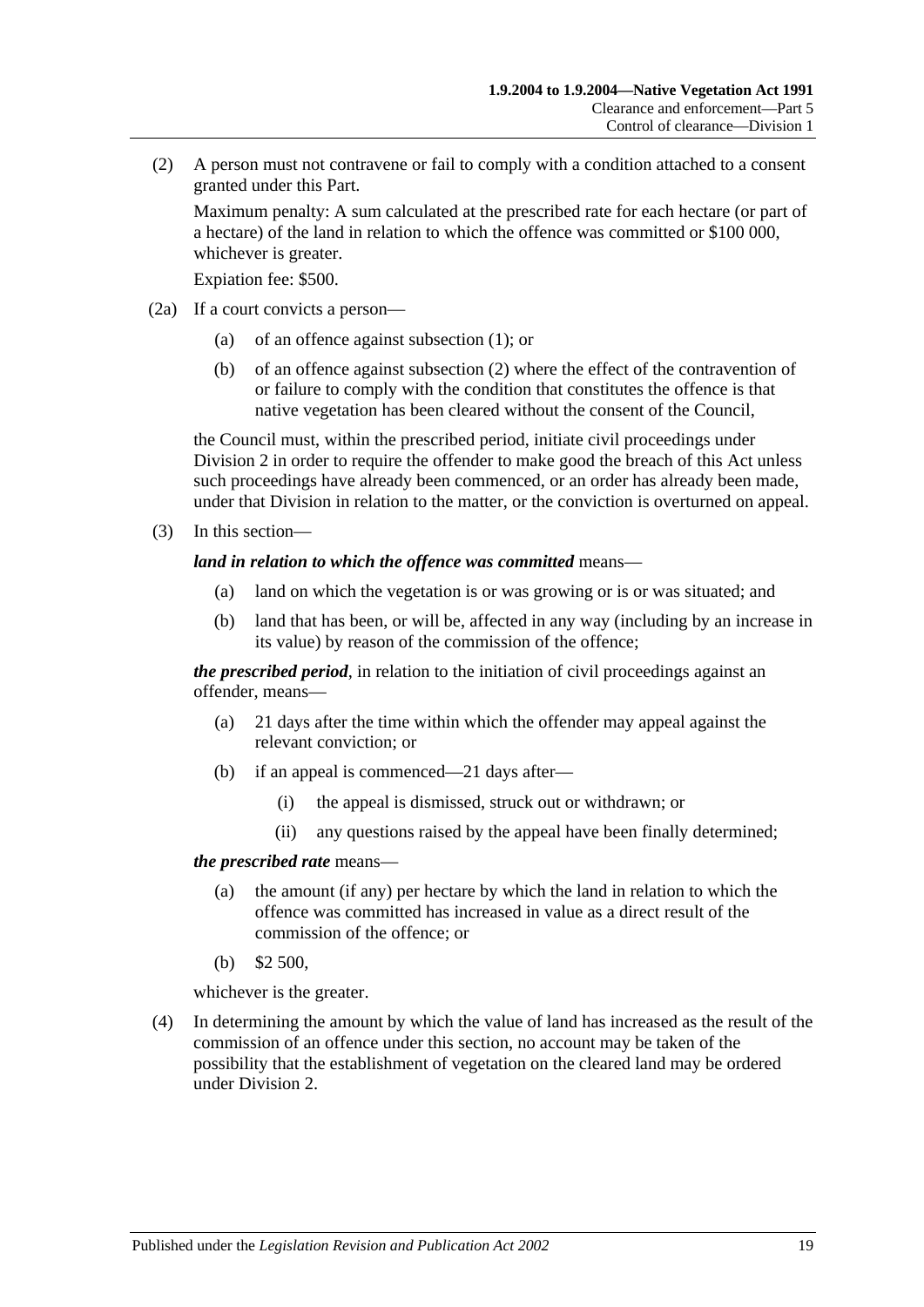### <span id="page-19-0"></span>**27—Clearance of native vegetation**

- <span id="page-19-6"></span><span id="page-19-4"></span>(1) Subject to any other Act or law to the contrary—
	- (a) native vegetation may, subject to this section, be cleared with the consent of the Council given in accordance with [section](#page-20-0) 29;
	- (b) native vegetation may, subject to [subsection](#page-19-2) (5)(b), be cleared—
		- (i) if the vegetation is of a prescribed class; or
		- (ii) in prescribed circumstances.
- <span id="page-19-8"></span><span id="page-19-7"></span><span id="page-19-5"></span>(2) Subject to [subsection](#page-19-3) (3), the Council cannot give its consent to the clearance of native vegetation under [subsection](#page-19-4) (1)(a) if the vegetation comprises or forms part of a stratum of native vegetation that is substantially intact (see [section](#page-4-0) 3A).
- <span id="page-19-3"></span>(3) The Council may, despite [subsection](#page-19-5) (2) but subject to the other requirements of this Division, give its consent to the harvesting of native vegetation if, in its opinion, the harvesting will not result in any lasting damage to the plants comprising the vegetation, lead to significant soil damage or erosion, or result in any long-term loss of biodiversity.
- (4) The Council may give its consent under [subsection](#page-19-3) (3) subject to such conditions (if any) as the Council thinks fit to impose.
- <span id="page-19-9"></span>(5) Native vegetation that is growing or is situated on land that is subject to a heritage agreement under this Act or a heritage agreement that was entered into in compliance with a condition of consent to clear native vegetation under the repealed Act cannot be cleared
	- (a) under [subsection](#page-19-4)  $(1)(a)$  unless the Minister has also given his or her consent to the clearance;
	- (b) under [subsection](#page-19-6) (1)(b) unless a regulation prescribing a class of vegetation under [paragraph](#page-19-8)  $(b)(i)$  or circumstances under paragraph  $(b)(ii)$  explicitly extends its operation to vegetation on land that is subject to a heritage agreement.
- <span id="page-19-2"></span>(6) If the Minister attaches conditions to his or her consent under [subsection](#page-19-9)  $(5)(a)$ , the Council's consent to the clearance will be taken to be subject to the same conditions, in addition to any other conditions imposed by the Council.

#### <span id="page-19-1"></span>**28—Application for consent**

- (1) Subject to [subsection](#page-19-10) (2), the owner of land on which native vegetation is growing or is situated, or a person acting on his or her behalf, (but no other person) may apply for consent to clear the vegetation.
- <span id="page-19-10"></span>(2) Where the land is held from the Crown under a miscellaneous lease, an application for consent to clear vegetation can only be made by the Minister for Environment and Conservation.
- (3) An application for consent—
	- (a) must be in a form approved by the Council;
	- (b) must be accompanied by—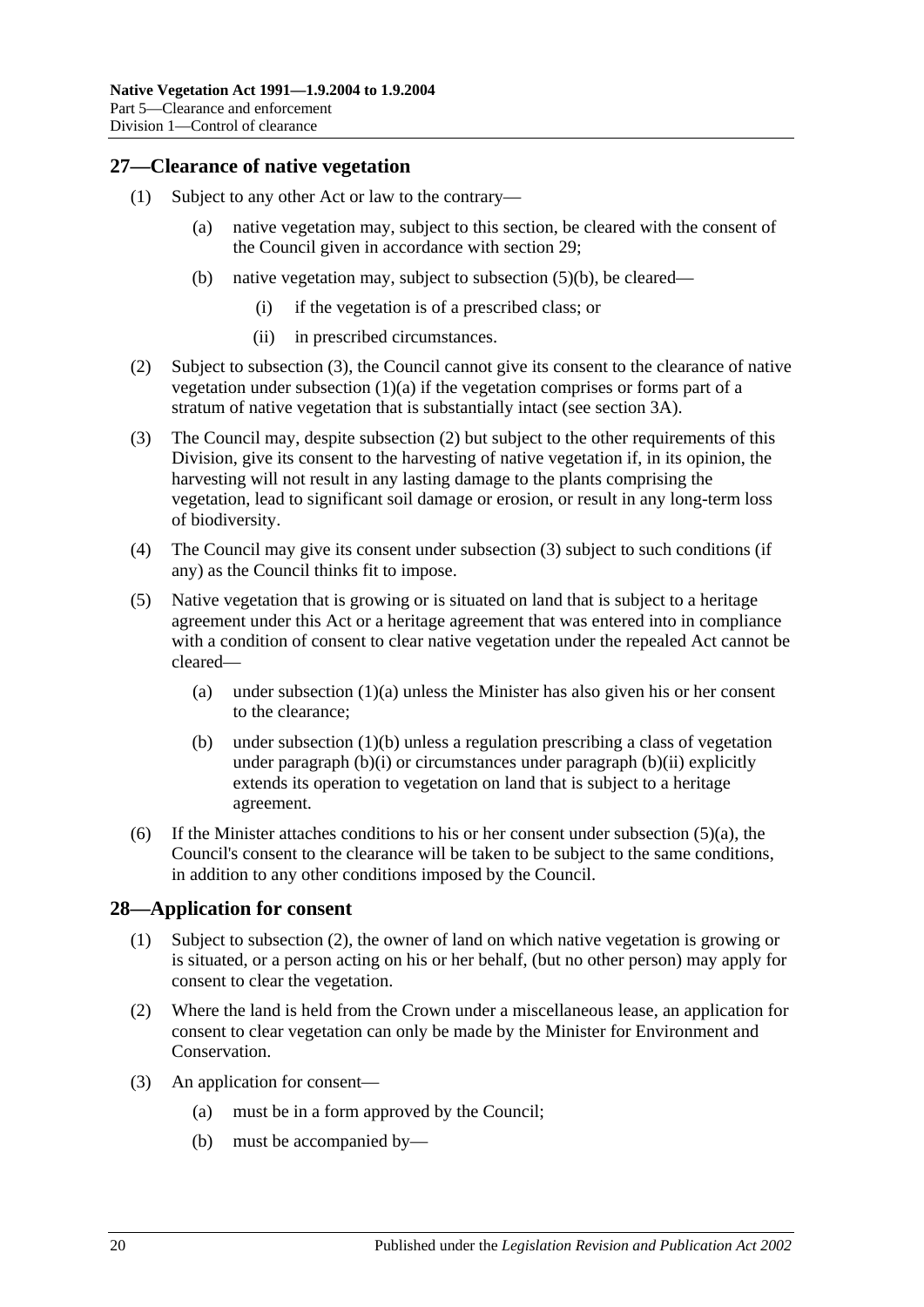- <span id="page-20-8"></span>(i) a native vegetation management plan prepared by the applicant in accordance with guidelines adopted by the Council under [Part 4;](#page-12-1) and
- <span id="page-20-3"></span>(ii) either—
	- (A) information that establishes that the planting and maintenance of native vegetation on the land after clearance or on adjacent land in accordance with the native vegetation management plan will, after allowing for the loss of the vegetation to be cleared, result in a significant environmental benefit; or
	- (B) information that establishes that it is not possible for the applicant to provide a significant environmental benefit in the manner referred to in [subsubparagraph](#page-20-3) (A); and
- <span id="page-20-4"></span><span id="page-20-2"></span>(iia) the prescribed number of copies of a report relating to the proposed clearance prepared in a form approved by the Council; and
- (iib) such other information as the Council reasonably requires; and
- (iii) the prescribed fee (including the fee prescribed for the report referred to in [subparagraph](#page-20-2) (iia)).
- <span id="page-20-7"></span><span id="page-20-1"></span>(4) Where an applicant provides information referred to in subsection  $(3)(b)(ii)(B)$ , he or she may propose that he or she make a payment into the Fund to compensate for the fact that there will not be a significant environmental benefit associated with the proposed clearance.
- (5) The report referred to in [subsection](#page-20-2) (3)(b)(iia) must be prepared by the agency or instrumentality of the Crown or other person or body specified by the regulations.
- (6) On receipt of the fee prescribed for the report referred to in [subsection](#page-20-2)  $(3)(b)(ii)$ , the Council (or a local council or other body or person acting under delegation from the Council) must pay the amount of the fee to the Minister who must apply the amount received towards the cost of administering this Act.
- (7) The Council must ensure that a copy of the report referred to in [subsection](#page-20-2)  $(3)(b)(iia)$ , and of any *Assessment Report* prepared by the Minister's department in response to the making of an application under this section, is available for inspection, without fee, during ordinary office hours at the principal office of the Council, and is also available in any other manner, or at any other place, determined by the Minister.

### <span id="page-20-5"></span><span id="page-20-0"></span>**29—Provisions relating to consent**

- (1) Subject to [subsection](#page-21-0) (4), in deciding whether to consent to an application to clear native vegetation, the Council—
	- (a) must have regard to the principles of clearance of native vegetation so far as they are relevant to that decision; and
	- (b) must not make a decision that is seriously at variance with those principles.
- <span id="page-20-6"></span>(2) When determining an application to clear native vegetation in order to facilitate the management of other native vegetation, the Council must, in exercising its limited discretion under [subsection](#page-20-5) (1), have regard to the applicant's desire to facilitate the management of that other vegetation.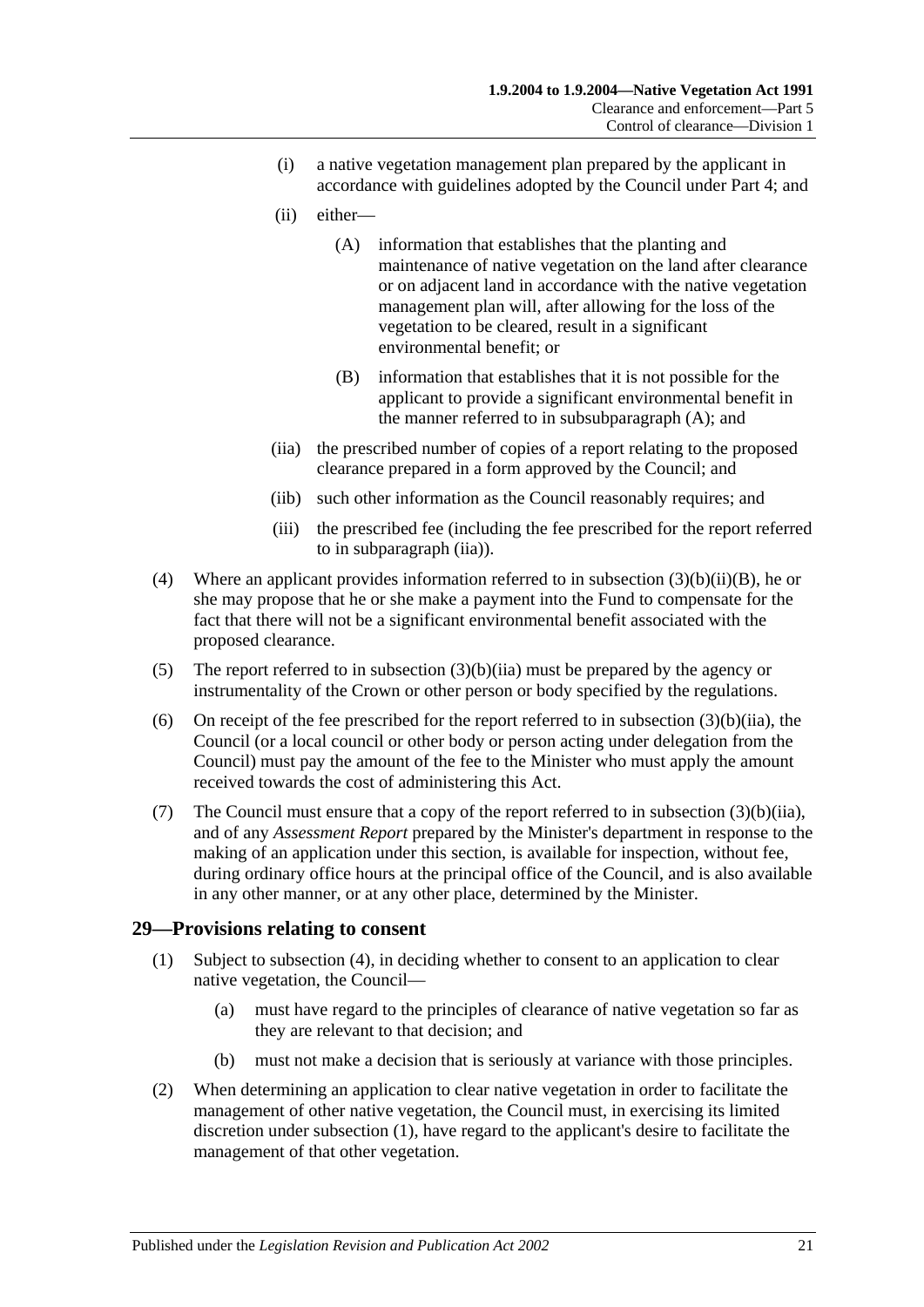- (3) When determining an application to clear native vegetation that is growing or is situated on land that forms part of a property that is used for the business of primary production, the Council must, in exercising its limited discretion under [subsection](#page-20-5) (1), have regard to the applicant's desire to operate the business as efficiently as possible.
- <span id="page-21-0"></span>(4) The Council may give its consent to clearance of native vegetation that is in contravention of [subsection](#page-20-6) (1)(b) if—
	- (a) the vegetation comprises one or more isolated plants; and
	- (b) the applicant is engaged in the business of primary production; and
	- (c) in the opinion of the Council, the retention of that plant, or those plants, would put the applicant to unreasonable expense in carrying on that business or would result in an unreasonable reduction of potential income from that business.
- <span id="page-21-1"></span>(5) Where native vegetation that is the subject of an application for the Council's consent to clear under this Division is in a soil conservation district, the Council must, before giving its consent, consult the soil conservation board for that district and have regard to the board's recommendations (if any) in relation to the application.
- <span id="page-21-2"></span>(6) Where native vegetation that is the subject of an application for the Council's consent to clear under this Division is on pastoral land, the Council must, before giving its consent, consult the Pastoral Board and have regard to the Board's recommendations (if any) in relation to the application.
- (7) Where the land on which the vegetation is growing or is situated is pastoral land and is also in a soil conservation district, both the soil conservation board and the Pastoral Board must be consulted under [subsections](#page-21-1) (5) and [\(6\).](#page-21-2)
- <span id="page-21-3"></span>(8) Where a soil conservation board or the Pastoral Board has been consulted by the Council under [subsection](#page-21-1) (5) or [\(6\),](#page-21-2) the board concerned may request the owner of the land to submit to it a property plan under the *[Soil Conservation and Land Care](http://www.legislation.sa.gov.au/index.aspx?action=legref&type=act&legtitle=Soil%20Conservation%20and%20Land%20Care%20Act%201989)  Act [1989](http://www.legislation.sa.gov.au/index.aspx?action=legref&type=act&legtitle=Soil%20Conservation%20and%20Land%20Care%20Act%201989)* or the *[Pastoral Land Management and Conservation Act](http://www.legislation.sa.gov.au/index.aspx?action=legref&type=act&legtitle=Pastoral%20Land%20Management%20and%20Conservation%20Act%201989) 1989* (whichever is appropriate) and, until the plan has been submitted to it, the board may recommend to the Council that it refuse consent solely on the ground that the plan has not been submitted.
- (9) Section 41(10) of the *[Pastoral Land Management and Conservation Act](http://www.legislation.sa.gov.au/index.aspx?action=legref&type=act&legtitle=Pastoral%20Land%20Management%20and%20Conservation%20Act%201989) 1989* does not apply to, or in relation to, a property plan requested by the Pastoral Board under [subsection](#page-21-3) (8).
- (9a) If an application for the Council's consent relates to native vegetation within a River Murray Protection Area and is within a class of applications prescribed by the regulations for the purposes of this provision (which class may be prescribed so as to consist of applications for all such consents), the Council must, before giving its consent—
	- (a) consult the Minister to whom the administration of the *[River Murray](http://www.legislation.sa.gov.au/index.aspx?action=legref&type=act&legtitle=River%20Murray%20Act%202003)  Act [2003](http://www.legislation.sa.gov.au/index.aspx?action=legref&type=act&legtitle=River%20Murray%20Act%202003)* is committed; and
	- (b) comply with the Minister's directions (if any) in relation to the application (including a direction that the application not be granted, or that if it is to be granted, then it be subject to conditions specified by the Minister).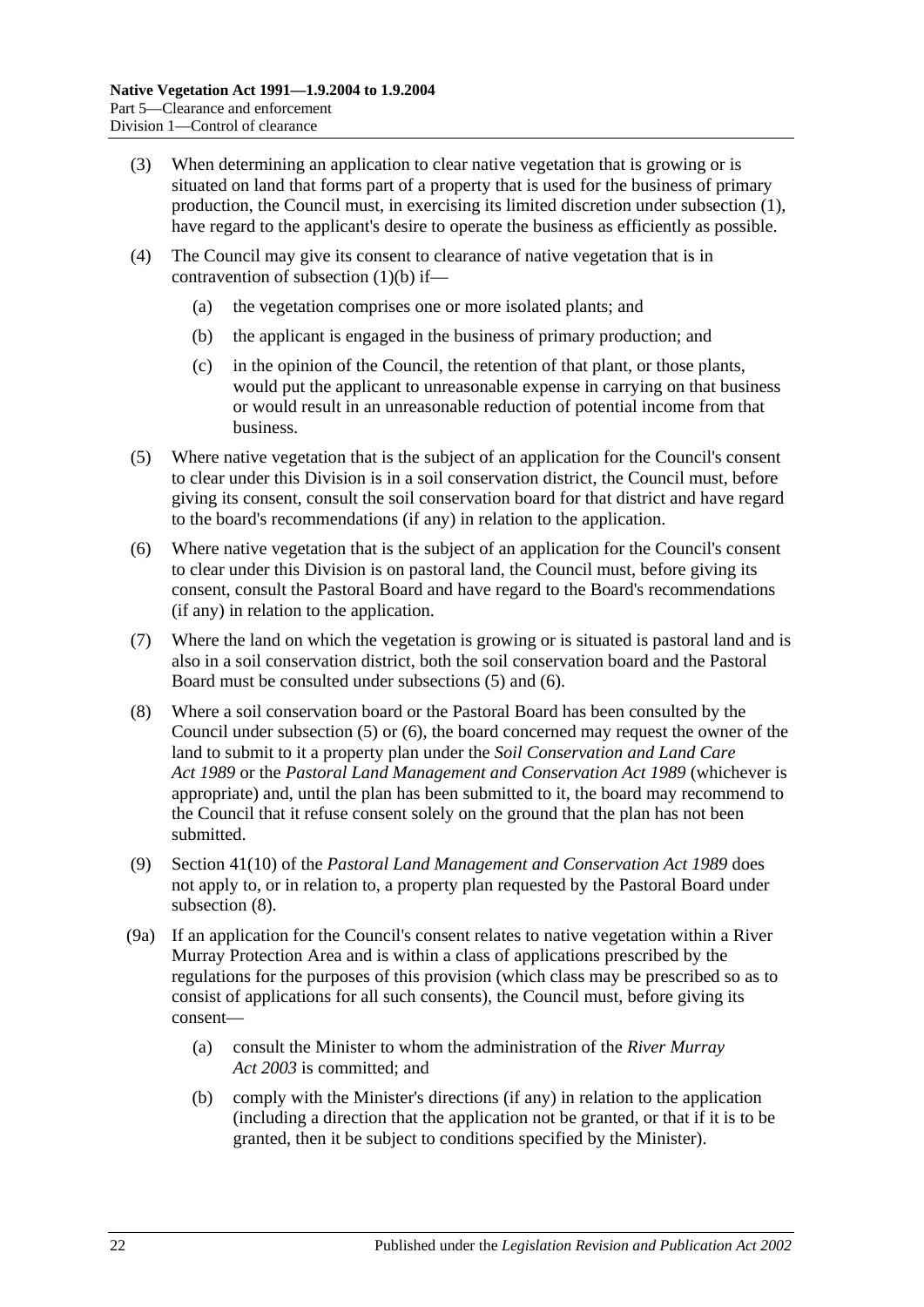- (10) In addition to the other requirements for consultation under this section—
	- (a) the Council must allow any person who desires to do so to make representations in writing to the Council, within the period prescribed by the regulations, in relation to the granting or refusal of consent to an application to clear native vegetation; and
	- (b) the Council may, as it thinks fit, allow a person to appear personally or by representative before it to be heard on whether the Council should or should not consent to an application to clear native vegetation.
- (11) The Council may give its consent to clearance of native vegetation under this section if, and only if—
	- $(a)$
- (i) it attaches to the consent a condition requiring the applicant to establish and manage native vegetation on land specified by the Council; and
- (ii) the Council is satisfied that the establishment and management of vegetation in accordance with that condition will, after allowing for the loss of the vegetation to be cleared, result in a significant environmental benefit; or
- $(b)$ 
	- (i) it attaches to the consent a condition requiring the applicant to protect native vegetation growing or situated on land specified by the Council by erecting, improving or maintaining a fence or other barrier on the boundary of the land or on the boundary of land that includes the land to be protected to the specifications included in the condition by the Council so as to prevent livestock or other animals from entering the land; and
	- (ii) the Council is satisfied that the erection, improvement or maintenance of the fence or other barrier in accordance with that condition will, after allowing for the loss of the vegetation to be cleared, result in a significant environmental benefit; or
- $(c)$
- (i) it attaches to the consent a condition requiring the applicant to enter into a heritage agreement under this Act with respect to specified native vegetation; and
- (ii) the Council is satisfied that the management and protection of that vegetation in accordance with the heritage agreement will, after allowing for the loss of the vegetation to be cleared, result in a significant environmental benefit; or
- <span id="page-22-0"></span>(d) in a case where [section](#page-20-7) 28(4) applies, it attaches to the consent a condition requiring the applicant to make a payment into the Fund of an amount considered by the Council to be sufficient to achieve a significant environmental benefit in the manner contemplated by [section](#page-12-5) 21(6).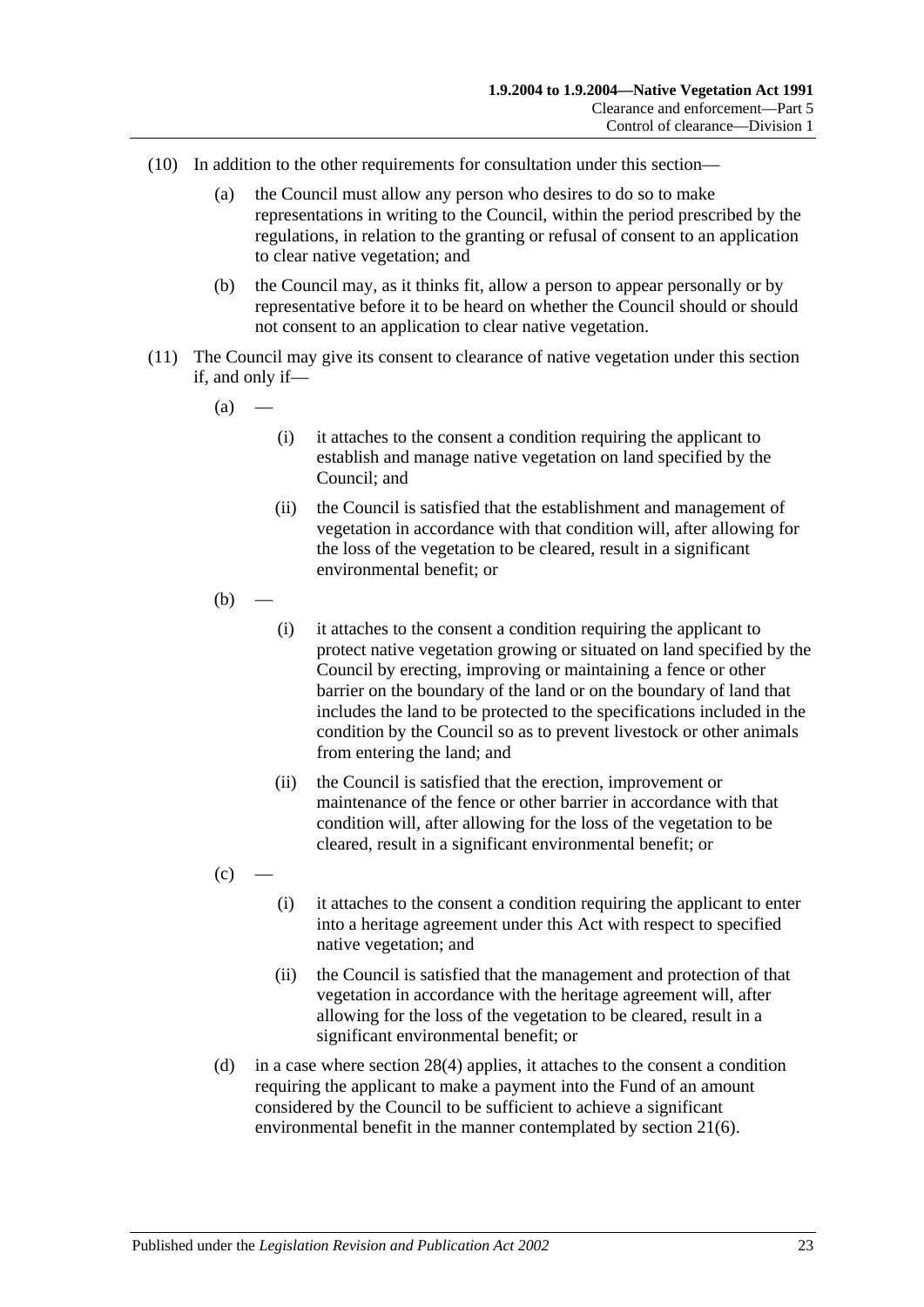- (13) Consent to undertake clearance under this Division remains in force for two years or for such longer period as the Council may fix at the time of granting consent or subsequently on application by a person who has the benefit of the consent.
- (14) An applicant for consent under this Division may appear before the Council in support of the application and the Council must observe the rules of natural justice when considering and determining the application.
- (16) Where the Council refuses an application in whole or in part or attaches conditions to its consent, it must provide the applicant with a written statement of the reasons for its decision.
- (17) The provisions of this section also apply to circumstances where the Council is considering an application referred to the Council under the *[Development Act](http://www.legislation.sa.gov.au/index.aspx?action=legref&type=act&legtitle=Development%20Act%201993) 1993* as if the Council were considering an application for consent under this Act, subject to such modifications, additions or exclusions as may be necessary for the purpose.

### <span id="page-23-0"></span>**29A—Avoidance of duplication of procedures etc**

- (1) The purpose of this section is to provide for the avoidance of unnecessary duplication of procedures and compliance requirements under the Commonwealth Act and this Act where the clearance of native vegetation requires consent under this Act and approval under the Commonwealth Act.
- <span id="page-23-2"></span>(2) Despite any other provision of this Act, the Council may—
	- (a) accept a Commonwealth Act document as an application for consent under [section](#page-19-1) 28 if (subject to [subsection](#page-23-1) (5)) it complies with the requirements of this Act; and
	- (b) accept the whole or part of a plan, report, statement, assessment or other document used, or to be used, for the purposes of the Commonwealth Act as a native vegetation management plan referred to in section [28\(3\)\(b\)\(i\)](#page-20-8) if (subject to [subsection](#page-23-1) (5)) the document has been prepared in compliance with this Act and complies with the requirements of this Act.
- (3) To avoid doubt, where a controlled action under the Commonwealth Act comprises or includes the clearance of native vegetation, the Council may, when considering an application for consent to clear the native vegetation use information and other material provided to the Commonwealth Minister under the Commonwealth Act for the purpose of deciding whether to give his or her approval to the controlled action under that Act.
- (4) Where a controlled action under the Commonwealth Act comprises or includes the clearance of native vegetation, the Council—
	- (a) must, if the Commonwealth Minister has given his or her approval to the controlled action, consider whether the conditions (if any) to be imposed on the consent should be consistent with the conditions (if any) attached to the Commonwealth Minister's approval under the Commonwealth Act;
	- (b) may impose a condition on the consent that requires compliance with all or some of the conditions attached to the Commonwealth Minister's approval under the Commonwealth Act.
- <span id="page-23-1"></span>(5) A document accepted under [subsection](#page-23-2) (2)—
	- (a) may be in a form that does not comply with the requirements of this Act; and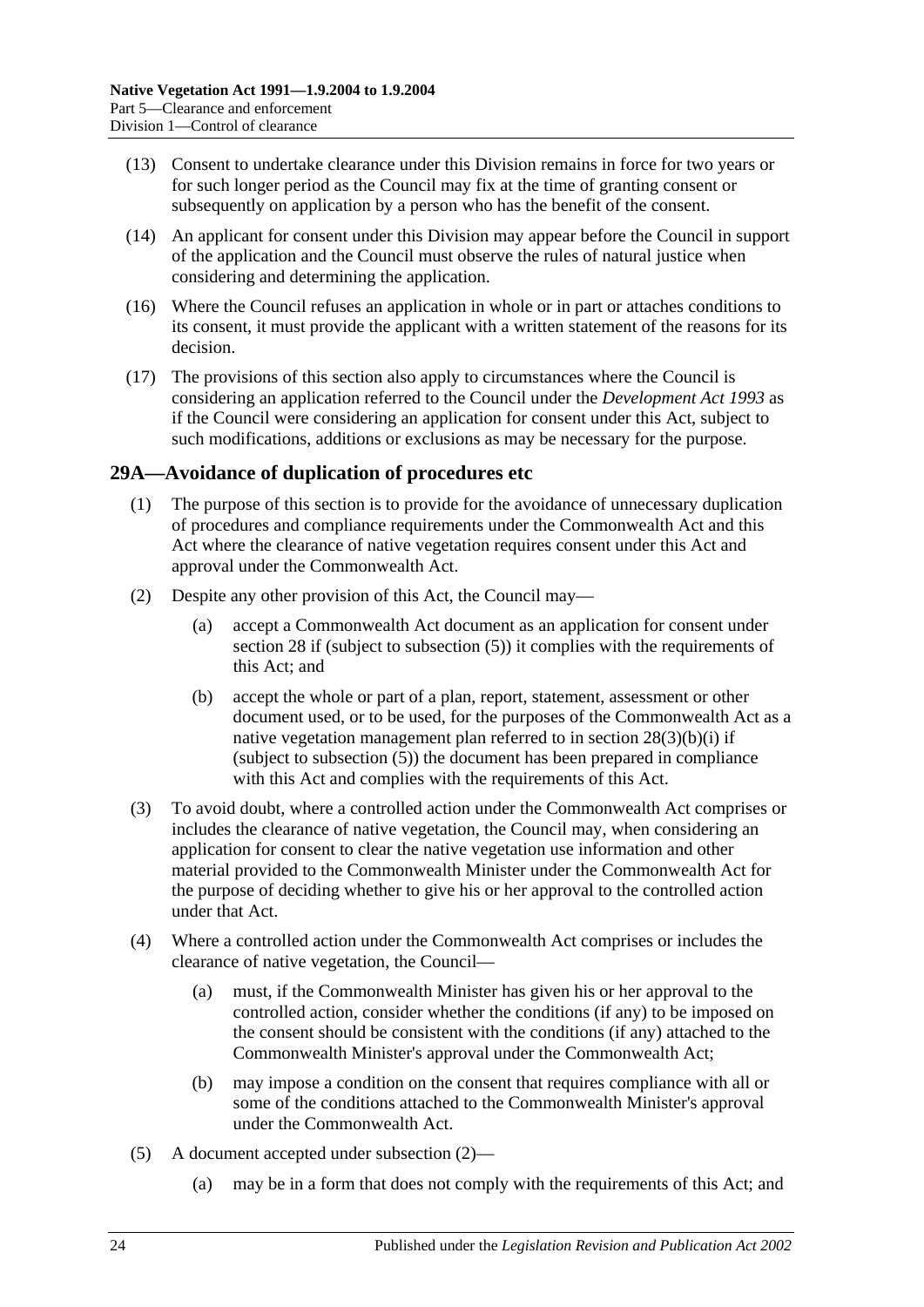- (b) may include information or other material that is irrelevant for the purposes of this Act.
- (6) Once a document is accepted under [subsection](#page-23-2) (2) the document will not be invalid or ineffective for the purposes of this Act because a court, tribunal or other authority has decided that it is invalid or ineffective for the purposes of the Commonwealth Act.
- (7) In this section—

*assessment report* means—

- (a) an assessment report as defined in the Commonwealth Act by reference to section 84(3), 95, 100 or 105 of that Act; or
- (b) a report under section 121 of the Commonwealth Act;

*Commonwealth Act* means the *Environment Protection and Biodiversity Conservation Act 1999* of the Commonwealth;

*Commonwealth Act document* means—

- (a) a referral under section 68, 69 or 71 of the Commonwealth Act; or
- (b) information given by a person to the Minister under the Commonwealth Act under section 86 of that Act; or
- (c) information and invitation published by a proponent under section 93 of the Commonwealth Act; or
- (d) guidelines prepared under section 97 or 102 of the Commonwealth Act; or
- (e) a draft report prepared under section 98 of the Commonwealth Act; or
- (f) a finalised report prepared under section 99 of the Commonwealth Act; or
- (g) a draft statement prepared under section 103 of the Commonwealth Act; or
- (h) a finalised statement prepared under section 104 of the Commonwealth Act; or
- (i) an assessment report.

#### <span id="page-24-1"></span><span id="page-24-0"></span>**30—Conditions of consent**

- (1) A consent under this Division to the clearance of native vegetation is subject to such conditions (if any) as the Council thinks fit to impose.
- <span id="page-24-5"></span><span id="page-24-4"></span><span id="page-24-3"></span><span id="page-24-2"></span>(2) Without limiting [subsection](#page-24-1) (1), consent may be subject to one or more of the following conditions:
	- (a) a condition requiring the applicant to—
		- (i) establish vegetation consisting of a specified number of plants of a specified species on specified land; and
		- (ii) nurture, protect and maintain the plants until they are fully established or for such period as the Council specifies;
	- (b) a condition requiring the applicant to protect native vegetation growing or situated on specified land;
	- (c) a condition restricting the purposes for which land referred to in a condition under [paragraph](#page-24-2) (a)(i) or [\(b\)](#page-24-3) can be used;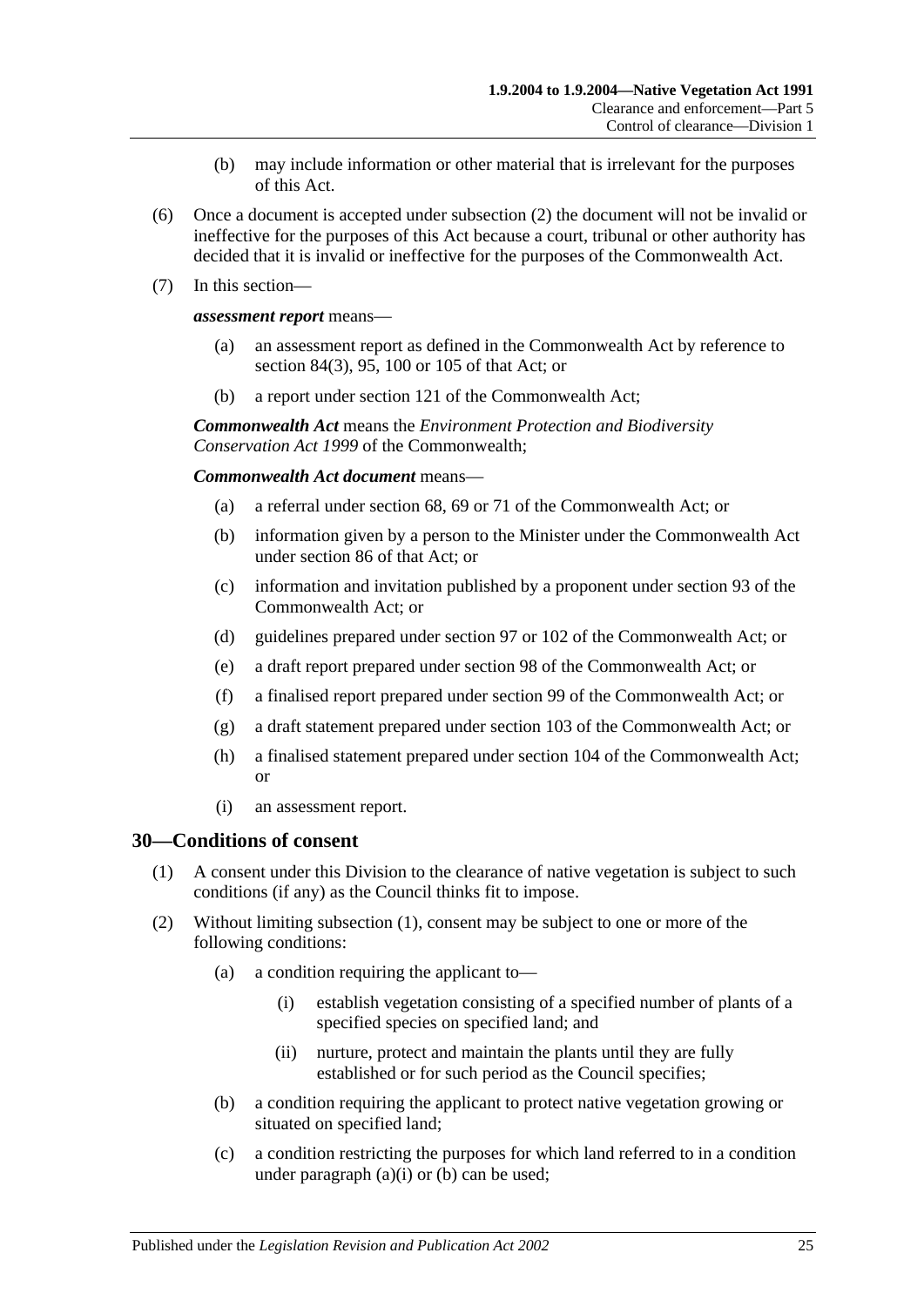- (d) a condition requiring the applicant to destroy plants of a non endemic species specified by the Council growing on land specified by the Council;
- (e) a condition that the applicant enter into a heritage agreement with the Minister under this Act in the terms specified by the Council for the management of specified native vegetation;
- (f) a condition requiring that a copy of the consent issued by the Council be kept in such manner, and in any place, specified by the Council.
- (3) Conditions imposed on consent to clear native vegetation are binding on, and enforceable against—
	- (a) the applicant for the consent; and
	- (b) all owners and subsequent owners of the land to be cleared and any other land to which a condition relates; and
	- (c) an occupier of the land to be cleared and any other person who acquires the benefit of the consent.
- (4) The Council must inform the Registrar-General in writing of all conditions imposed under this section that relate to land (including conditions under [subsection](#page-24-4)  $(2)(c)$ ) and must provide the Registrar-General with such further information as the Registrar-General requires to comply with [subsection](#page-25-3) (5).
- <span id="page-25-3"></span>(5) The Registrar-General must note the conditions against the relevant instrument of title for the land or, in the case of land not under the *[Real Property Act](http://www.legislation.sa.gov.au/index.aspx?action=legref&type=act&legtitle=Real%20Property%20Act%201886) 1886*, against the land.
- (6) The Registrar-General must, on the application of the Council after the variation or revocation of a condition under this section, vary or cancel a note under [subsection](#page-25-3) (5) (but must otherwise ensure that the note is not removed once made).

### <span id="page-25-4"></span><span id="page-25-0"></span>**30A—Marking or tagging of cleared vegetation**

- (1) The regulations may establish a scheme for the marking or tagging of any cleared native vegetation of a prescribed kind.
- (2) A scheme established under [subsection](#page-25-4) (1) may—
	- (a) extend to persons who are in possession of native vegetation after it has been cleared;
	- (b) make provision for the marking of cleared native vegetation in a manner determined by the Council, or for the use of tags issued by the Council;
	- (c) prescribe fines (not exceeding \$10 000) for contravention of a regulation;
	- (d) make any other provision that may be necessary or expedient for the purposes of establishing the scheme envisaged by [subsection](#page-25-4) (1).

## <span id="page-25-1"></span>**Division 2—Civil enforcement proceedings**

#### <span id="page-25-2"></span>**31—Interpretation**

In this Division, a reference to a breach of this Act includes a reference to a contravention of, or a failure to comply with, a heritage agreement.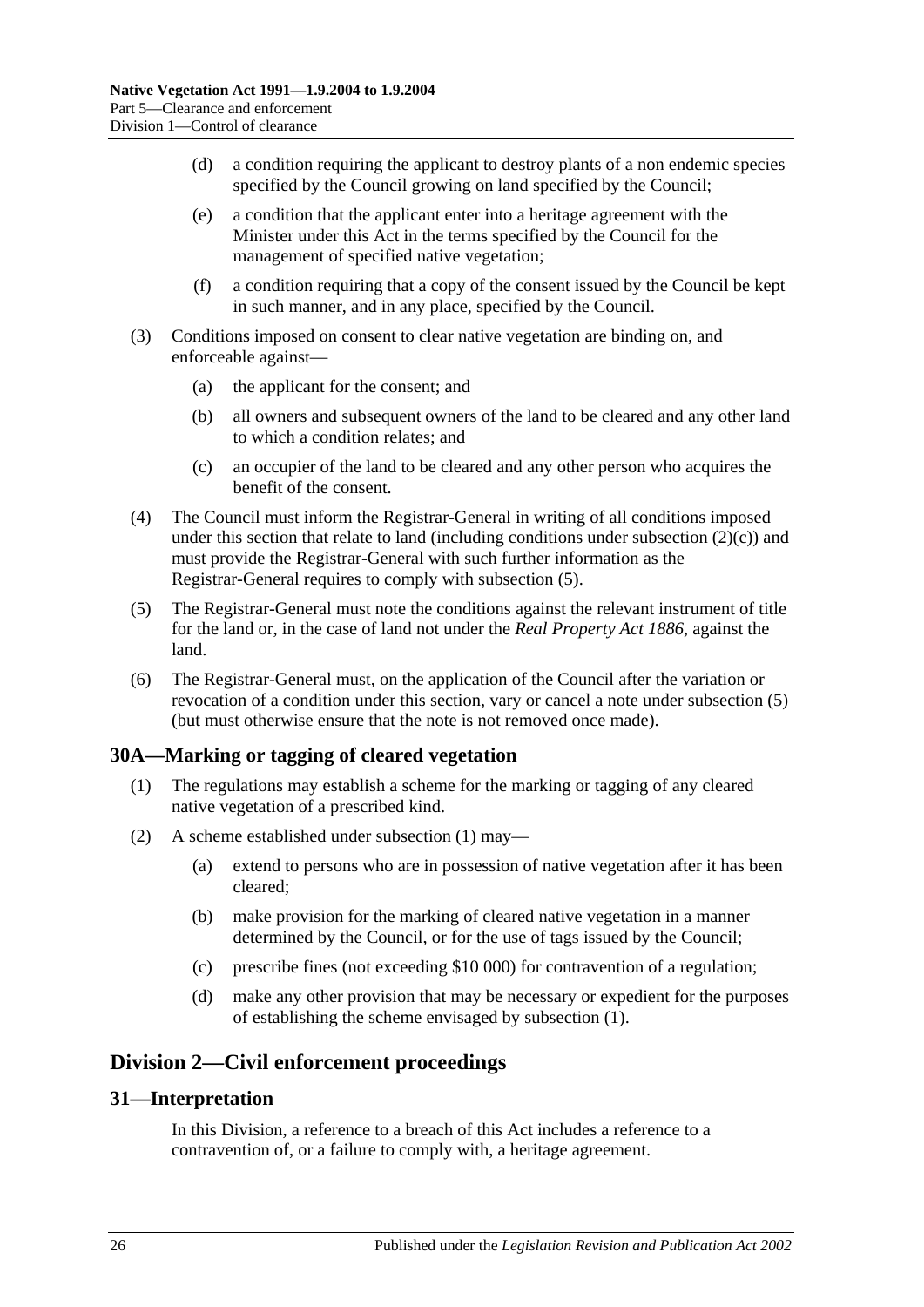### <span id="page-26-0"></span>**31A—Application to the ERD Court for enforcement**

- (1) The following persons may apply to the ERD Court for an order to remedy or restrain a breach of this Act:
	- (a) the Council; or
	- (b) a person who owns or who has any other legal or equitable interest in land that has been, or will be, affected by the breach; or
	- (c) in the case of a contravention of, or failure to comply with, a heritage agreement—a party to the agreement.
- (2) Proceedings under this section may be brought in a representative capacity with the consent of all persons on whose behalf they are to be brought.
- (3) If proceedings under this section are brought by a person other than the Council—
	- (a) the applicant must serve a copy of the application on the Council within three days after filing the application with the Court; and
	- (b) the Court must, on application by the Council, join the Council as a party to the proceedings.
- (4) An application may be made in the absence of the respondent and, if the Court is satisfied on the application that the respondent has a case to answer, it may grant leave to the applicant to serve a summons requiring the respondent to appear before the Court to show cause why an order should not be made under this section.
- <span id="page-26-2"></span>(5) An application under this section must, in the first instance, be referred to a conference under section 16 of the *[Environment, Resources and Development Court](http://www.legislation.sa.gov.au/index.aspx?action=legref&type=act&legtitle=Environment%20Resources%20and%20Development%20Court%20Act%201993)  Act [1993](http://www.legislation.sa.gov.au/index.aspx?action=legref&type=act&legtitle=Environment%20Resources%20and%20Development%20Court%20Act%201993)*.
- $(6)$  If—
	- (a) after hearing—
		- (i) the applicant and the respondent; and
		- (ii) any other person who has, in the opinion of the Court, a proper interest in the subject matter of the proceedings and desires to be heard in the proceedings,

the Court is satisfied, on the balance of probabilities, that the respondent to the application has breached this Act; or

(b) the respondent fails to appear in response to the summons or, having appeared, does not avail himself or herself of an opportunity to be heard,

the Court may, by order, exercise one or more of the following powers:

- (c) require the respondent to refrain, either temporarily or permanently, from the act, or course of action, that constitutes the breach;
- <span id="page-26-1"></span>(d) require the respondent to make good the breach in a manner, and within a period, specified by the Court, or to take such other action as may appear appropriate to the Court, taking into account the nature and extent of the original vegetation;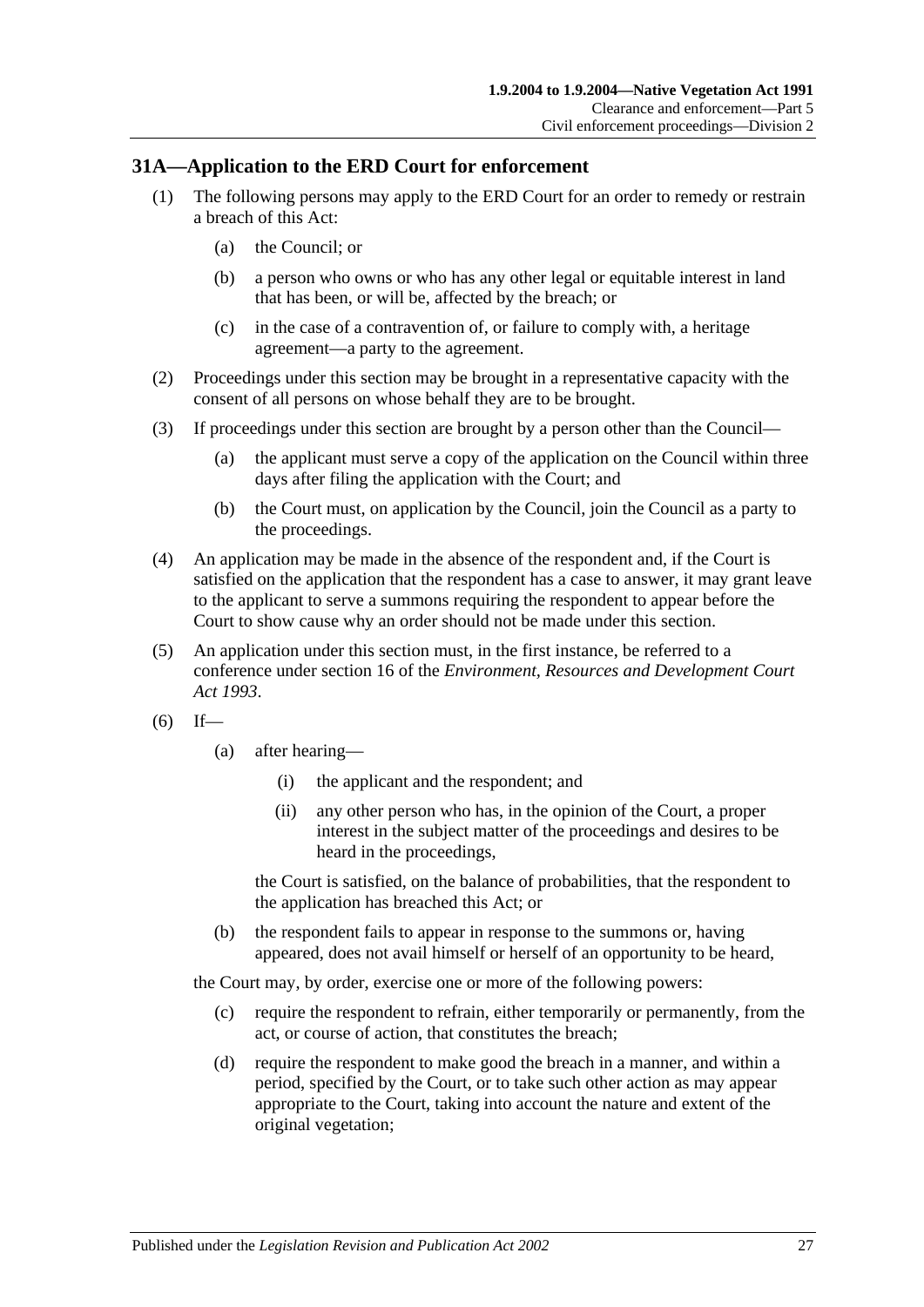- (e) require the respondent to pay to any person who has suffered loss or damage as a result of the breach, or incurred costs or expenses as a result of the breach, compensation for the loss or damage or an amount for, or towards, those costs or expenses;
- <span id="page-27-1"></span>(f) require the respondent to pay into the Fund an amount, determined by the Court to be appropriate in the circumstances, on account of the financial benefit that the respondent has gained, or can reasonably be expected to gain, by committing the breach;
- <span id="page-27-2"></span>(g) require the respondent to pay into the Fund an amount, determined by the Court, in the nature of exemplary damages (and this amount may be in addition to any amount ordered to be paid under [paragraph](#page-27-1) (f));
- (h) require the respondent to take specified action to publicise—
	- (i) the breach of this Act; and
	- (ii) the environmental and other consequences flowing from the breach; and
	- (iii) the other requirements of the order made against the respondent;
- (i) require the respondent to refrain from an act or course of action, or to undertake an act or course of action, to ensure that the respondent does not gain an ongoing benefit from the breach.
- (7) In assessing damages under [subsection](#page-27-2)  $(6)(g)$ , the Court must have regard to-
	- (a) damage to the environment caused by the breach of this Act; and
	- (b) the detriment to the public interest resulting from the breach; and
	- (c) any benefit (including financial benefit) that the respondent sought to gain by committing the breach; and
	- (d) any other matter it considers relevant.
- <span id="page-27-4"></span>(8) The power conferred by [subsection](#page-27-1) (6)(f) or [\(g\)](#page-27-2) can only be exercised by a Judge of the Court.
- (9) The Council, and any person with a legal or equitable interest in land to which an application under this section relates, is entitled to appear and be heard in proceedings based on the application before a final order is made.
- (10) The Court may make such order in relation to costs of proceedings under this section as it thinks just and reasonable.
- (11) In this section—

*breach* of this Act includes a threatened contravention of, or failure to comply with, this Act or a heritage agreement.

### <span id="page-27-3"></span><span id="page-27-0"></span>**31B—Order where native vegetation has been cleared**

- (1) Subject to [subsection](#page-28-0) (6)(d) or [\(7\),](#page-28-1) where the ERD Court is satisfied on the balance of probabilities that the respondent—
	- (a) has cleared native vegetation in contravention of this Act; or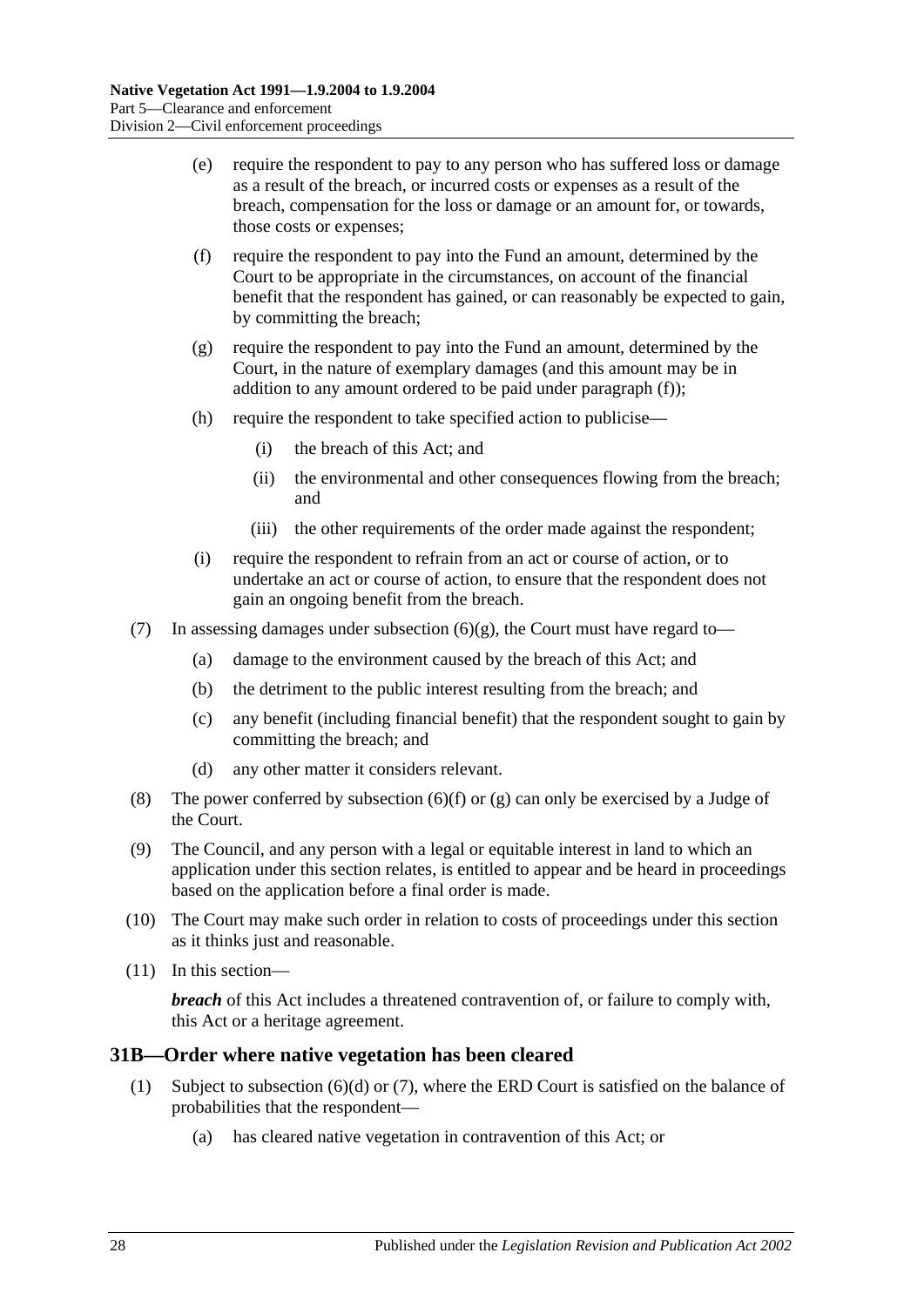(b) has cleared native vegetation pursuant to the Council's consent but has not complied with a condition of a kind referred to in [section](#page-24-5) 30(2) attached to the consent,

the Court must make an order against the respondent under section  $31A(6)(d)$ .

- (2) The order under section  $31A(6)(d)$  must direct the respondent to—
	- (a) remove the buildings, works or vegetation (if any) that have been erected, undertaken or planted on the land since the clearance occurred; and
	- (b) establish vegetation consisting of plants of a species specified in the order in such numbers and on such parts of the cleared land as is specified in the order; and
	- (c) nurture, protect and maintain the plants until they are fully established or for such period as is specified in the order.
- (3) The order under section  $31A(6)(d)$  may—
	- (a) where part of the original vegetation is still growing or situated on the land—direct that it be removed so that the new vegetation can be established on the land;
	- (b) include such ancillary directions or orders as the Court thinks fit.
- <span id="page-28-3"></span><span id="page-28-2"></span>(4) Where the respondent is not the owner or occupier of the land, the order authorises him or her (or a person authorised by him or her) to—
	- (a) enter the land with such materials and equipment as are reasonably necessary to comply with the order; and
	- (b) to enter and cross any other land specified in the order with the materials and equipment referred to in [paragraph](#page-28-2) (a) for the purpose of gaining access to the cleared land.
- <span id="page-28-4"></span>(5) An owner or occupier of land or any other person who hinders or obstructs the respondent (or a person authorised by the respondent) in carrying out the directions of an order under this section or entering and crossing land under [subsection](#page-28-3) (4) is guilty of an offence.

Maximum penalty: \$10 000.

- (6) If the ERD Court is satisfied on the balance of probabilities that—
	- (a) the owner or occupier of the cleared land did not know and could not reasonably have been expected to know of the circumstances referred to in [subsection](#page-27-3) (1) requiring the making of an order under section  $31A(6)(d)$ ; and
	- (b) compliance with an order under section  $31A(6)(d)$  will cause financial loss to that person,

the Court may—

- (c) assess the amount of the financial loss and order the respondent to pay that amount to the owner or occupier of the land; or
- (d) refuse to make the order or make the order in a modified form.
- <span id="page-28-1"></span><span id="page-28-0"></span>(7) If the Court is satisfied that compliance with any order under section  $31A(6)(d)$  would not be reasonably practicable, it may refuse to make the order.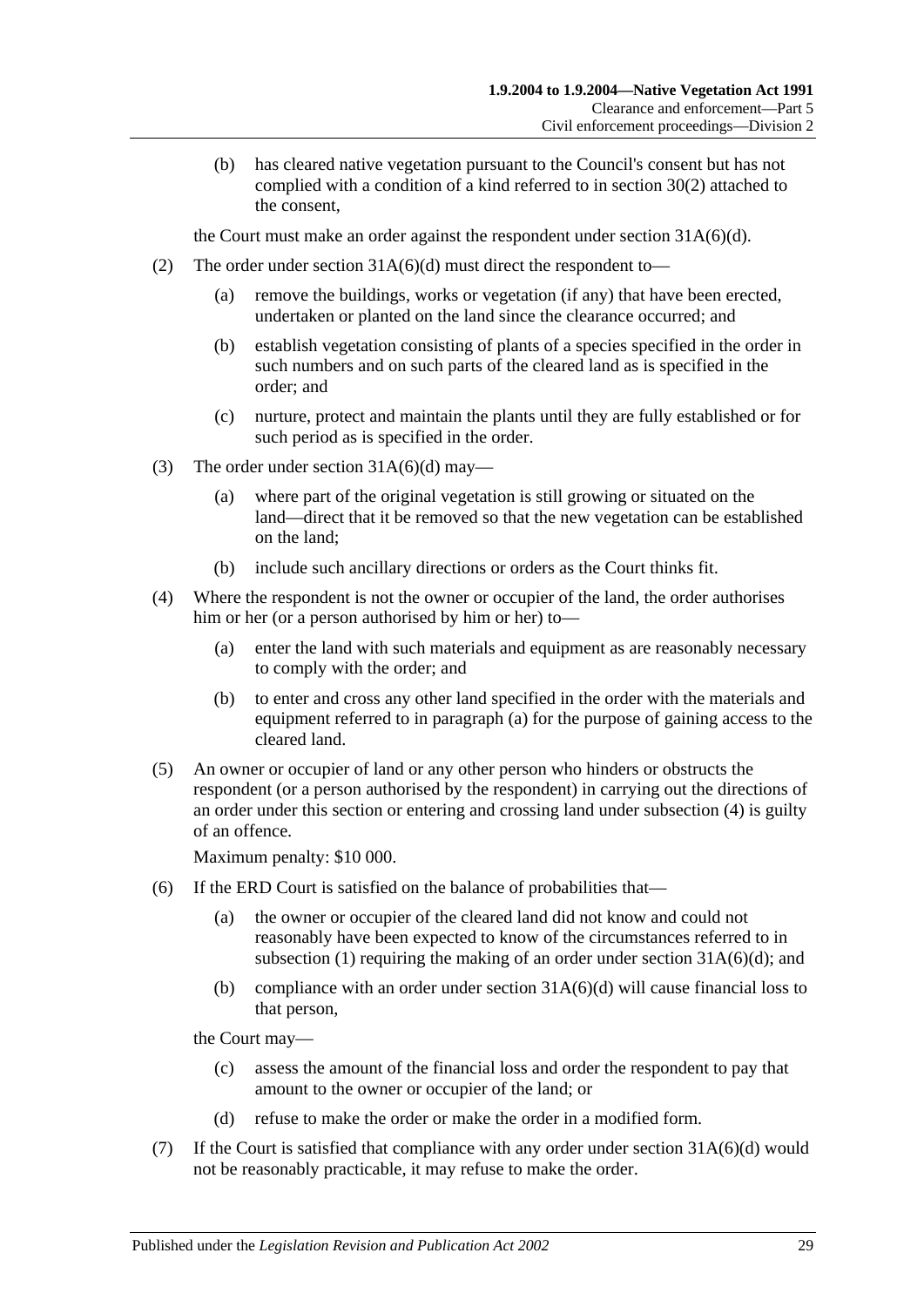- (8) However, the Court cannot take into account financial grounds when making an assessment under [subsection](#page-28-1) (7) unless the Court is satisfied that it would be unduly harsh not to do so.
- (9) The Court must include in the order a requirement that a copy of the order be served on the Registrar-General and that the Registrar-General note the order against the relevant certificate or other instrument of title or, in the case of land not under the *[Real](http://www.legislation.sa.gov.au/index.aspx?action=legref&type=act&legtitle=Real%20Property%20Act%201886)  [Property Act](http://www.legislation.sa.gov.au/index.aspx?action=legref&type=act&legtitle=Real%20Property%20Act%201886) 1886*, against the land (and the Registrar-General must, on service of the order, make the note and then must not remove the note except pursuant to an order of the Court).
- (10) If, in the opinion of the Court, it should refuse under [subsection](#page-28-0)  $(6)(d)$  or  $(7)$  to make an order under section  $31A(6)(d)$ , the Court may make an order against the respondent requiring the establishment of vegetation in accordance with the provisions of this section on some other land owned by the respondent.

### <span id="page-29-0"></span>**31C—Interim order**

- (1) If, on an application under this Division or before the determination of the proceedings commenced by an application under this Division, the ERD Court is satisfied that, in order to protect native vegetation from clearance or to preserve the rights or interests of parties to the proceedings, or for any other reason, it is desirable to make an interim order under this section, the Court may make such an order.
- (2) An interim order—
	- (a) may be made on an application in the absence of the respondent; and
	- (b) may be made whether or not the application has been referred to a conference under section [31A\(5\);](#page-26-2) and
	- (c) will be made subject to such conditions as the Court thinks fit; and
	- (d) will not (as such) operate after the proceedings in which it is made are finally determined.

## <span id="page-29-1"></span>**31D—Enforcement of orders**

- (1) A person who contravenes or fails to comply with an order under this Division is, in addition to liability for contempt of the order, guilty of an offence. Maximum penalty: \$100 000.
- <span id="page-29-2"></span>(2) Where the ERD Court makes an order under section [31A\(6\)\(d\)](#page-26-1) and the respondent fails to comply with the order within the period specified by the Court, the Council may cause any work contemplated by the order to be carried out, and may recover the costs and expenses of that work, as a debt, from the respondent.
- (3) [Section](#page-28-3) 31B(4) and [\(5\)](#page-28-4) apply to, and in relation to, the Council when acting under [subsection](#page-29-2) (2) as though it were the respondent.
- <span id="page-29-3"></span>(4) Where an amount is recoverable from a person by the Council under [subsection](#page-29-2) (2)—
	- (a) the Council may, by notice in writing to the person, fix a period, being not less than 28 days from the date of the notice, within which the amount must be paid by the person, and, if the amount is not paid by the person within that period, the person is liable to pay interest charged at the rate prescribed by regulation on the amount unpaid and on any unpaid interest; and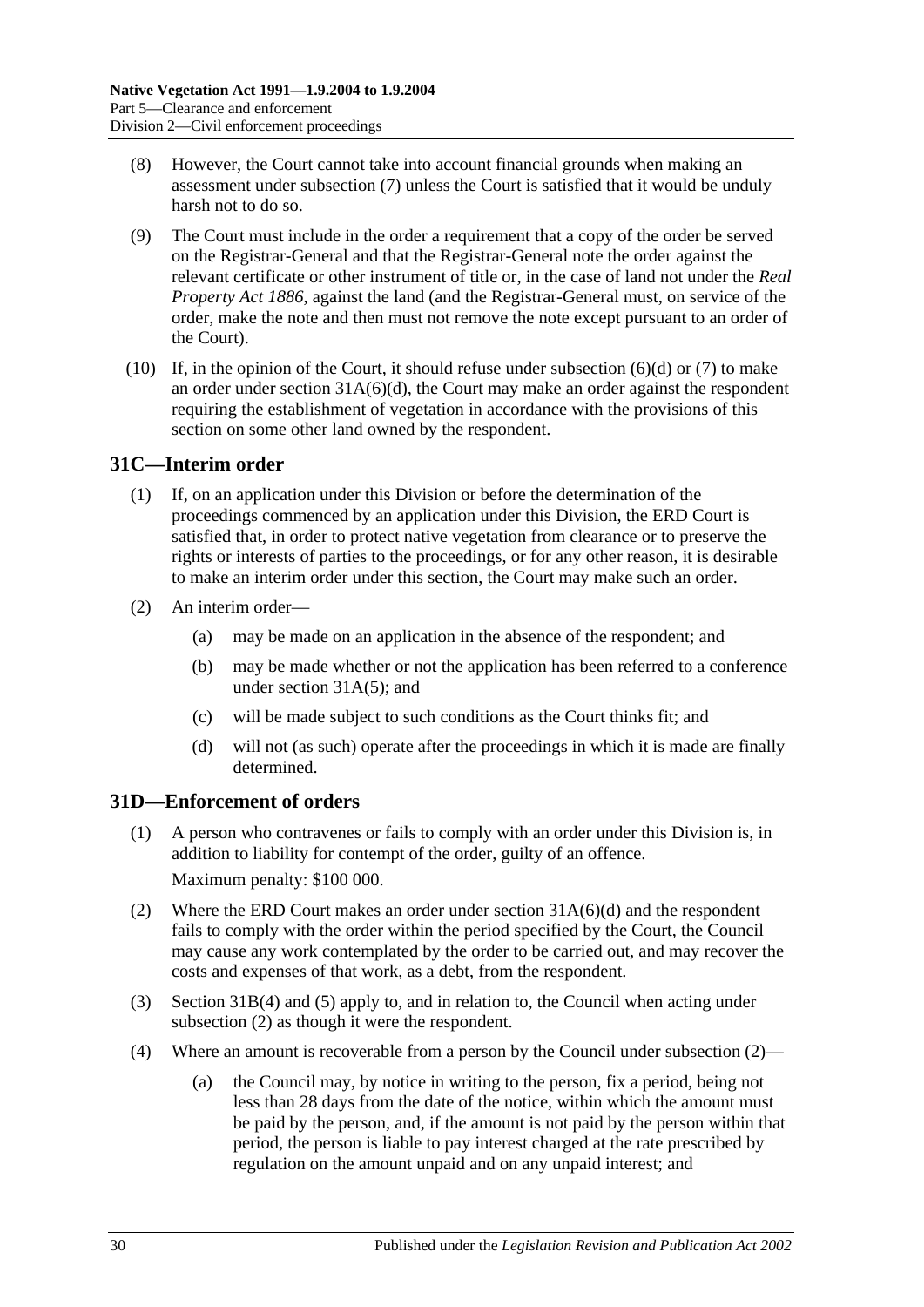(b) the amount together with any interest so payable is, until paid, a first charge in favour of the Council on all land owned by the person.

### <span id="page-30-1"></span><span id="page-30-0"></span>**31E—Enforcement notices**

- (1) If an authorised officer who has been expressly authorised by the Minister to issue directions under this section has reasonable grounds on which to believe that a person has breached this Act, or is likely to breach this Act, the authorised officer may do such of the following as the officer considers necessary or appropriate in the circumstances:
	- (a) direct the person to refrain, either for a specified period or until further notice, from the act, or course of action, that constitutes, or would constitute, the breach;
	- (b) if, in the opinion of the authorised officer, a breach has occurred and the breach is a minor breach—direct the person to make good the breach in a manner, and within a period, specified by the authorised officer;
	- (c) take such urgent action as is required or is, in the opinion of the authorised officer, desirable because of any situation arising from the breach or likely breach (as the case may be).
- <span id="page-30-3"></span><span id="page-30-2"></span>(2) A direction under [subsection](#page-30-1) (1) must be given by notice in writing.
- (3) A notice under [subsection](#page-30-2) (2) must—
	- (a) identify the authorised officer who is issuing the direction; and
	- (b) set out any appeal rights that the person to whom the direction is given may have under this Act.
- <span id="page-30-4"></span>(4) If a person fails to comply with a direction under [subsection](#page-30-3) (1)(b) within the time specified in the notice, the Council may cause the necessary action to be taken.
- (5) The costs and expenses incurred by the Council under [subsection](#page-30-4) (4) may be recovered by the Council as a debt due from the person whose failure gave rise to the action.
- <span id="page-30-5"></span>(6) Where an amount is recoverable from a person by the Council under this section—
	- (a) the Council may, by notice in writing to the person, fix a period, being not less than 28 days from the date of the notice, within which the amount must be paid by the person and, if the amount is not paid by the person within that period, the person is liable to pay interest charged at the rate prescribed by regulation on the amount unpaid and on any unpaid interest; and
	- (b) the amount together with any interest so payable is, until paid, a first charge in favour of the Council on all land owned by the person.
- (7) Subject to any order of the ERD Court to the contrary, the operation of a direction is not suspended pending the determination of an appeal.
- (8) A person who contravenes or fails to comply with a direction under this section is guilty of an offence.

Maximum penalty: \$10 000.

(9) A direction cannot be given under this section in relation to a breach if it appears that the breach occurred more than 12 months before the direction is given.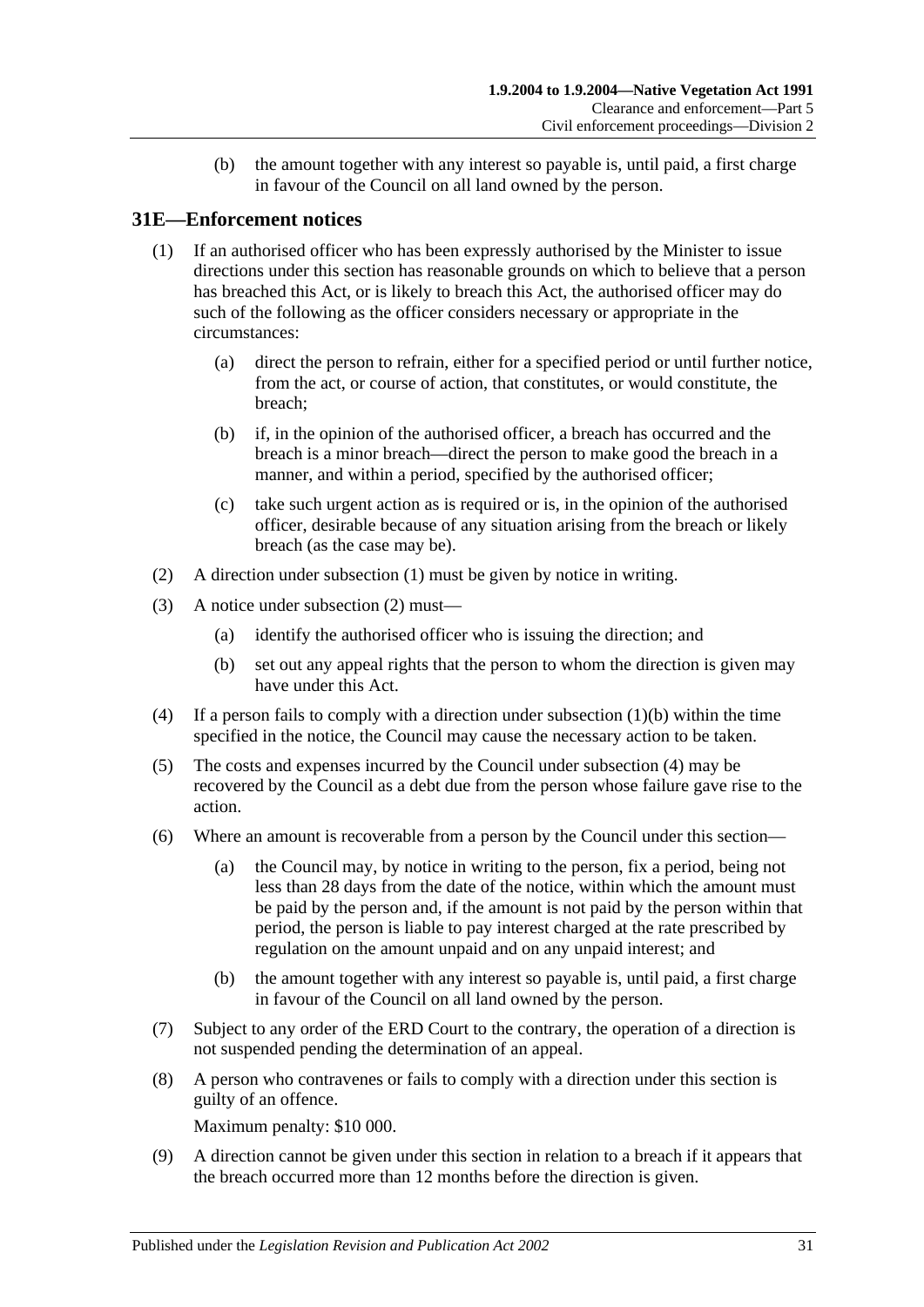### <span id="page-31-4"></span><span id="page-31-0"></span>**31F—Miscellaneous provisions**

- (1) The ERD Court may order an applicant in proceedings under [section](#page-26-0) 31A—
	- (a) to provide security for the payment of costs that may be awarded against the applicant if the application is subsequently dismissed; and
	- (b) to give an undertaking as to the payment of any amount that may be awarded against the applicant under [subsection](#page-31-3) (2).
- <span id="page-31-3"></span>(2) If on an application under [section](#page-26-0) 31A the ERD Court is satisfied—
	- (a) that the respondent has not breached this Act; and
	- (b) that the respondent has suffered loss or damage as a result of the actions of the applicant; and
	- (c) that in the circumstances it is appropriate to make an order under this provision,

the Court may, on the application of the respondent (and in addition to any order as to costs), require the applicant to pay to the respondent an amount, determined by the Court, to compensate the respondent for the loss or damage which the respondent has suffered.

- (3) A person who fails to comply with an order of the ERD Court under this Division commits a contempt of Court.
- (4) The Court may, if it considers it appropriate to do so, either on its own initiative or on the application of a party, vary or revoke an order previously made under [subsection](#page-31-4)  $(1)$  or  $(2)$ .
- (5) The ERD Court may, on application under this subsection by a person to whom a notice has been given under section  $31D(4)(a)$  or  $31E(6)(a)$ , extend the period that has been fixed by the Council for the purposes of the notice (and the relevant order of the Court under this subsection will then have effect according to its terms).

## <span id="page-31-1"></span>**32—Appeals**

- (1) Subject to the rules of the Supreme Court, an appeal lies against—
	- (a) an order of the ERD Court made in the exercise of the jurisdiction conferred by this Division; or
	- (b) a decision by the ERD Court not to make an order under this Division,

to the Land and Valuation Court.

(2) An appeal under this section must be instituted within 60 days of the date of the decision or order subject to appeal, or such longer period as may be allowed by the Land and Valuation Court.

### <span id="page-31-2"></span>**33—Commencement of proceedings**

(1) Proceedings under this Division may be commenced at any time within four years after the date of the alleged contravention of, or failure to comply with, a provision of this Act or, with the authorisation of the Minister, at any later time within six years after that date.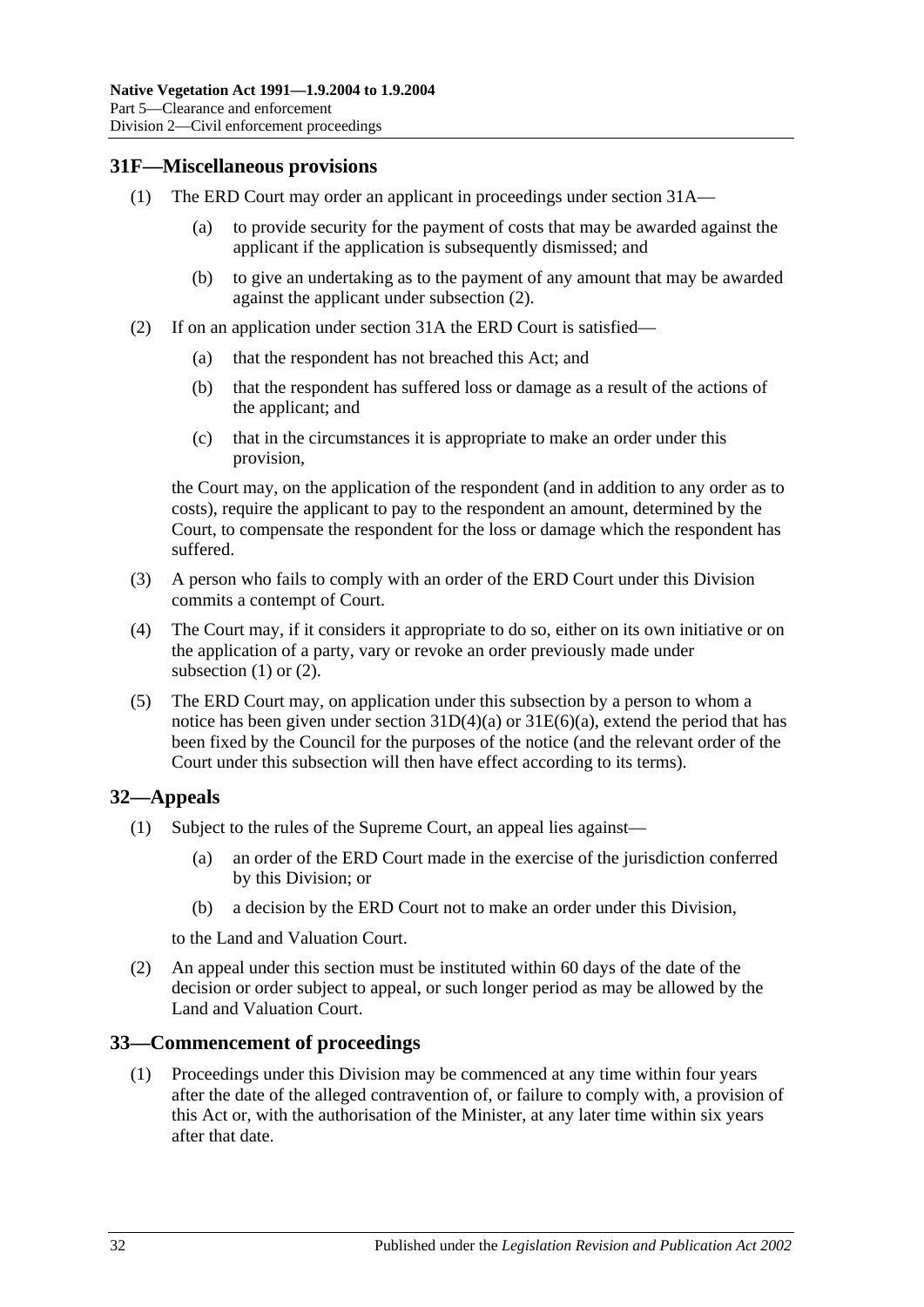(2) An apparently genuine document purporting to be under the hand of the Minister and to authorise the commencement of proceedings under this Division must be accepted in legal proceedings, in the absence of proof to the contrary, as proof of the authorisation.

## <span id="page-32-0"></span>**Division 3—Authorised officers**

### <span id="page-32-1"></span>**33A—Appointment of authorised officers**

- (1) The Minister may appoint an officer or employee of the Crown or a local council to be an authorised officer for the purposes of this Act.
- (2) An appointment of an authorised officer—
	- (a) must be in writing; and
	- (b) must be for a fixed term; and
	- (c) may be subject to conditions; and
	- (d) may be in respect of the whole State or any specified part of the State.
- (3) Each authorised officer must be issued with an identity card that—
	- (a) includes a photograph of the authorised officer; and
	- (b) includes a statement about the authorised officer's powers under this Act; and
	- (c) in the case of an authorised officer who has been expressly authorised by the Minister to issue directions under [section](#page-30-0) 31E—expressly states that fact; and
	- (d) if the appointment is in respect of part of the State only—states the part of the State in respect of which the authorised officer is appointed.
- (4) The identity card must be issued as soon as is reasonably practicable after the appointment is made (but an authorised officer is not prevented from exercising powers under this Act just because an identity card is yet to be issued).
- (5) An authorised officer must, if requested to do so, produce evidence of his or her appointment by providing a copy of his or her notice of appointment, or by showing his or her identity card for inspection, before exercising the powers of an authorised officer under this Act in relation to any person.
- (6) The Minister may, at any time, vary or revoke an appointment which he or she has made, or vary or revoke a condition of an appointment or impose a further condition in relation to an appointment.
- <span id="page-32-2"></span>(7) No civil or criminal liability attaches to an authorised officer or a person assisting an authorised officer for an act or omission by the authorised officer or by a person assisting the authorised officer in good faith and in the exercise, performance or discharge, or purported exercise, performance or discharge, of any power, function or duty under this Act.
- (8) A civil liability that would, but for [subsection](#page-32-2) (7), lie against an authorised officer or assistant lies instead against the Crown.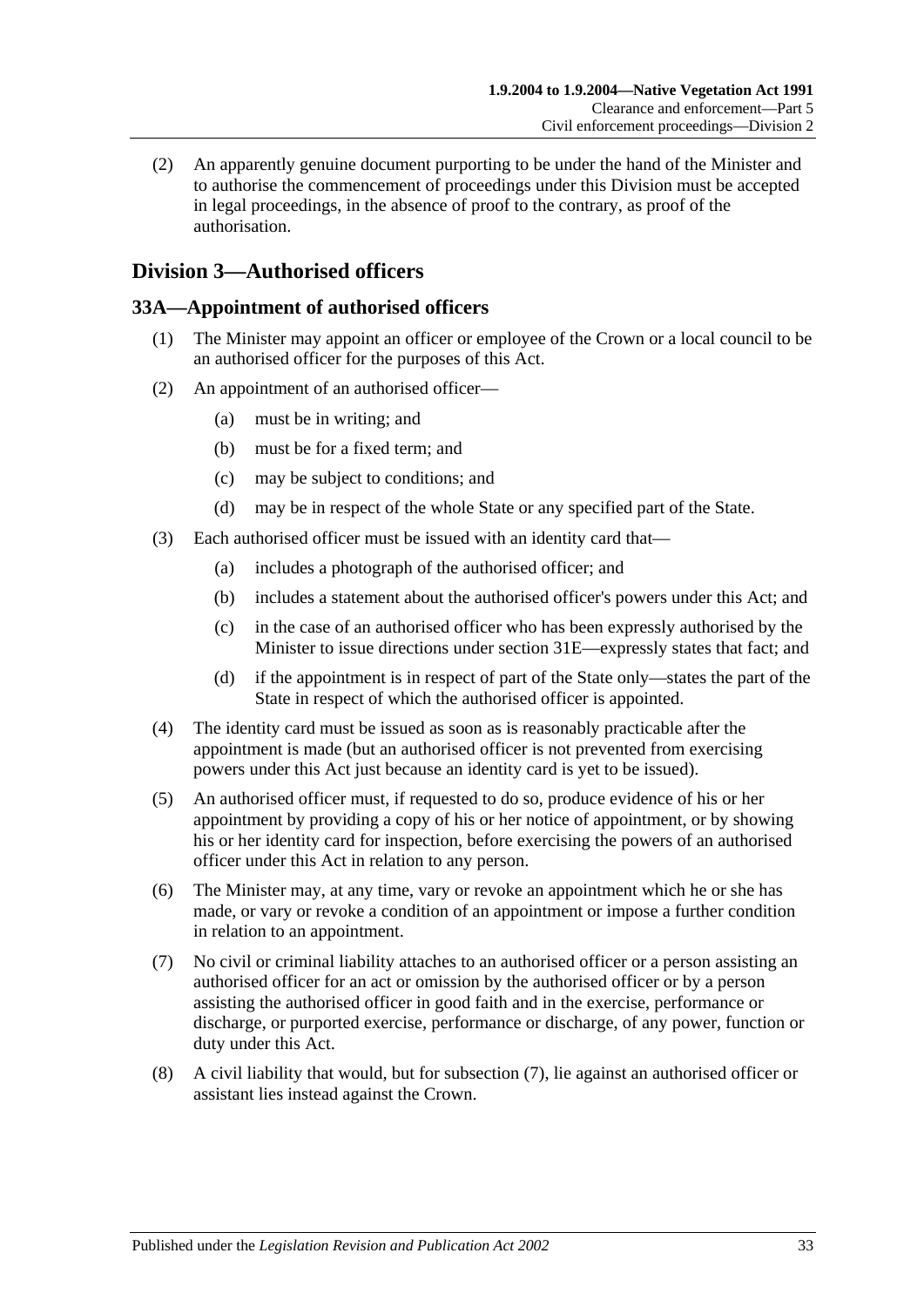### <span id="page-33-2"></span><span id="page-33-0"></span>**33B—Powers of authorised officers**

- <span id="page-33-1"></span>(1) Subject to this Division, an authorised officer may—
	- (a) enter and inspect any land for any reasonable purpose connected with the administration or enforcement of this Act; and
	- (b) give directions with respect to the stopping or movement of a vehicle that—
		- (i) has been used in, or is suspected by the authorised officer of having been used in, the clearance of native vegetation; or
		- (ii) is carrying a plant, or any part of a plant, comprising native vegetation,

as reasonably required in connection with the administration or enforcement of this Act; and

- (c) take samples of any plant or any part of any plant from any land, for identification and analysis as reasonably required in connection with the administration or enforcement of this Act; and
- <span id="page-33-4"></span>(d) with the authority of a warrant issued under [section](#page-35-0) 33C require any person to produce specified documents or documents of a specified kind, including a written record that reproduces in an understandable form information stored by computer, microfilm or other process, as reasonably required in connection with the administration or enforcement of this Act; and
- <span id="page-33-5"></span>(e) with the authority of a warrant issued under [section](#page-35-0) 33C examine, copy or take extracts from any documents so produced or require a person to provide a copy of any such document or information; and
- (f) take photographs or films or make audio, video or other recordings as reasonably required in connection with the administration or enforcement of this Act; and
- (g) dig up any land by the use of hand-held equipment for the purpose of taking samples; and
- <span id="page-33-6"></span>(h) with the authority of a warrant issued under [section](#page-35-0) 33C, to the extent to which it is reasonably required, take mechanical equipment on to any land and dig up the land, or any part of it, for the purposes of taking samples that the authorised officer reasonably suspects may constitute evidence of a breach of this Act;
- (i) in addition to the powers under a preceding paragraph, seize and retain anything that the authorised officer reasonably suspects may constitute evidence of a breach of this Act; and
- (j) require a person who the authorised officer reasonably suspects has committed, is committing or is about to commit, a breach of this Act to state the person's full name and usual place of residence; and
- <span id="page-33-3"></span>(k) require a person who the authorised officer reasonably suspects has knowledge of matters in respect of which information is reasonably required for the administration or enforcement of this Act to answer questions in relation to those matters; and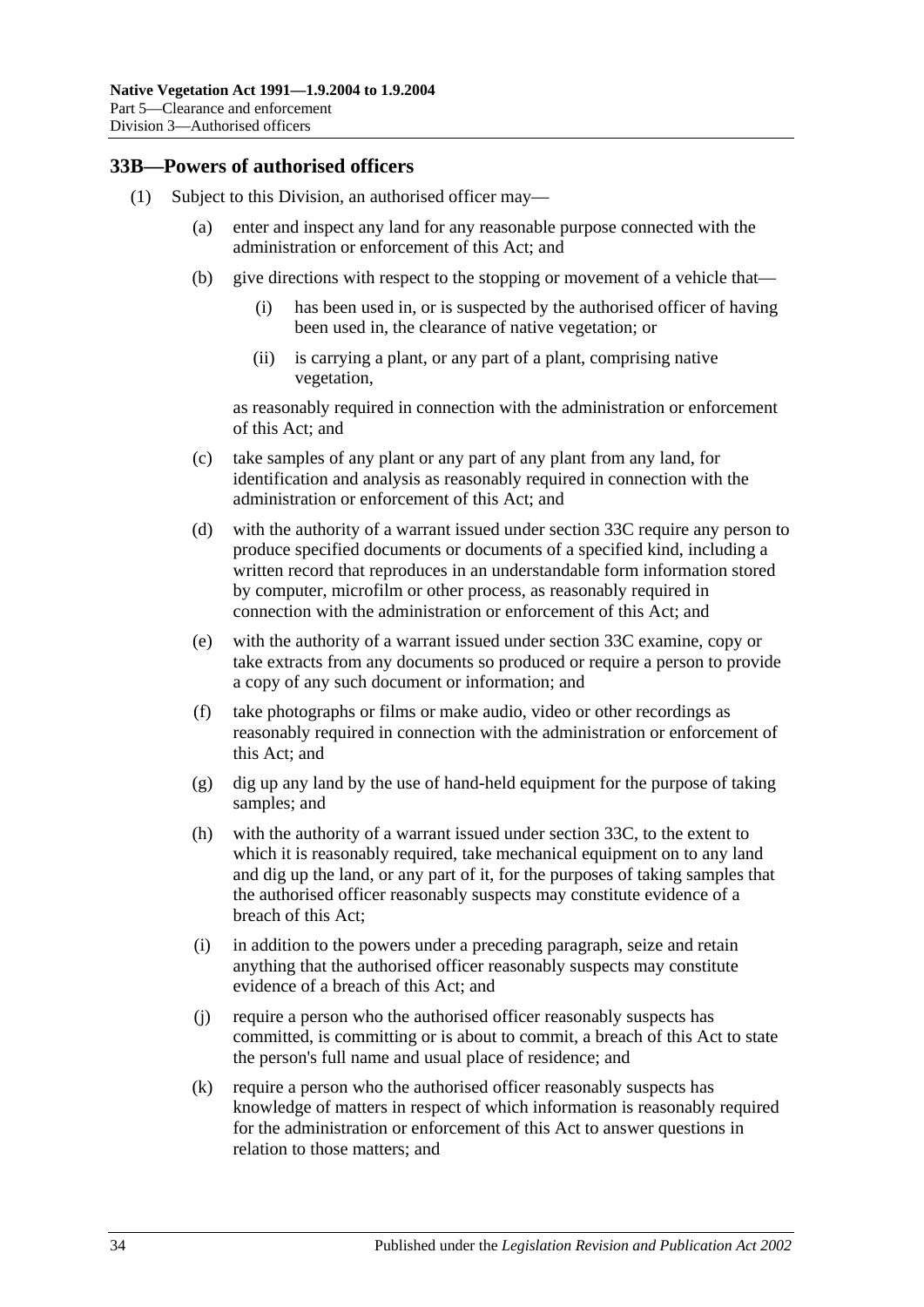- (l) give any directions reasonably required in connection with the exercise of a power conferred by any of the paragraphs of this subsection or otherwise in connection with the administration or enforcement of this Act.
- <span id="page-34-0"></span>(2) Without limiting [subsection](#page-33-1)  $(1)(a)$ , an authorised officer may enter and inspect any land for the purpose of determining whether a heritage agreement entered into under this Act or entered into in compliance with a condition of consent to clear native vegetation under the repealed Act is being, or has been, complied with.
- (3) An authorised officer must not exercise a power conferred by [subsection](#page-33-1) (1)(a) or [\(2\)](#page-34-0) in respect of residential premises.
- (4) Where an authorised officer enters land and takes samples of any plant or any part of any plant for identification and analysis, the authorised officer must take reasonable steps to provide the owner of land with a reasonable amount of information about his or her actions.
- (5) Where an authorised officer enters land and takes photographs or films or makes audio, video or other recordings, the authorised officer must, as soon as reasonably practicable after entering the land—
	- (a) serve notice on the owner or occupier of the land informing him or her of the date on which the authorised officer entered the land; and
	- (b) provide the owner or occupier with a copy of the photographs, films, audio, video or other recordings (if any) taken or made by the authorised officer when on the land.
- <span id="page-34-1"></span>(6) A copy provided under [subsection](#page-34-1) (5)(b) must be in an electronic form unless the Minister authorises it to be provided in some other form.
- (7) Where an authorised officer digs up any land under [subsection](#page-33-2) (1), the authorised officer must, after taking such steps as the authorised officer thinks fit in the exercise of powers under that subsection, insofar as is reasonably practicable, take steps to ensure that the land is restored to such state as is reasonable in the circumstances.
- (8) Before an authorised officer requires a person to answer questions under [subsection](#page-33-3)  $(1)(k)$ , the authorised officer must inform the person of his or her right to decline to answer any question that might tend to incriminate the person or to make the person liable to a criminal penalty.
- (9) Where—
	- (a) a person whose native language is not English is suspected of having committed an offence against this Act; and
	- (b) the person is not reasonably fluent in English,

the following provisions apply:

- (c) the person is entitled to be assisted by an interpreter during any questioning conducted by an authorised officer in the course of an investigation of the suspected offence;
- (d) where it appears that the person may be entitled to be assisted by an interpreter, an authorised officer must not proceed with any questioning, or further questioning, until the person has been informed of the right to an interpreter;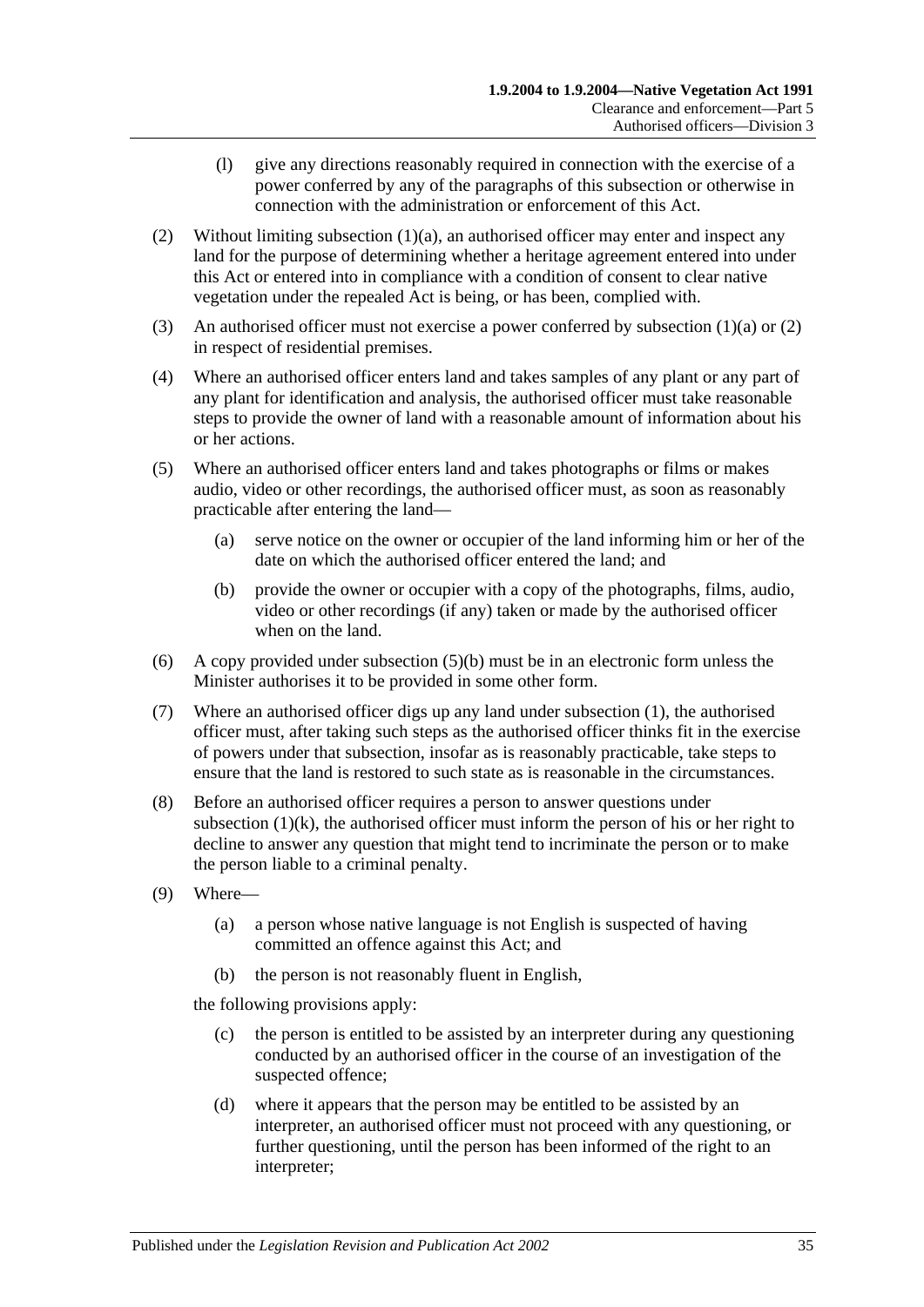- (e) if the person requests the assistance of an interpreter, an authorised officer must not proceed with any questioning, or further questioning, until an interpreter is present.
- (10) In the exercise of powers under this Act an authorised officer may be assisted by such persons as he or she considers necessary in the circumstances.
- <span id="page-35-1"></span>(11) An authorised officer may require an occupier of any land or a person apparently in charge of any plant, equipment, vehicle or other thing to give to the authorised officer or a person assisting the authorised officer such assistance as is reasonably required by the authorised officer for the effective exercise of powers conferred by this Act.
- (12) Where a person gives assistance to an authorised officer as required under [subsection](#page-35-1) (11), the person must, if he or she so requires, be reimbursed by the authorised officer or the Minister for any reasonable costs and expenses incurred in giving the assistance.

### <span id="page-35-0"></span>**33C—Issue of warrants**

- (1) Where, on the application of an authorised officer, a magistrate is satisfied that there are reasonable grounds to believe that the inspection of documents may provide information relevant to the administration or enforcement of this Act, the magistrate may issue a warrant authorising an authorised officer—
	- (a) to require a specified person to produce documents under section  $33B(1)(d)$ ; and
	- (b) to examine, copy and take extracts from those documents or to require a person to provide a copy of any of those documents under section [33B\(1\)\(e\).](#page-33-5)
- (2) Where, on the application of an authorised officer, a magistrate is satisfied that there are reasonable grounds to believe that a person may have committed a breach of this Act, the magistrate may issue a warrant authorising an authorised officer to take action under section [33B\(1\)\(h\).](#page-33-6)
- (3) An application for the issue of a warrant may be made either personally or by telephone.
- (4) The grounds of an application for a warrant must be verified by affidavit.
- (5) An application for the issue of a warrant may not be made by telephone unless in the opinion of the applicant a warrant is urgently required and there is insufficient time to make the application personally.
- (6) Where an application for the issue of a warrant is made by telephone, the following provisions apply:
	- (a) the applicant must inform the magistrate of his or her name and identify himself or herself as an authorised officer, and the magistrate, on receiving that information, is entitled to assume, without further inquiry, that the applicant is an authorised officer; and
	- (b) the applicant must inform the magistrate of the grounds on which he or she seeks the issue of the warrant; and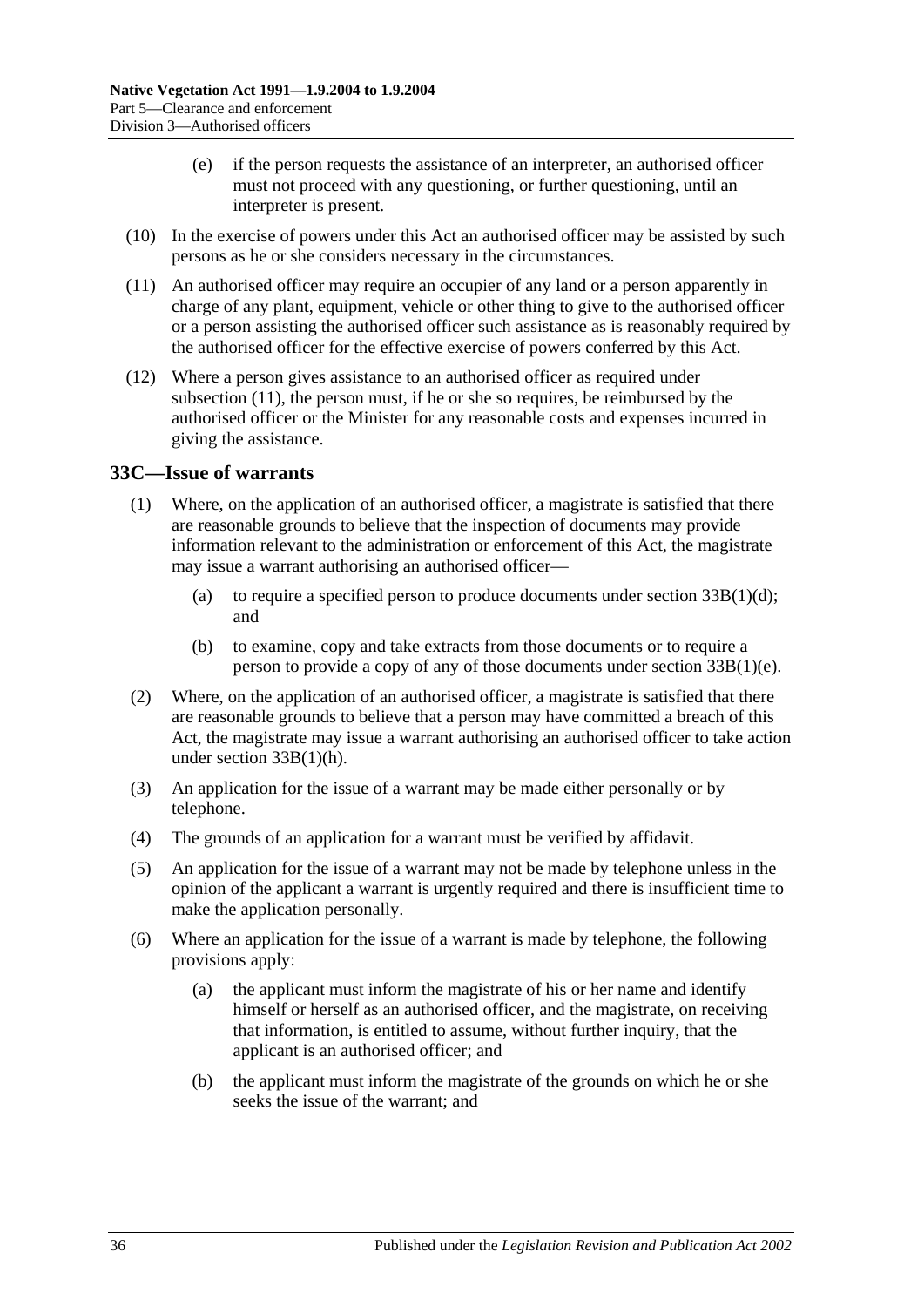- <span id="page-36-1"></span>(c) if it appears to the magistrate from the information furnished by the applicant that there are proper grounds for the issue of a warrant, the magistrate must inform the applicant of the facts on which he or she relies as grounds for the issue of the warrant, and must not proceed to issue the warrant unless the applicant undertakes to make an affidavit verifying those facts; and
- (d) if the applicant gives such an undertaking, the magistrate may then make out and sign a warrant, noting on the warrant the facts on which he or she relies as grounds for the issue of the warrant; and
- (e) the warrant will be taken to have been issued, and will come into force, when signed by the magistrate; and
- (f) the magistrate must inform the applicant of the terms of the warrant; and
- (g) the applicant must, as soon as practicable after the issue of the warrant, forward to the magistrate an affidavit verifying the facts referred to in [paragraph](#page-36-1) (c).
- (7) A magistrate by whom a warrant is issued must file the warrant, or a copy of the warrant, and the affidavit verifying the grounds on which the application for the warrant was made, in the ERD Court.
- (8) An authorised officer who executes a warrant must, as soon as practicable after execution of the warrant—
	- (a) prepare a notice in the prescribed form containing—
		- (i) his or her own name and a statement that he or she is an authorised officer under this Act; and
		- (ii) the name of the magistrate who issued the warrant and the date and time of its issue; and
		- (iii) a description of the authority conferred by the warrant; and
	- (b) give the notice to the person affected by the warrant.
- (9) A warrant, if not executed at the expiration of one month from the date of its issue, then expires.

#### <span id="page-36-4"></span><span id="page-36-0"></span>**33D—Provisions relating to seizure**

- <span id="page-36-3"></span><span id="page-36-2"></span>(1) Where a thing has been seized under this Division the following provisions apply:
	- (a) the thing must be held pending proceedings for an offence against this Act related to the thing seized, unless the Minister, on application, authorises its release to the person from whom it was seized, or to any person who had legal title to it at the time of its seizure, subject to such conditions as the Minister thinks fit (including conditions as to the giving of security for satisfaction of an order under [paragraph](#page-37-1) (b)(ii));
	- (b) where proceedings for an offence against this Act relating to the thing are instituted within the prescribed period after its seizure and the defendant is convicted or found guilty of the offence, the court may—
		- (i) order that it be forfeited to the Minister; or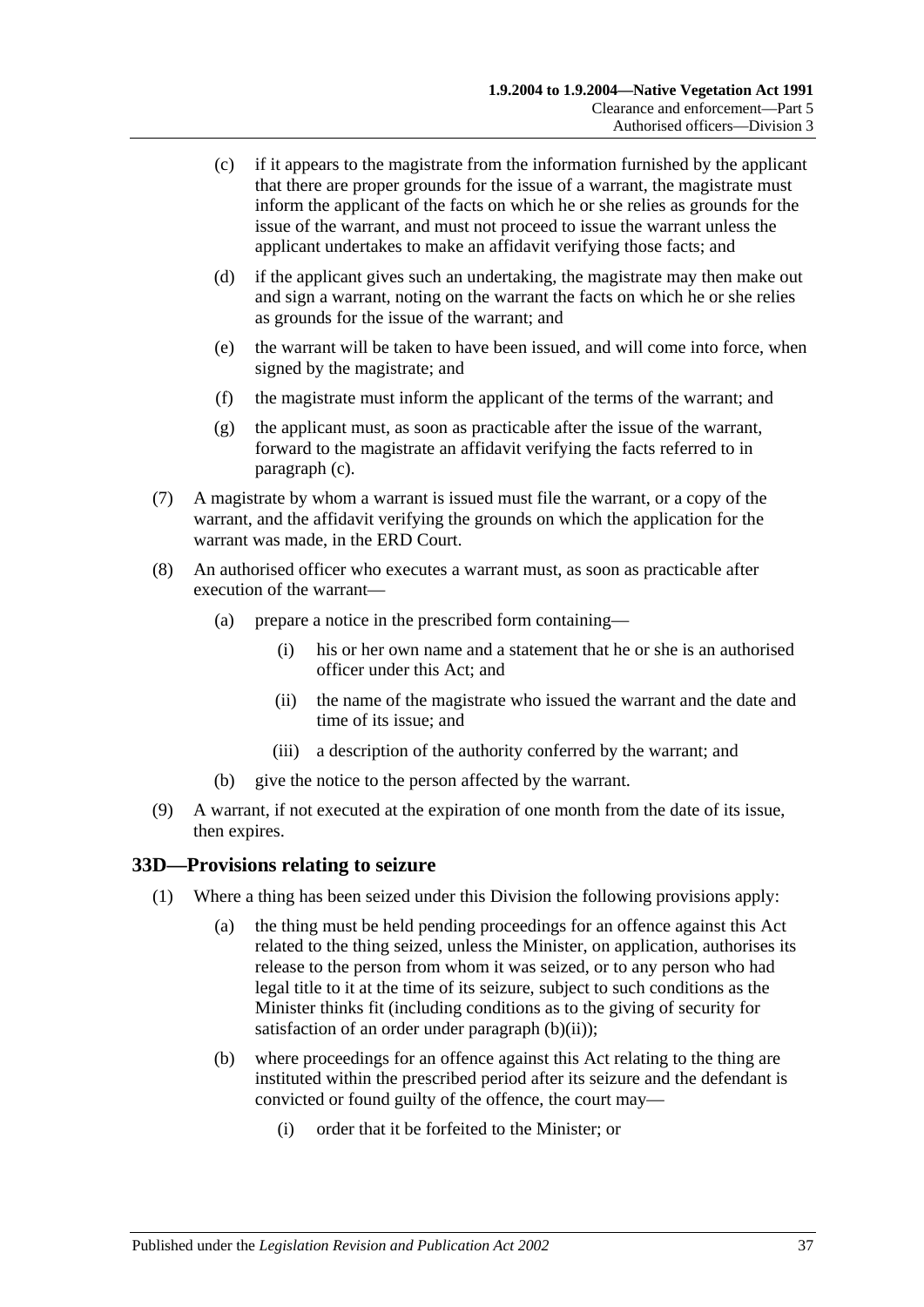- (ii) where it has been released pursuant to [paragraph](#page-36-2) (a)—order that it be forfeited to the Minister or that the person to whom it was released or the defendant pay to the Minister an amount equal to its market value at the time of its seizure, as the court thinks fit;
- <span id="page-37-1"></span>(c) where—
	- (i) proceedings are not instituted for an offence against this Act relating to the thing within the prescribed period after its seizure; or
	- (ii) proceedings have been so instituted and—
		- (A) the defendant is found not guilty of the offence; or
		- (B) the defendant is convicted or found guilty of the offence but no order for forfeiture is made under [paragraph](#page-36-3) (b),

then the person from whom the thing was seized, or any person with legal title to it, is entitled to recover from the Minister (if necessary, by action in a court of competent jurisdiction) the thing itself, or if it has been damaged or destroyed, compensation of an amount equal to its market value at the time of its seizure.

(2) In [subsection](#page-36-4)  $(1)$ —

*the prescribed period* means six months or such longer period as the ERD Court may, on application by the Minister, allow.

#### <span id="page-37-0"></span>**33E—Offence to hinder etc authorised officers**

- (1) A person who—
	- (a) hinders or obstructs an authorised officer, or a person assisting an authorised officer, in the exercise of powers conferred by this Act; or
	- (b) uses abusive, threatening or insulting language to an authorised officer, or a person assisting an authorised officer; or
	- (c) refuses or fails to comply with a requirement or direction of an authorised officer under this Division; or
	- (d) when required by an authorised officer under this Division to answer a question, refuses or fails to answer the question to the best of the person's knowledge, information and belief; or
	- (e) falsely represents, by words or conduct, that he or she is an authorised officer,

<span id="page-37-2"></span>is guilty of an offence.

Maximum penalty: \$5 000.

(2) A person who assaults an authorised officer, or a person assisting an authorised officer in the exercise of powers under this Act, is guilty of an offence.

Maximum penalty: \$10 000 or two years imprisonment or both.

(3) Despite [subsection](#page-37-2)  $(1)(d)$ , a person is not obliged to answer a question under this Division if to do so might tend to incriminate the person or make the person liable to a criminal penalty.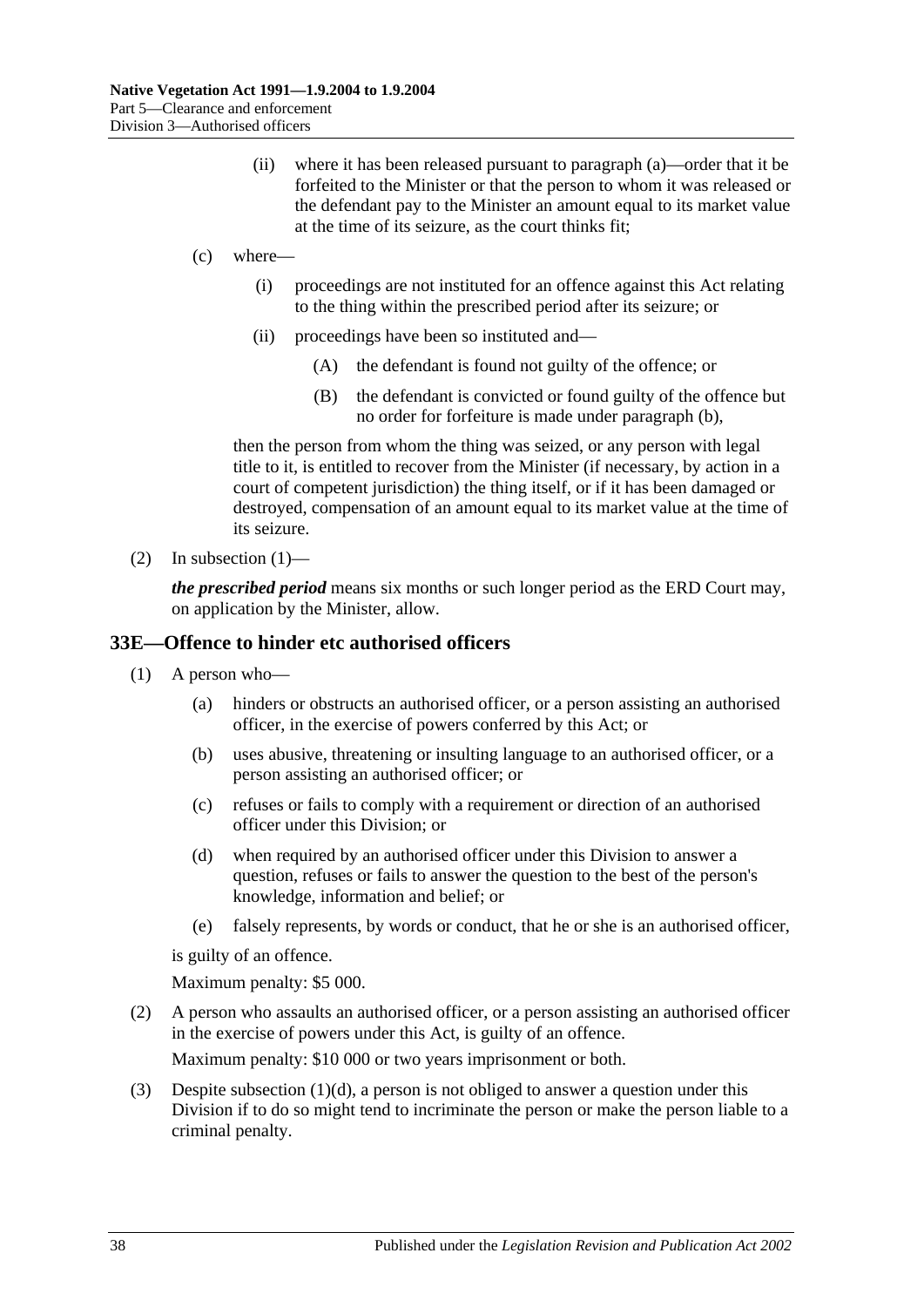#### <span id="page-38-0"></span>**33EA—Offences by authorised officers etc**

An authorised officer, or a person assisting an authorised officer, who—

- (a) addresses offensive language to any other person; or
- (b) without lawful authority, hinders or obstructs or uses or threatens to use force in relation to any other person,

is guilty of an offence.

Maximum penalty: \$5 000.

## <span id="page-38-1"></span>**Part 5A—Administrative appeals**

### <span id="page-38-3"></span><span id="page-38-2"></span>**33F—Right of appeal**

- (1) An applicant for consent to clear native vegetation may appeal to the ERD Court against a refusal by the Council on or after the commencement of this Part to grant the consent or against the imposition by the Council on or after the commencement of this Part of conditions on the consent.
- <span id="page-38-4"></span>(2) A person who has been given a written direction under [section](#page-30-0) 31E may appeal to the ERD Court against the direction.
- <span id="page-38-5"></span>(3) An appeal under [subsection](#page-38-3) (1) or [\(2\)](#page-38-4) must be instituted in the manner and form determined by the Court within the prescribed period after the appellant first has notice of the decision or direction appealed against or within such further time as the Court considers to be reasonable in the circumstances.
- (4) The prescribed period referred to in [subsection](#page-38-5) (3) is—
	- (a) in the case of an appeal under [subsection](#page-38-3) (1)—two months;
	- (b) in the case of an appeal under [subsection](#page-38-4) (2)—14 days after the direction is given to the appellant.
- (5) An appeal under [subsection](#page-38-3) (1) will be in the nature of a judicial review of an administrative decision on grounds relating to the practices or procedures of the Council that are recognised by administrative law (and not so as to allow in any respect a review of the merits of the decision).
- (6) On an appeal the Court may
	- (a) in the case of an appeal under [subsection](#page-38-3)  $(1)$ 
		- (i) affirm the decision appealed against; or
		- (ii) rescind the decision appealed against and remit the subject matter of the appeal to the Council for consideration or further consideration in accordance with any recommendations of the Court (but not so as to derogate from the ultimate discretion of the Council to refuse to grant a consent, or to impose conditions with respect to the granting of a consent);
	- (b) in the case of an appeal under [subsection](#page-38-4) (2)—
		- (i) affirm the direction appealed against; or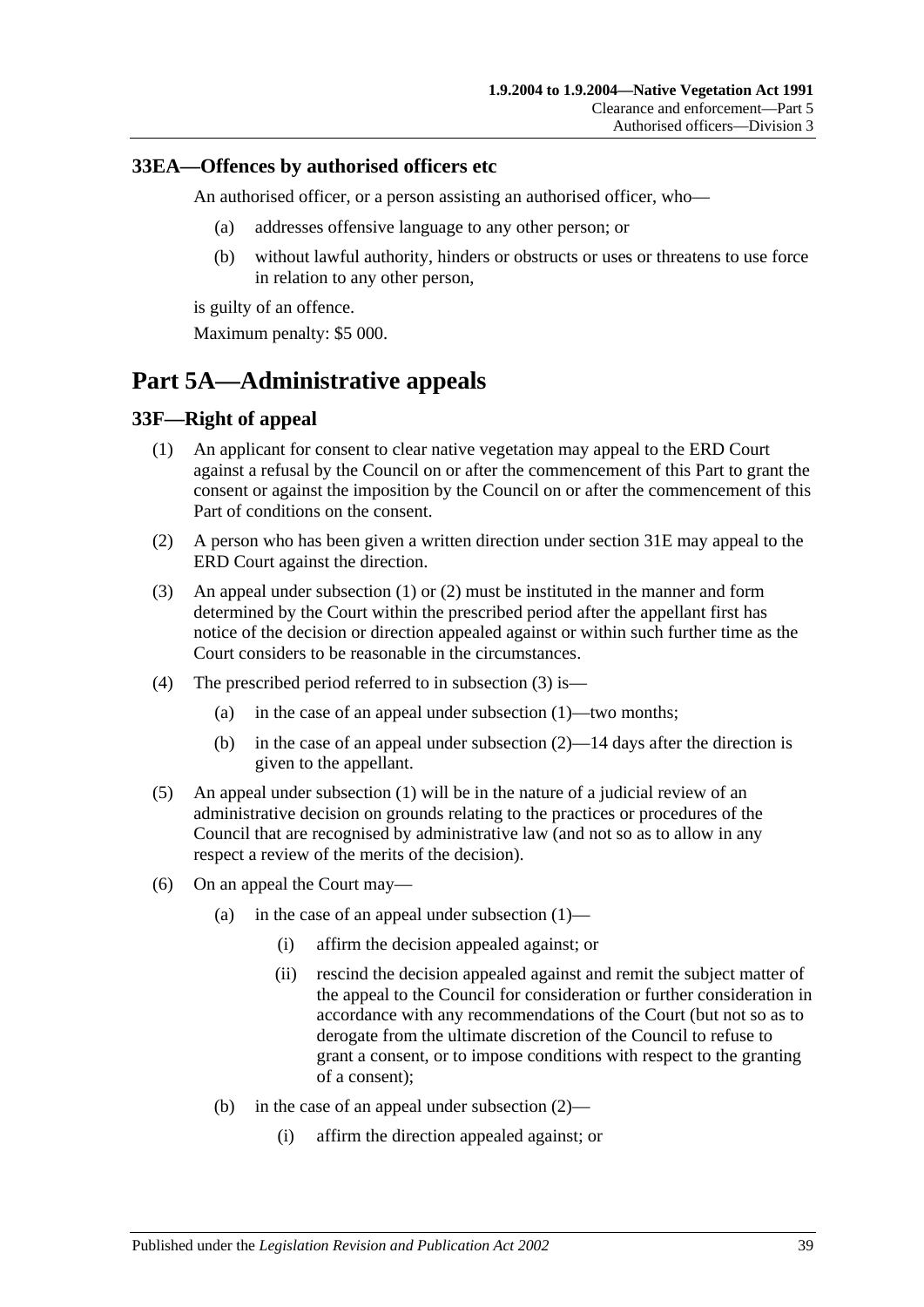- (ii) rescind the direction appealed against (but not so as to derogate from the ability of an authorised officer to give a further direction in an appropriate case after taking into account any relevant decision of the Court).
- (7) Despite subsection (1) of section 17 of the *Environment, [Resources and Development](http://www.legislation.sa.gov.au/index.aspx?action=legref&type=act&legtitle=Environment%20Resources%20and%20Development%20Court%20Act%201993)  [Court Act](http://www.legislation.sa.gov.au/index.aspx?action=legref&type=act&legtitle=Environment%20Resources%20and%20Development%20Court%20Act%201993) 1993*, a person cannot be joined under that subsection as a party to proceedings on an appeal under [subsection](#page-38-3) (1) of this section but the Court may, if it is of the opinion that there is some good reason for doing so, allow a person who is not a party to the proceedings to appear or be represented in the proceedings and, in so doing—
	- (a) produce documents and other materials; and
	- (b) make representations and submissions.

### <span id="page-39-0"></span>**33G—Expiry of Part**

This Part will expire on 1 January 2007 (and any reference to an appeal under this Part in any other section of this Act will then have no effect).

## <span id="page-39-1"></span>**Part 5B—Interest and recovery of money**

#### <span id="page-39-4"></span><span id="page-39-2"></span>**33H—Interest**

- (1) Interest accrues on an amount payable to the Council under [sections](#page-29-1) 31D and [31E](#page-30-0) and on unpaid interest under those sections in accordance with the regulations.
- (2) A person who is liable to pay an amount under the provisions referred to in [subsection](#page-39-4) (1) is also liable to pay interest that accrues, or has accrued, on or in relation to that amount.
- (3) Regulations referred to in [subsection](#page-39-4) (1) may (without limiting their scope) prescribe the time from which interest accrues.

#### <span id="page-39-3"></span>**33I—Sale of land for non-payment**

- (1) Where an amount payable under this Act, or interest in relation to such an amount, is a first charge on land and has been unpaid for one year or more, the Council may sell the land.
- <span id="page-39-5"></span>(2) Before the Council sells land in pursuance of this section, it must serve notice on the owner and occupier of the land—
	- (a) stating the period for which the amount and interest have been unpaid; and
	- (b) stating the amount of the total liability for the amount and interest presently outstanding and charged on the land; and
	- (c) stating that if that amount is not paid in full within one month of service of the notice (or such longer time as the Council may allow), the Council intends to sell the land for non-payment of the amount and interest.
- (3) A copy of a notice must be served on the registered mortgagee or encumbrancee of the land (if any).
- (4) If the outstanding amount is not paid in full within the time allowed under [subsection](#page-39-5) (2), the Council may proceed to sell the land.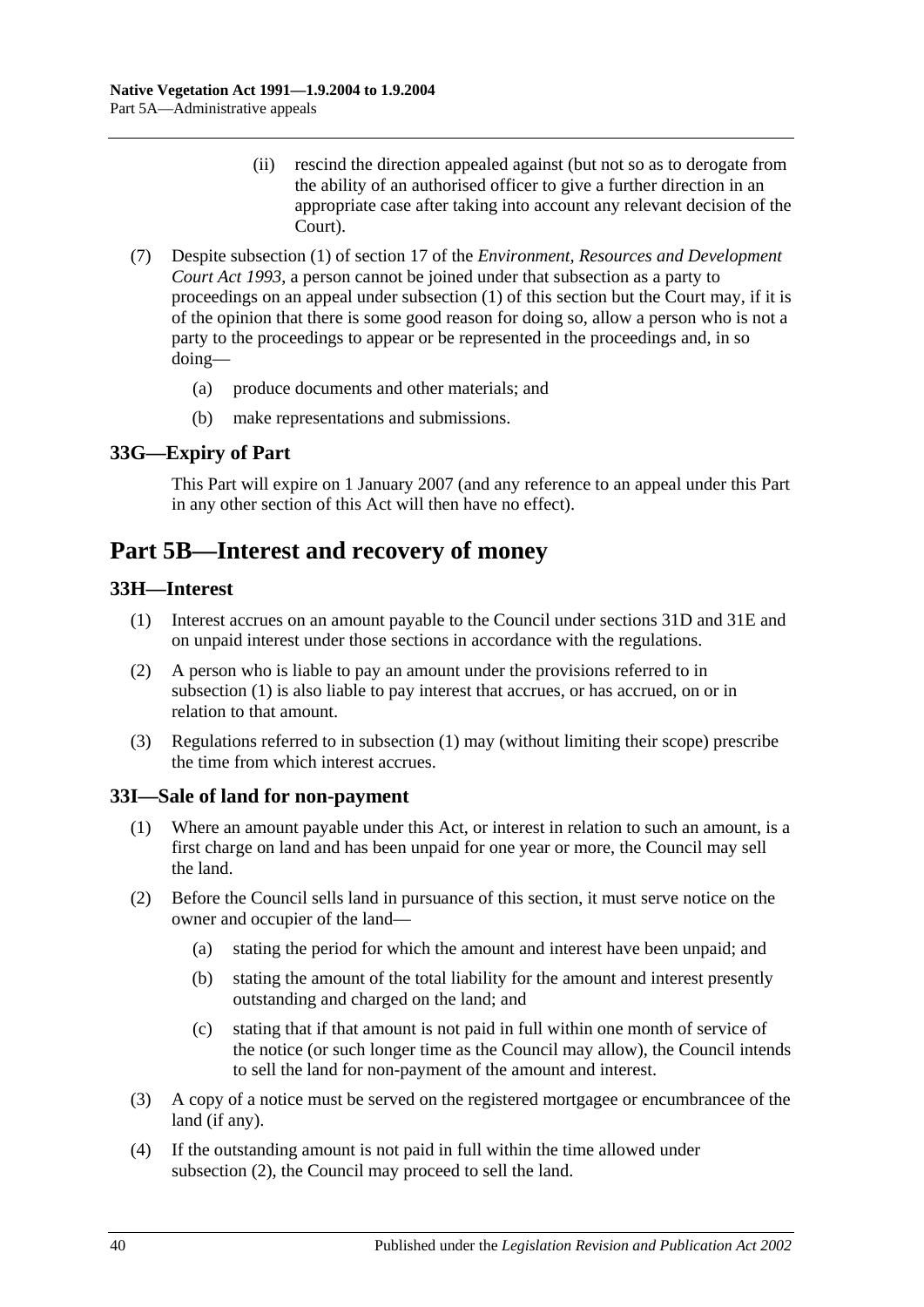- (5) The sale will, except in the case of land held from the Crown under a lease, licence or agreement to purchase, be by public auction (and the Council may set a reserve price for the purposes of the auction).
- (6) An auction under this section must be advertised on at least two separate occasions in a newspaper circulating generally throughout the State.
- (7) If, before the date of the auction, the outstanding amount and the costs incurred by the Council in proceeding under this section are paid to the Council, the Council must withdraw the land from auction.
- $(8)$  If—
	- (a) an auction fails; or
	- (b) the land is held from the Crown under a lease, licence or agreement to purchase,

the Minister may sell the land by private contract for the best price that he or she can reasonably obtain.

- (9) Any money received by the Council or the Minister in respect of the sale of land under this section will be applied as follows:
	- (a) firstly—in paying the costs of the sale and any other costs incurred in proceeding under this section;
	- (b) secondly—in discharging the liability for the amount and interest payable under this Act;
	- (c) thirdly—in discharging any liability to the Crown for rates, charges or taxes (including rates, charges or taxes that are a first charge on the land);
	- (d) fourthly—in discharging any liability to a council for rates or any other liability to a council in respect of the land;
	- (e) fifthly—in discharging any liabilities secured by registered mortgages, encumbrances or charges;
	- (f) sixthly—in discharging any other mortgages, encumbrances and charges of which the Council or the Minister (as the case may be) has notice;
	- (g) seventhly—in payment to the former owner of the land.
- (10) If the former owner cannot be found after making reasonable inquiries as to his or her whereabouts, an amount payable to the former owner must be dealt with as unclaimed money under the *[Unclaimed Moneys Act](http://www.legislation.sa.gov.au/index.aspx?action=legref&type=act&legtitle=Unclaimed%20Moneys%20Act%201891) 1891*.
- <span id="page-40-0"></span>(11) Where land is sold by the Council or the Minister in pursuance of this section, an instrument of transfer executed by the Council or the Minister (as the case may be) will operate to vest title to the land in the purchaser.
- (12) The title vested in a purchaser under [subsection](#page-40-0) (11) will be free of—
	- (a) all mortgages and charges; and
	- (b) except in the case of land held from the Crown under lease or licence—all leases and licences,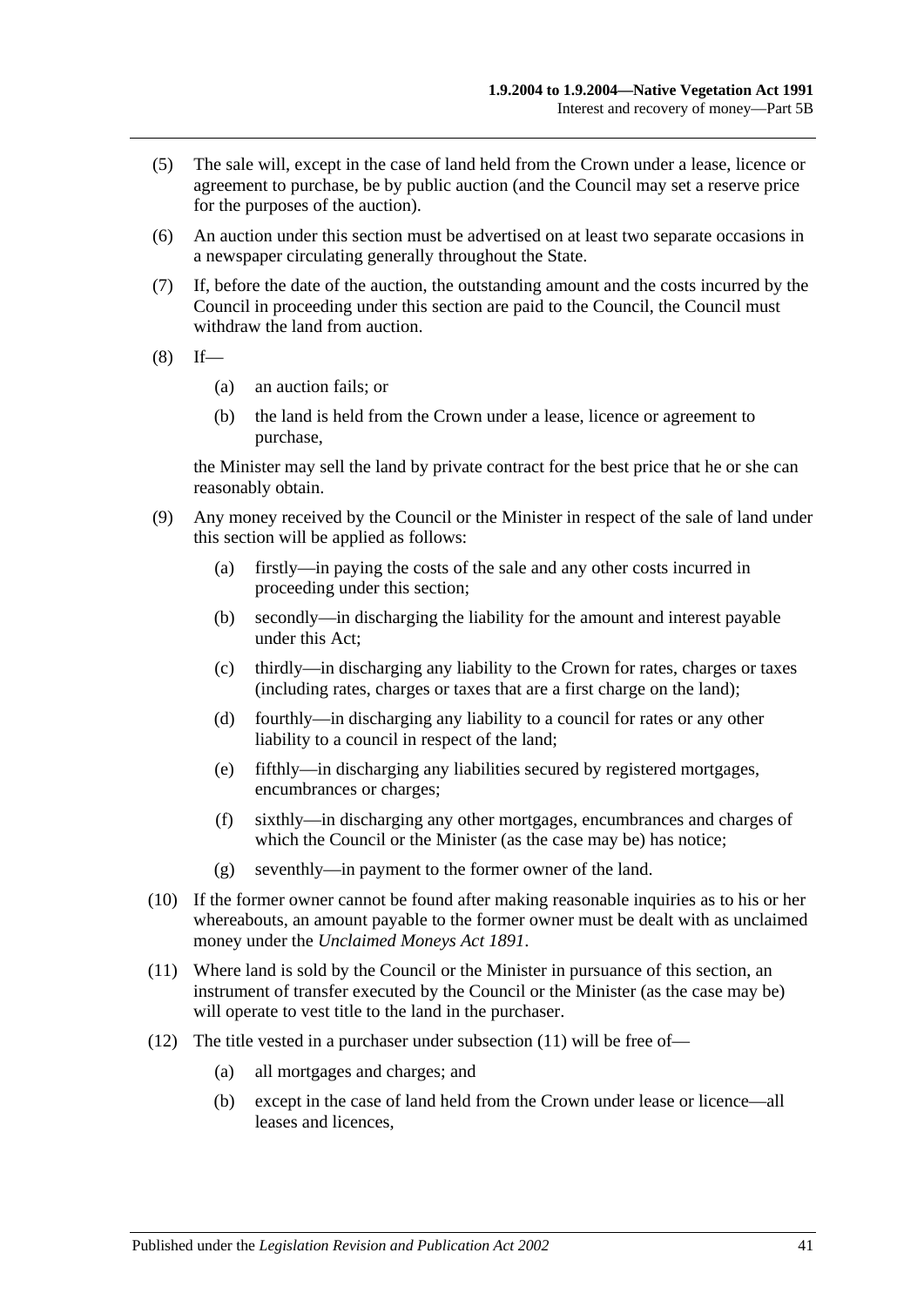(and the Registrar-General, when registering or enrolling an instrument of transfer to vest title in the purchaser, must discharge any caveat relating to the land, and may make any note or endorsement, or take any other action in relation to any instrument, certificate, register or record, as the Registrar-General thinks fit).

- (13) An instrument of transfer passing title to land in pursuance of a sale under this section must, when lodged with the Registrar-General for registration or enrolment, be accompanied by a statutory declaration made by the presiding member of the Council stating that the requirements of this section in relation to the sale of the land have been observed.
- (14) Where it is not reasonably practicable to obtain the duplicate certificate of title to land that is sold in pursuance of this section, the Registrar-General may register the transfer notwithstanding the non-production of the duplicate, but in that event he or she must cancel the existing certificate of title for the land and issue a new certificate in the name of the transferee.
- (15) A reference in this section to land, or title to land, held from the Crown under lease, licence or agreement to purchase, is a reference to the interest of the lessee, licensee or purchaser in the land.

## <span id="page-41-0"></span>**Part 6—Miscellaneous**

## <span id="page-41-1"></span>**33J—Constitution of Environment, Resources and Development Court**

The following provisions apply, subject to section [31A\(8\),](#page-27-4) in respect of the constitution of the ERD Court when exercising jurisdiction under this Act:

- (a) the Court may be constituted in a manner provided by the *[Environment,](http://www.legislation.sa.gov.au/index.aspx?action=legref&type=act&legtitle=Environment%20Resources%20and%20Development%20Court%20Act%201993)  [Resources and Development Court Act](http://www.legislation.sa.gov.au/index.aspx?action=legref&type=act&legtitle=Environment%20Resources%20and%20Development%20Court%20Act%201993) 1993* or may, if the Senior Judge of the Court so determines, be constituted of a Judge and one commissioner;
- (b) the provisions of the *[Environment, Resources and Development Court](http://www.legislation.sa.gov.au/index.aspx?action=legref&type=act&legtitle=Environment%20Resources%20and%20Development%20Court%20Act%201993)  Act [1993](http://www.legislation.sa.gov.au/index.aspx?action=legref&type=act&legtitle=Environment%20Resources%20and%20Development%20Court%20Act%201993)* apply in relation to the Court constituted of a Judge and one commissioner in the same way as in relation to a full bench of the Court;
- (c) the Court may not be constituted of or include a commissioner unless—
	- (i) in a case where only one commissioner is to sit (whether alone or with another member or members of the Court)—the commissioner; or
	- (ii) in any other case—at least one commissioner,

is a commissioner who has been specifically designated by the Governor as a person who has wide practical knowledge of, and experience in, the preservation and management of native vegetation.

## <span id="page-41-2"></span>**34—Evidentiary provisions etc**

(1) An allegation in enforcement proceedings under [Part 5 Division 2](#page-25-1) or in proceedings for an offence against this Act that vegetation is, or was, comprised of a plant or plants of a species indigenous to South Australia must be accepted as proved in the absence of proof to the contrary.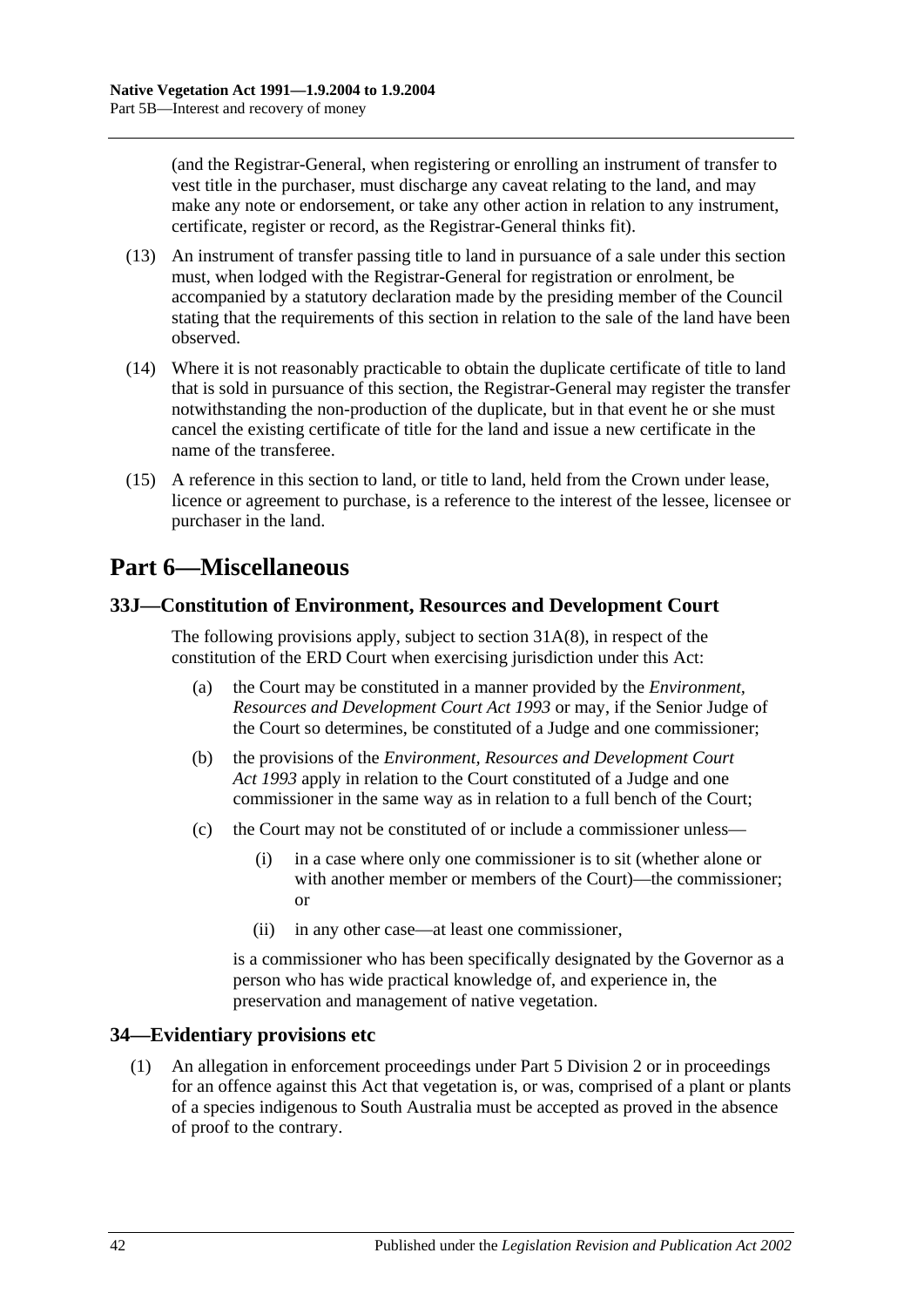- (2) Where in enforcement proceedings under [Part 5 Division 2](#page-25-1) or in proceedings for an offence against this Act it is proved that vegetation has been cleared, it must be presumed in the absence of proof to the contrary that the vegetation was cleared by the owner and occupier of the land on which it is or was growing or is or was situated.
- (3) It must be presumed in enforcement proceedings under [Part 5 Division 2](#page-25-1) and in proceedings for an offence against this Act, in the absence of proof to the contrary, that vegetation to which the proceedings relate was not intentionally sown or planted by a person.
- (3a) Where in enforcement proceedings under [Part 5 Division 2](#page-25-1) or in proceedings for an offence against this Act it appears that an alleged fact has been determined by the use of an electronic, sonic, optical, mechanical or other device by an authorised officer or person assisting an authorised officer, the alleged fact must be accepted as proved in the absence of proof to the contrary.
- (4) In any legal proceedings, an apparently genuine document appearing to be a copy of a heritage agreement certified by the Minister, is, in the absence of proof to the contrary, proof of the agreement and its terms.

### <span id="page-42-0"></span>**35—Proceedings for an offence**

- (1) Proceedings for a summary offence against this Act must be commenced—
	- (a) within 4 years of the date on which the offence is alleged to have been committed; or
	- (b) in exceptional circumstances, with the authorisation of the Minister—within 6 years of the date on which the offence is alleged to have been committed.
- (3) An apparently genuine document purporting to be under the hand of the Minister and to authorise the commencement of proceedings for an offence against this Act must be accepted in legal proceedings, in the absence of proof to the contrary, as proof of the authorisation.
- (4) A penalty payable in respect of an offence against this Act must be paid into the Fund.
- (5) An authorised officer cannot issue an expiation notice to a person alleged to have committed an offence against this Act unless the authorised officer has referred the matter to the Council and the Council has specifically authorised the issuing of the notice.

#### <span id="page-42-1"></span>**36—Assessment of costs and expenses**

For the purposes of this Act, the costs and expenses that have been or would be incurred by the Council in taking any action are to be assessed by reference to the reasonable costs and expenses that would have been or would be incurred in having the action taken by independent contractors engaged for that purpose.

### <span id="page-42-2"></span>**38—Vicarious liability**

For the purposes of this Act, an act or omission of an employee or agent will be taken to be the act or omission of the employer or principal unless it is proved that the act or omission did not occur in the course of the employment or agency.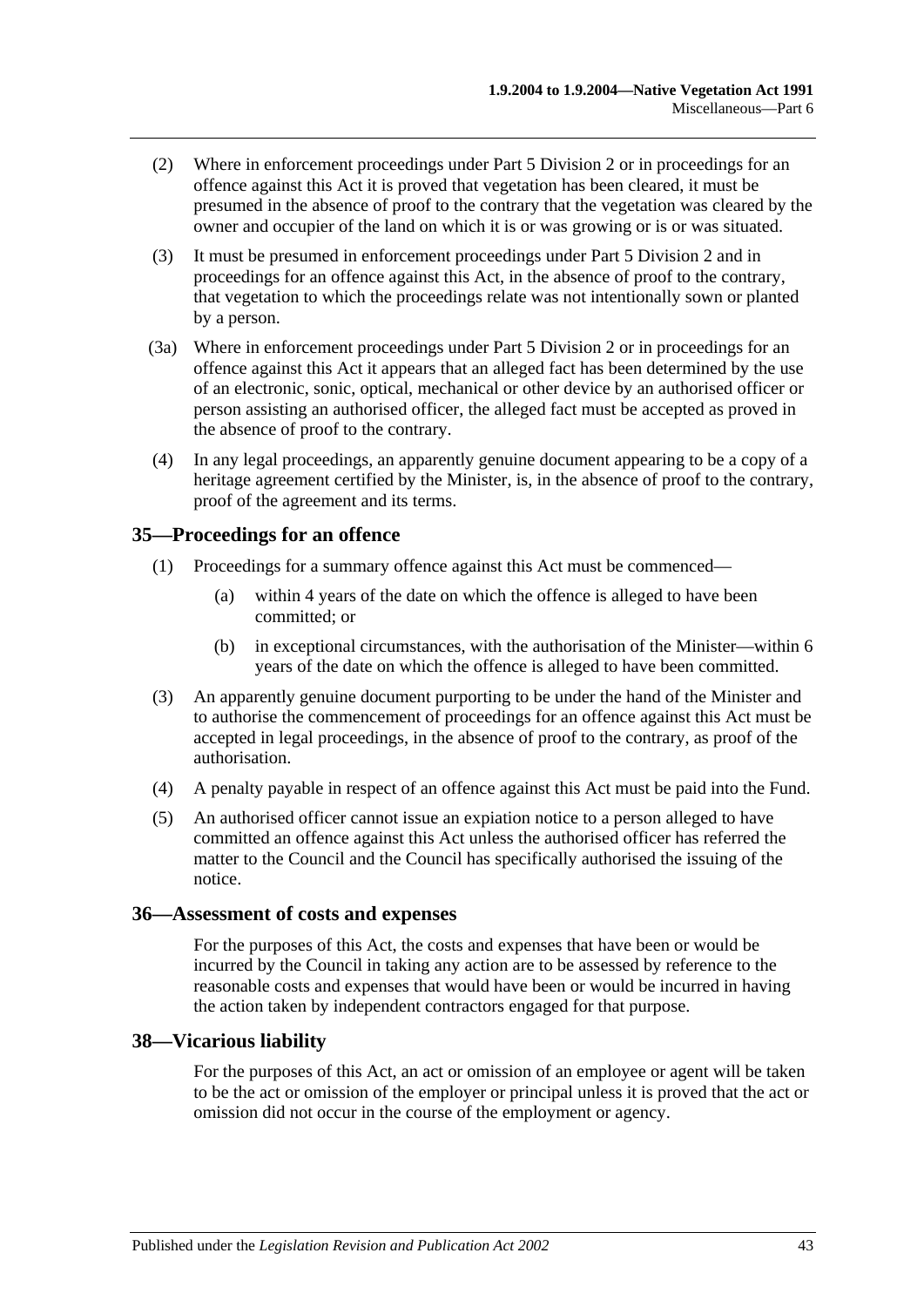#### <span id="page-43-0"></span>**39—Offences by bodies corporate**

Where a body corporate is guilty of an offence against this Act, each member of the governing body, and the manager, of the body corporate are guilty of an offence and liable to the same penalty as is prescribed for the principal offence.

#### <span id="page-43-1"></span>**40—General defence**

It is a defence to a charge of an offence against this Act if the defendant proves that the alleged offence was not committed intentionally and did not result from any failure on the part of the defendant to take reasonable care to avoid the commission of the offence.

#### <span id="page-43-2"></span>**40A—Register of applications**

- (1) The Council must maintain a public register of applications for consent to clear vegetation received by the Council under [Part 5.](#page-17-0)
- (2) The register must include—
	- (a) the name and address of the applicant; and
	- (b) the date of the application and the date on which the application was received by the Council; and
	- (c) a description of the application; and
	- (d) the location and a description of the land to which the application relates; and
	- (e) when it is made, the decision made by the Council in relation to the application; and
	- (f) any other information required by the regulations.
- (3) The register is to be made available for inspection, without fee, during ordinary office hours at the principal office of the Council.
- (4) The Council must ensure that the register can be inspected at a website determined by the Council (but is not required to have available for inspection at the website information relating to an application received by the Council before the commencement of this section unless the Council has that information in the form of electronic data).

#### <span id="page-43-3"></span>**40B—Ministerial power of delegation**

- (1) The Minister may delegate to a body or person (including a person for the time being holding or acting in a specified office or position) a function or power of the Minister under this Act.
- (2) A delegation under this section—
	- (a) must be by instrument in writing; and
	- (b) may be absolute or conditional; and
	- (c) does not derogate from the power of the Minister to act in any matter; and
	- (d) is revocable at will.
- (3) A function or power delegated under this section may, if the instrument of delegation so provides, be further delegated.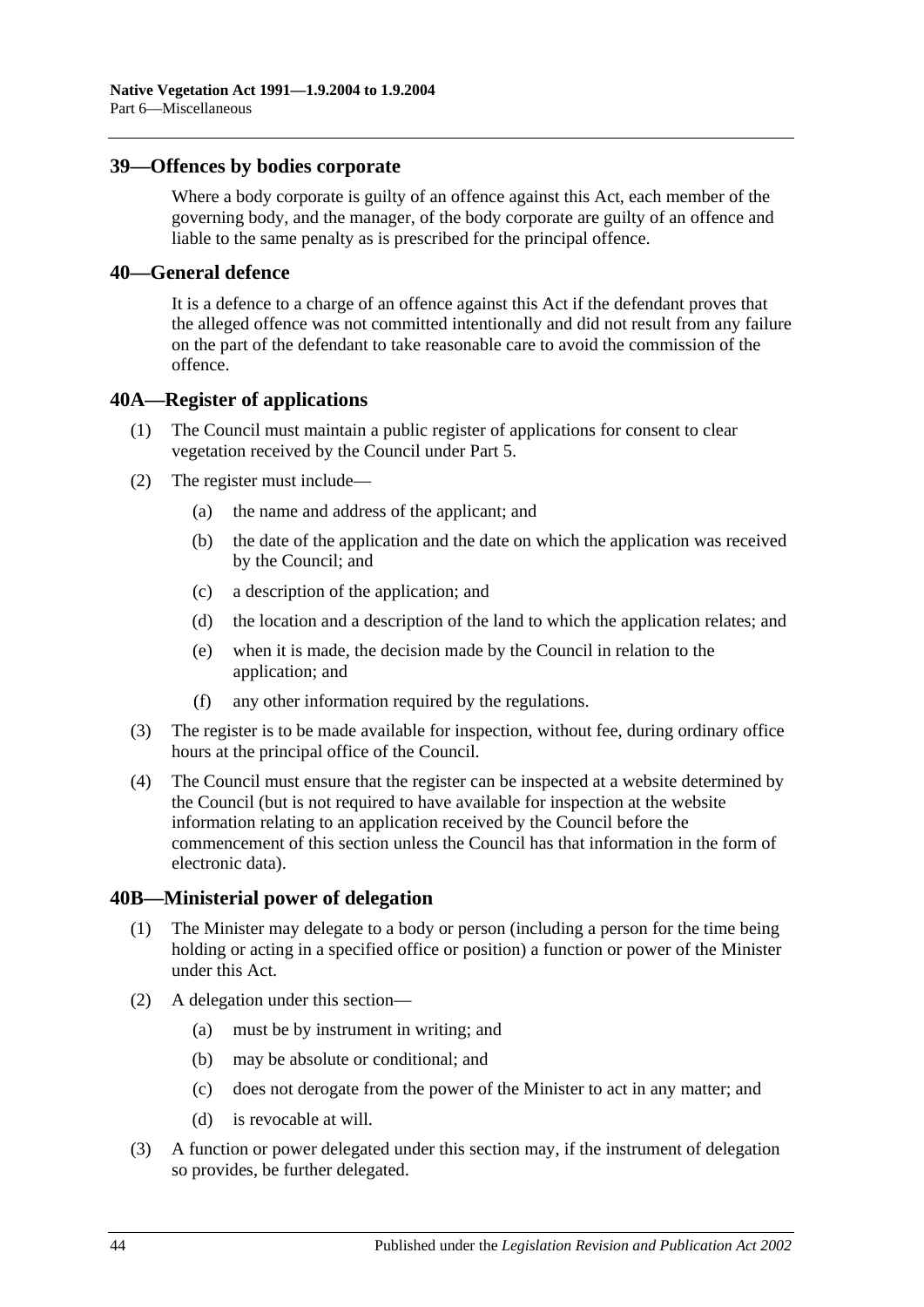#### <span id="page-44-0"></span>**41—Regulations**

- (1) The Governor may make such regulations as are contemplated by this Act, or as are necessary or expedient for the purposes of this Act.
- (2) In particular regulations may—
	- (a) amend [Schedule 1;](#page-44-1)
	- (b) prescribe and provide for the payment of fees (and provide that the amount of a fee may be prescribed as the Minister's estimate of the cost of the service provided);
	- (c) provide that money, or specified categories of money, standing to the credit of the Fund, is to be used or made available for a purpose or purposes specified by the regulations;
	- (d) empower the Council, or any other person to whom fees are payable, to remit payment of the whole or part of the fees;
	- (e) fix expiation fees, not exceeding \$500, for alleged offences against this Act.
- (3) Any such regulations—
	- (a) may apply generally throughout the State or be limited in application to a particular area; and
	- (b) may operate by reference to any factor or combination of factors and, in particular, may operate by reference to the direction or opinion of a person or body named for that purpose in the regulation; and
	- (c) may refer to or incorporate, wholly or partially and with or without modification, a code, standard, policy or other document prepared or published by a prescribed body, either as in force at the time the regulations are made or as in force from time to time.

## <span id="page-44-1"></span>**Schedule 1**

### <span id="page-44-2"></span>**1—Principles of clearance of native vegetation**

Native vegetation should not be cleared if, in the opinion of the Council—

- (a) it comprises a high level of diversity of plant species; or
- (b) it has significance as a habitat for wildlife; or
- (c) it includes plants of a rare, vulnerable or endangered species; or
- (d) the vegetation comprises the whole, or a part, of a plant community that is rare, vulnerable or endangered; or
- (e) it is significant as a remnant of vegetation in an area which has been extensively cleared; or
- (f) it is growing in, or in association with, a wetland environment; or
- (g) it contributes significantly to the amenity of the area in which it is growing or is situated; or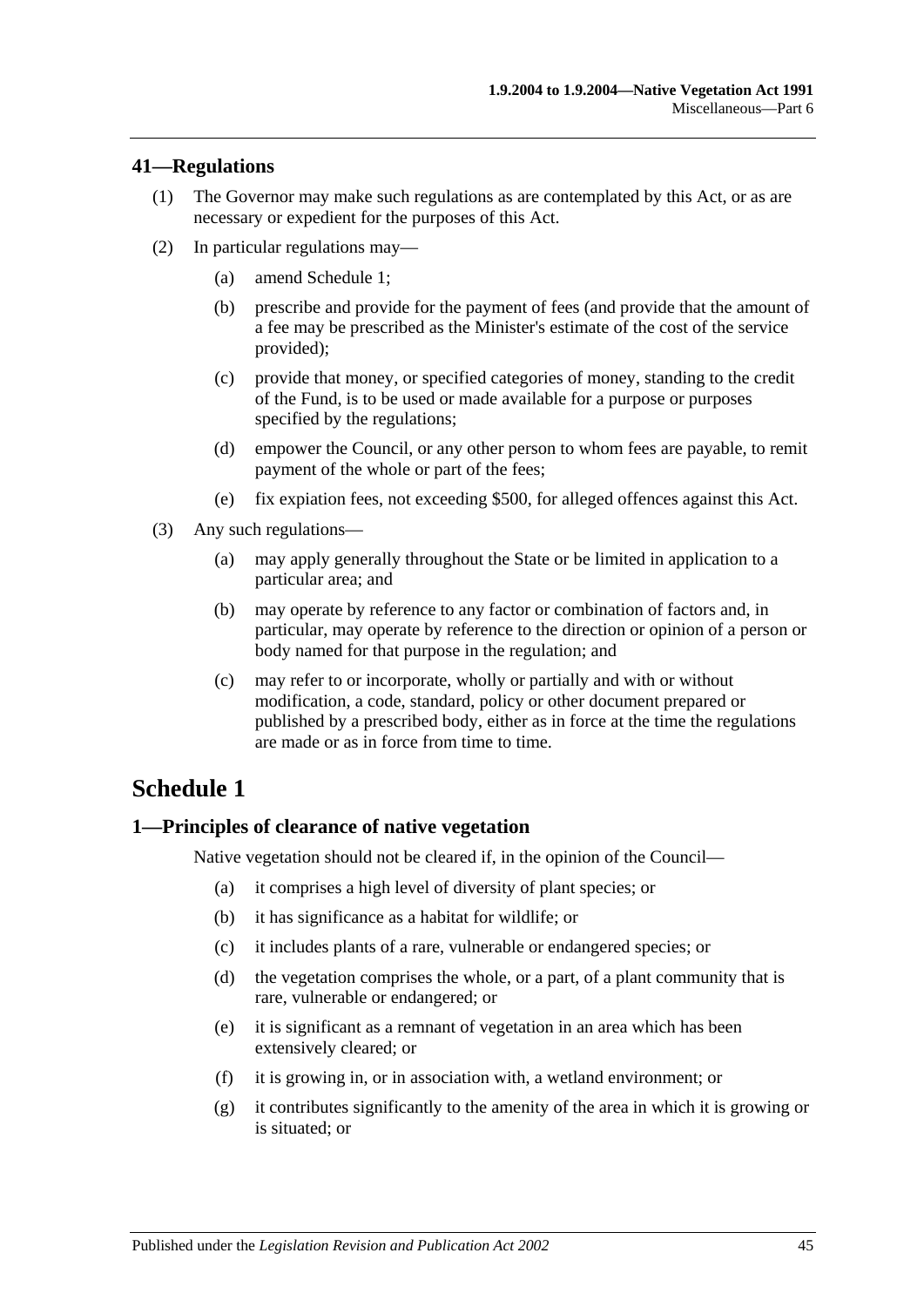- (h) the clearance of the vegetation is likely to contribute to soil erosion or salinity in an area in which appreciable erosion or salinisation has already occurred or, where such erosion or salinisation has not yet occurred, the clearance of the vegetation is likely to cause appreciable soil erosion or salinity; or
- (i) the clearance of the vegetation is likely to cause deterioration in the quality of surface or underground water; or
- (j) the clearance of the vegetation is likely to cause, or exacerbate, the incidence or intensity of flooding; or
- $(k)$
- (i) after clearance the land will be used for a particular purpose; and
- (ii) the land is the subject of assessment under section 35 of the *[Soil](http://www.legislation.sa.gov.au/index.aspx?action=legref&type=act&legtitle=Soil%20Conservation%20and%20Land%20Care%20Act%201989)  [Conservation and Land Care Act](http://www.legislation.sa.gov.au/index.aspx?action=legref&type=act&legtitle=Soil%20Conservation%20and%20Land%20Care%20Act%201989) 1989*; and
- (iii) according to that assessment the use of the land for that purpose cannot be sustained; or
- (l) the clearance of the vegetation would cause significant harm to the River Murray within the meaning of the *[River Murray Act](http://www.legislation.sa.gov.au/index.aspx?action=legref&type=act&legtitle=River%20Murray%20Act%202003) 2003*.

### <span id="page-45-0"></span>**2—Interpretation**

In this Schedule, unless the contrary intention appears—

*endangered species* means a species of plant for the time being appearing in Part 2 of Schedule 7 of the *[National Parks and Wildlife Act](http://www.legislation.sa.gov.au/index.aspx?action=legref&type=act&legtitle=National%20Parks%20and%20Wildlife%20Act%201972) 1972*;

*plant community* means plants of a species indigenous to South Australia growing in association with one another and forming a group that is distinct from other plant communities;

*rare species* means a species of plant for the time being appearing in Part 2 of Schedule 9 of the *[National Parks and Wildlife Act](http://www.legislation.sa.gov.au/index.aspx?action=legref&type=act&legtitle=National%20Parks%20and%20Wildlife%20Act%201972) 1972*;

*vulnerable species* means a species of plant for the time being appearing in Part 2 of Schedule 8 of the *[National Parks and Wildlife Act](http://www.legislation.sa.gov.au/index.aspx?action=legref&type=act&legtitle=National%20Parks%20and%20Wildlife%20Act%201972) 1972*;

*wildlife* has the same meaning as in the *[National Parks and Wildlife Act](http://www.legislation.sa.gov.au/index.aspx?action=legref&type=act&legtitle=National%20Parks%20and%20Wildlife%20Act%201972) 1972*.

## <span id="page-45-1"></span>**Schedule 2—Transitional provisions**

- 2 (1) Where an application made on or before 12 February 1991 to the Native Vegetation Authority under the repealed Act for consent to clear native vegetation had not been determined by the Authority before the repeal of Part 5 of the repealed Act—
	- (a) the repealed Act will continue to apply to, and in relation to, that application to the exclusion of this Act; and
	- (b) where the application is refused or is granted subject to conditions, Part 5 of the repealed Act will apply for the benefit of the owner of the land but a claim for the payment of money under that Part must be made within two years of the Authority's decision on which the claim is based.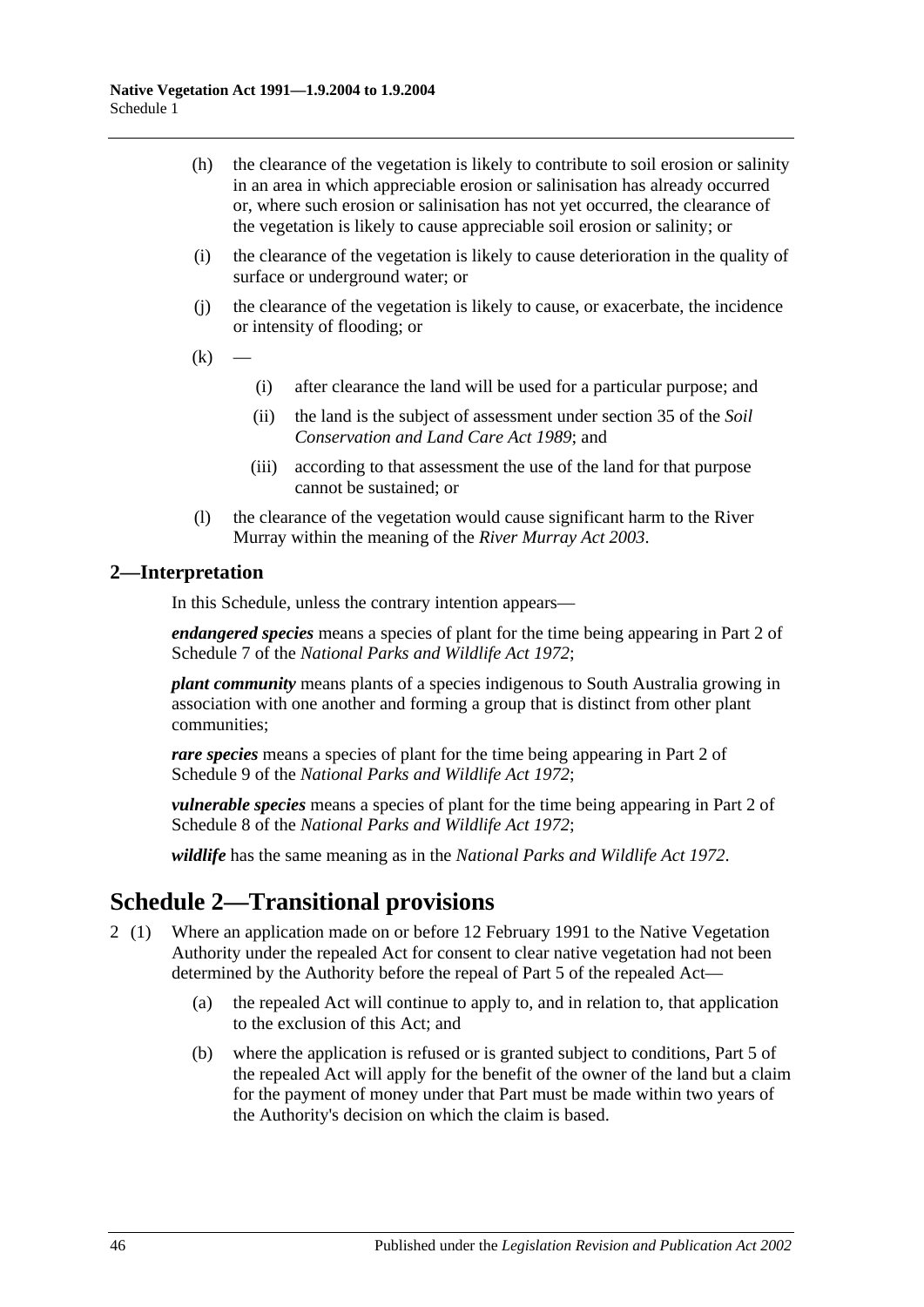- (2) Where an application made on or after 13 February 1991 to the Native Vegetation Authority under the repealed Act for consent to clear native vegetation had not been determined by the Authority at the commencement of this Act, the repealed Act (excluding Part 5) will continue to apply to, and in relation to, that application to the exclusion of this Act.
- (3) A person who, immediately before the repeal of Part 5 of the repealed Act, had the right—
	- (a) to claim the payment of money under that Part; or
	- (b) to require the Minister to enter into a heritage agreement and then claim the payment of money under that Part,

is entitled to exercise those rights within two years of the repeal of that Part.

- (4) A condition attached to the Authority's consent granted under the repealed Act (whether before or after the commencement of this Act) may be enforced under this Act as if it were attached to consent granted under this Act.
- (5) The Native Vegetation Authority continues in existence as if the repealed Act had not been repealed for the purpose of administering the repealed Act (whether pursuant to section 16 of the *[Acts Interpretation Act](http://www.legislation.sa.gov.au/index.aspx?action=legref&type=act&legtitle=Acts%20Interpretation%20Act%201915) 1915* or to this clause) and, if necessary, new appointments may be made to it.
- 3 The party to heritage agreements made before the commencement of this Act and referred to in those agreements as "the Minister" will, after the commencement of this Act, be taken to be the Minister who is, for the time being, responsible for the administration of this Act.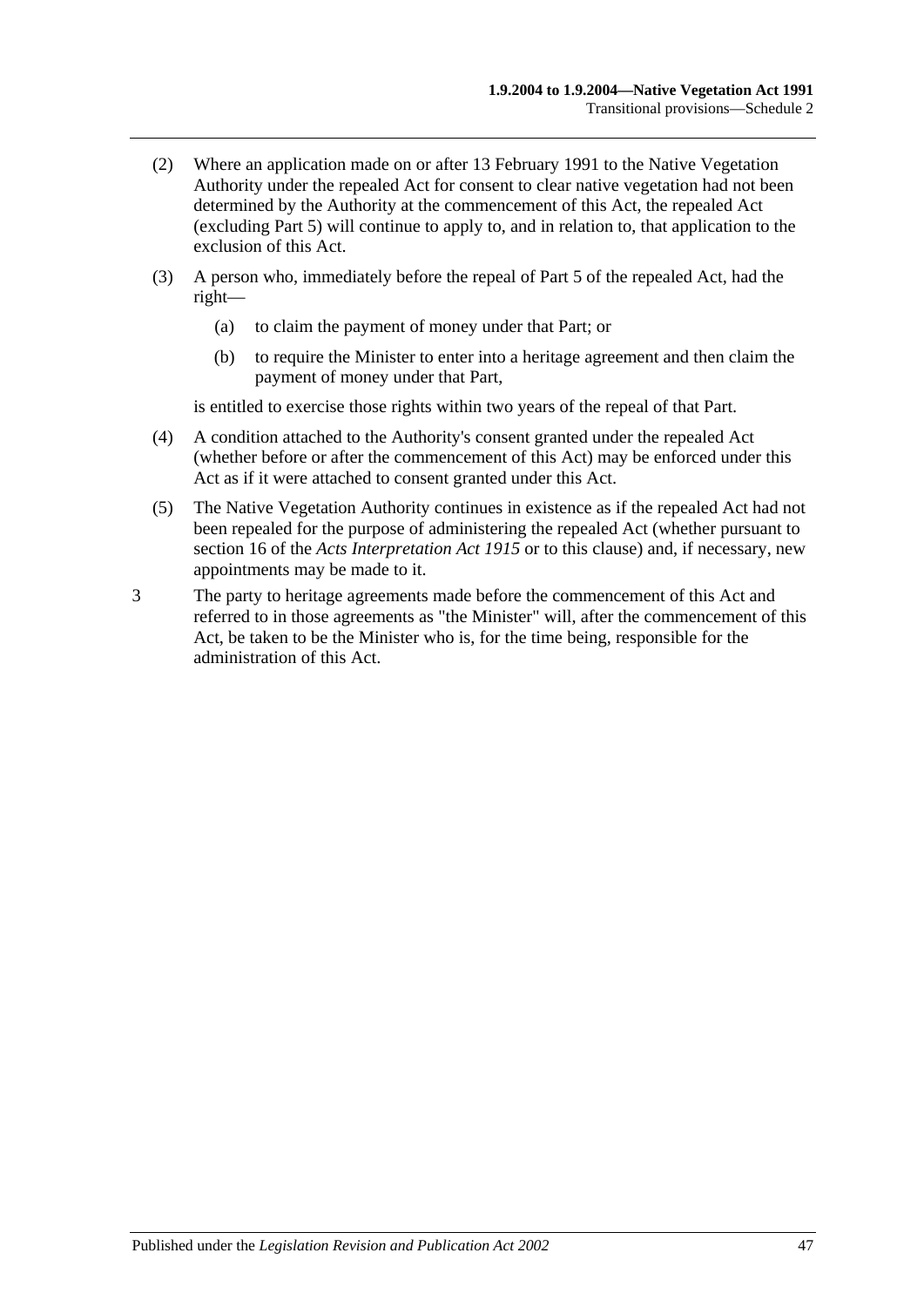# <span id="page-47-0"></span>**Legislative history**

### **Notes**

- Amendments of this version that are uncommenced are not incorporated into the text.
- Please note—References in the legislation to other legislation or instruments or to titles of bodies or offices are not automatically updated as part of the program for the revision and publication of legislation and therefore may be obsolete.
- Earlier versions of this Act (historical versions) are listed at the end of the legislative history.
- For further information relating to the Act and subordinate legislation made under the Act see the Index of South Australian Statutes or www.legislation.sa.gov.au.

## **Legislation repealed by principal Act**

The *Native Vegetation Act 1991* repealed the following:

*Native Vegetation Management Act 1985*

## **Legislation amended by principal Act**

The *Native Vegetation Act 1991* amended the following:

*South Australian Heritage Act 1978*

## **Principal Act and amendments**

| New entries appear in bold. |  |  |  |  |  |
|-----------------------------|--|--|--|--|--|
|-----------------------------|--|--|--|--|--|

| Year        | N <sub>o</sub> | Title                                                                                    | Assent     | Commencement                                                                                                                                                                                                                 |
|-------------|----------------|------------------------------------------------------------------------------------------|------------|------------------------------------------------------------------------------------------------------------------------------------------------------------------------------------------------------------------------------|
| 1991        | 16             | Native Vegetation Act 1991                                                               | 18.4.1991  | 18.4.1991 (Gazette 18.4.1991 p1294)                                                                                                                                                                                          |
| 1993        | 56             | Heritage Act 1993                                                                        | 27.5.1993  | 15.1.1994 (Gazette 27.10.1993 p1890)                                                                                                                                                                                         |
| 2000        | 88             | Development (System Improvement<br>Program) Amendment Act 2000 as<br>amended by 44/2002  | 21.12.2000 | Sch 1 (cl 4)-21.12.2002 (s 7(5) Acts<br><i>Interpretation Act 1915</i> )                                                                                                                                                     |
| 2001        | 16             | Statutes Amendment (Avoidance of<br>Duplication of Environmental<br>Procedures) Act 2001 | 17.5.2001  | Pt 5 (s 7)—14.6.2001 ( <i>Gazette 14.6.2001</i><br>p2221                                                                                                                                                                     |
| 2002        | 44             | <b>Native Vegetation (Miscellaneous)</b><br>Amendment Act 2002                           | 12.12.2002 | 19.12.2002 (Gazette 19.12.2002 p4736)<br>except ss $3(b)$ , (d)—(f), 4—14, 16—19,<br>$21-24$ , s 33F(1), (4)(a), (5), (6)(a) & (7)<br>(as inserted by $s$ 29), 32, 35, 36 and<br>Sch-25.8.2003 (Gazette 21.8.2003)<br>p3276) |
| 2003        | 35             | River Murray Act 2003                                                                    | 31.7.2003  | Sch (cl 15)-24.11.2003 (Gazette<br>20.11.2003 p4203)                                                                                                                                                                         |
| <b>2004</b> | 23             | <b>Statutes Amendment (Courts) Act</b><br>2004                                           | 8.7.2004   | Sch 1-1.9.2004 (Gazette 26.8.2004)<br><i>p3402</i> )                                                                                                                                                                         |
| 2004        | 34             | Natural Resources Management Act<br>2004                                                 | 5.8.2004   | Sch 4 (cll 24—28)—uncommenced                                                                                                                                                                                                |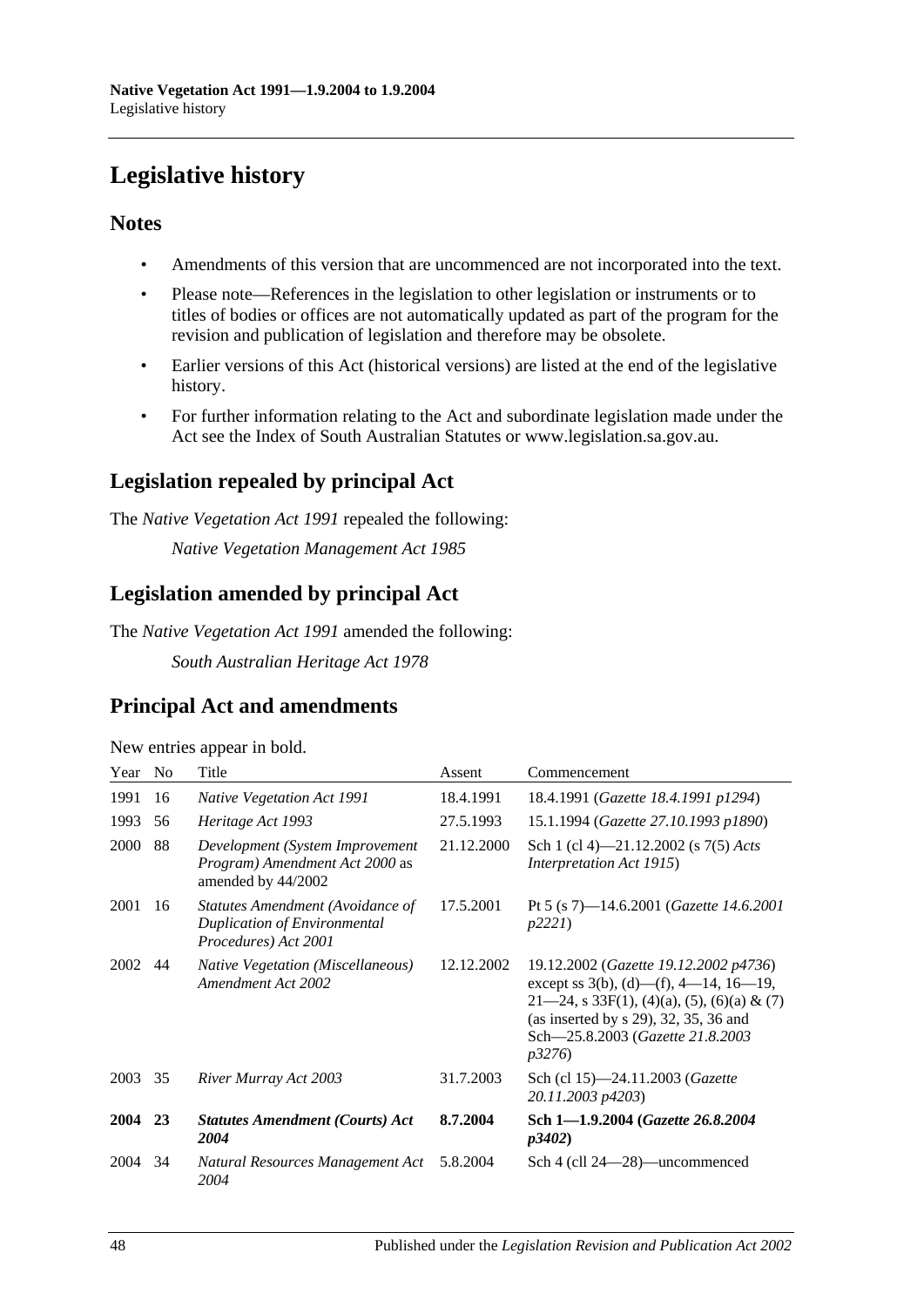## **Provisions amended**

New entries appear in bold.

Entries that relate to provisions that have been deleted appear in italics.

| Provision                              | How varied                                  | Commencement                    |  |
|----------------------------------------|---------------------------------------------|---------------------------------|--|
| Long title                             | amended by 44/2002 Sch                      | 25.8.2003                       |  |
| Pt1                                    |                                             |                                 |  |
| s <sub>2</sub>                         | deleted by 44/2002 Sch                      | 25.8.2003                       |  |
| s 3                                    |                                             |                                 |  |
| s(3(1))                                |                                             |                                 |  |
| breach                                 | inserted by $44/2002$ s $3(a)$              | 19.12.2002                      |  |
| building                               | inserted by $44/2002$ s $3(a)$              | 19.12.2002                      |  |
| conciliator                            | deleted by $44/2002 s 3(b)$                 | 25.8.2003                       |  |
| <b>ERD Court</b>                       | inserted by $44/2002$ s 3(c)                | 19.12.2002                      |  |
|                                        | heritage agreement deleted by 56/1993 Sch 2 | 15.1.1994                       |  |
| land                                   | substituted by $44/2002$ s 3(d)             | 25.8.2003                       |  |
| Murray-Darling<br>Basin                | inserted by $35/2003$ Sch cl 15(a)          | 24.11.2003                      |  |
| native vegetation                      | amended by $44/2002$ s 3(e)                 | 25.8.2003                       |  |
|                                        | amended by 35/2003 Sch cl 15(b)             | 24.11.2003                      |  |
| NRM region                             | inserted by 34/2004 Sch 4 cl 24(1)          | uncommenced-not<br>incorporated |  |
| owner                                  | amended by $44/2002$ s 3(f), Sch            | 25.8.2003                       |  |
| <b>River Murray</b><br>Protection Area | inserted by $35/2003$ Sch cl $15(c)$        | 24.11.2003                      |  |
| soil conservation<br>district          | deleted by 34/2004 Sch 4 cl 24(2)           | uncommenced-not<br>incorporated |  |
| s 3A                                   | inserted by 44/2002 s 4                     | 25.8.2003                       |  |
| s <sub>4</sub>                         |                                             |                                 |  |
| s(4(2)                                 | substituted by 44/2002 s 5                  | 25.8.2003                       |  |
| s $4(2a)$ — $(2c)$                     | inserted by 44/2002 s 5                     | 25.8.2003                       |  |
| Pt 2                                   |                                             |                                 |  |
| s <sub>6</sub>                         | amended by 44/2002 s 6                      | 25.8.2003                       |  |
| Pt <sub>3</sub>                        |                                             |                                 |  |
| Pt 3 Div 1                             |                                             |                                 |  |
| $\sqrt{s}$ 8                           |                                             |                                 |  |
| s(1)                                   | amended by 44/2002 s 7, Sch                 | 25.8.2003                       |  |
|                                        | amended by 34/2004 Sch 4 cl 25              | uncommenced—not<br>incorporated |  |
| s(3)                                   | amended by 44/2002 Sch                      | 25.8.2003                       |  |
| $s \, 8(5)$                            | deleted by 44/2002 Sch                      | 25.8.2003                       |  |
| s 11                                   |                                             |                                 |  |
| s 11(2)                                | amended by 44/2002 Sch                      | 25.8.2003                       |  |
| s 13                                   | amended by 44/2002 Sch                      | 25.8.2003                       |  |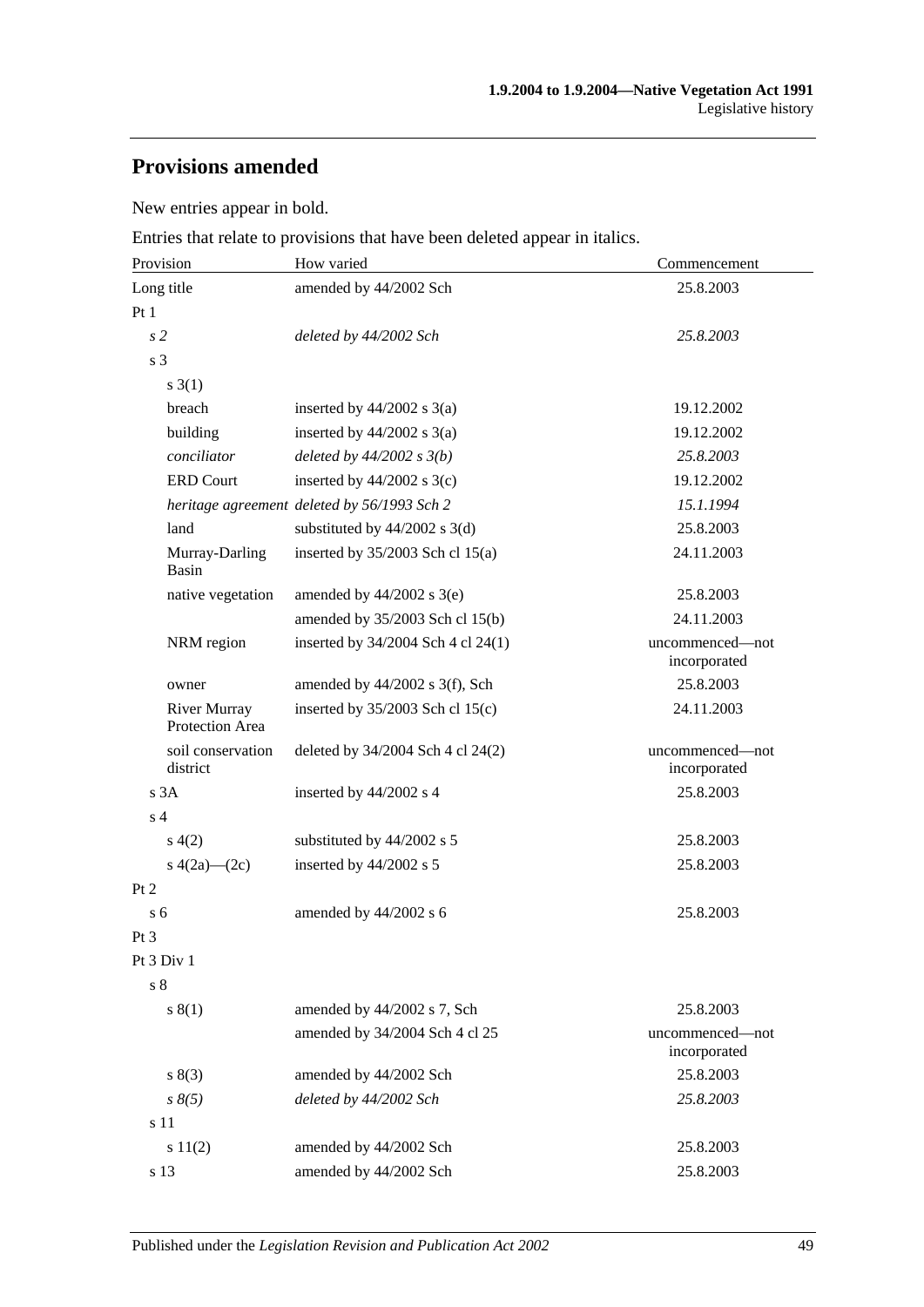#### **Native Vegetation Act 1991—1.9.2004 to 1.9.2004** Legislative history

| s <sub>14</sub>       |                                                                        |                                 |
|-----------------------|------------------------------------------------------------------------|---------------------------------|
| s 14(1)               | s 14 amended by 88/2000 Sch 1 cl 4(c), (d)                             | 21.12.2002                      |
|                       | s 14 amended and redesignated as $s$ 14(1) by<br>$44/2002$ s 8(a), (b) | 25.8.2003                       |
| s $14(2)$ and $(3)$   | inserted by $44/2002$ s $8(b)$                                         | 25.8.2003                       |
| s <sub>15</sub>       |                                                                        |                                 |
| s $15(5a)$ and $(5b)$ | inserted by 44/2002 s 9                                                | 25.8.2003                       |
| s $15(6)$ and $(7)$   | amended by 44/2002 Sch                                                 | 25.8.2003                       |
| s 15(8)               | inserted by $35/2003$ Sch cl 15(d)                                     | 24.11.2003                      |
| s 16                  |                                                                        |                                 |
| s16(2)                | amended by 44/2002 Sch                                                 | 25.8.2003                       |
| Pt 3 Div 2            | deleted by 44/2002 s 10                                                | 25.8.2003                       |
| Pt 3 Div 3            |                                                                        |                                 |
| s 21                  |                                                                        |                                 |
| $s\ 21(3)$            | amended by $44/2002$ s $11(a)$                                         | 25.8.2003                       |
| $s \, 21(3a)$         | inserted by $44/2002$ s $11(b)$                                        | 25.8.2003                       |
| $s \, 21(6)$          | substituted by $44/2002$ s $11(c)$                                     | 25.8.2003                       |
| s 21(7)               | inserted by $44/2002$ s $11(c)$                                        | 25.8.2003                       |
| Pt 4                  | heading substituted by 44/2002 s 12                                    | 25.8.2003                       |
| Pt 4 Div 1            | heading inserted by 44/2002 s 12                                       | 25.8.2003                       |
| s 23                  | substituted by 56/1993 Sch 2                                           | 15.1.1994                       |
| $s\,23(1)$            | substituted by 44/2002 s 13                                            | 25.8.2003                       |
| s 23A                 | inserted by 56/1993 Sch 2                                              | 15.1.1994                       |
| s 23A(3)              | amended by 44/2002 Sch                                                 | 25.8.2003                       |
| $s$ 23B               | inserted by 56/1993 Sch 2                                              | 15.1.1994                       |
| s 23B(3)              | amended by 44/2002 s 14                                                | 25.8.2003                       |
| $s$ 23 $C$            | inserted by 56/1993 Sch 2                                              | 15.1.1994                       |
|                       | deleted by 44/2002 s 15                                                | 19.12.2002                      |
| Pt 4 Div 2            | inserted by 44/2002 s 16                                               | 25.8.2003                       |
| Pt 4 Div 3            | heading inserted by 44/2002 s 17                                       | 25.8.2003                       |
| s 24                  |                                                                        |                                 |
| $s\,24(1a)$           | inserted by $44/2002$ s $18(a)$                                        | 25.8.2003                       |
| $s\,24(4)$            | amended by 44/2002 s 18(b)                                             | 25.8.2003                       |
| s <sub>25</sub>       |                                                                        |                                 |
| s 25(1)               | substituted by $34/2004$ Sch 4 cl 26(1)                                | uncommenced—not<br>incorporated |
| s 25(2)               | amended by 44/2002 s 19(a)                                             | 25.8.2003                       |
|                       | amended by 35/2003 Sch cl 15(e)                                        | 24.11.2003                      |
|                       | amended by 34/2004 Sch 4 cl 26(2)                                      | uncommenced-not<br>incorporated |
|                       | (d) deleted by $34/2004$ Sch 4 cl $26(3)$                              | uncommenced-not<br>incorporated |
| $s \; 25(3a)$         | inserted by $35/2003$ Sch cl 15(f)                                     | 24.11.2003                      |
| s 25(4)               | amended by 44/2002 s 19(b)                                             | 25.8.2003                       |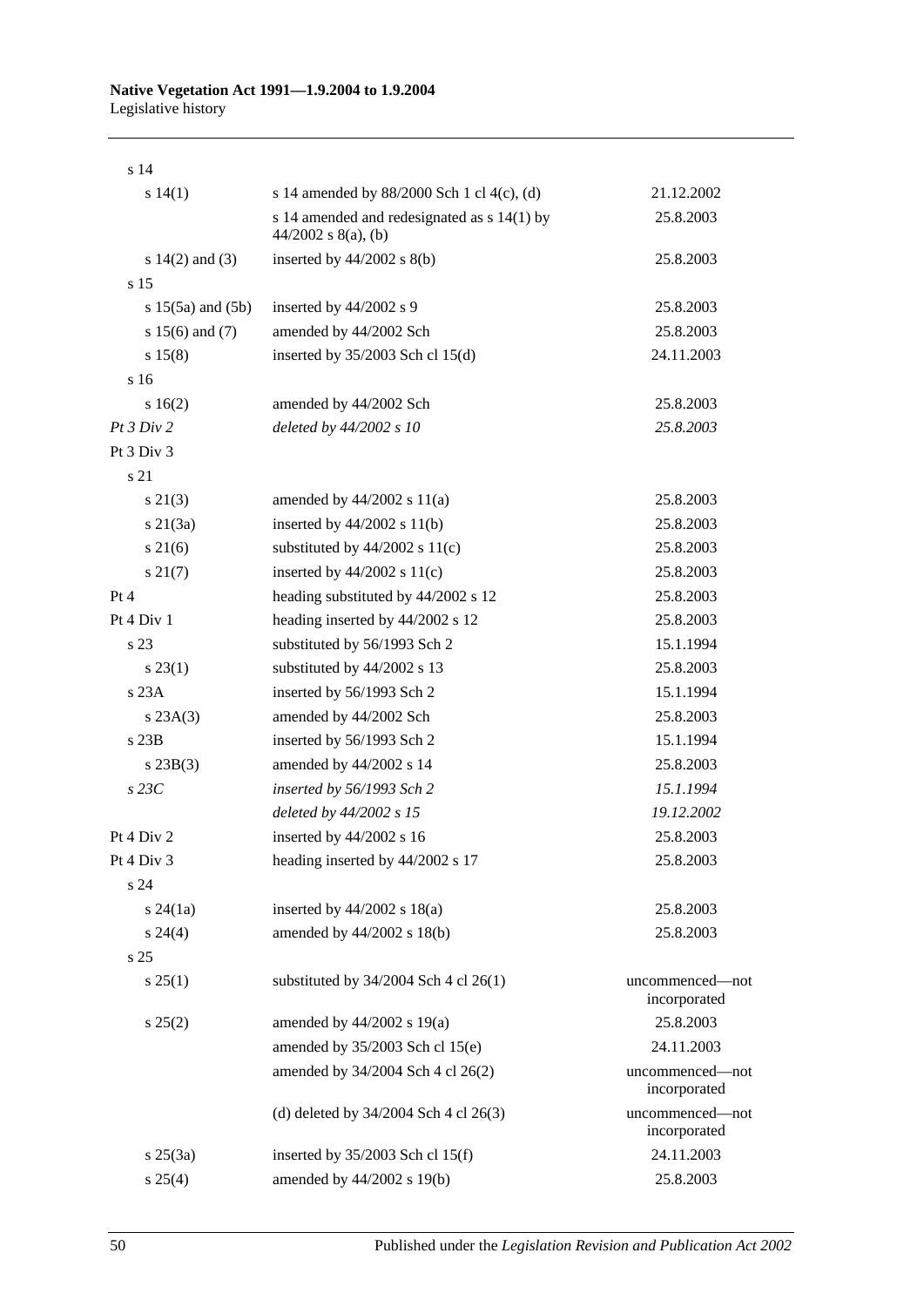| $s 25(5a)$ and $(5b)$     | inserted by $44/2002$ s 19(c)                                        | 25.8.2003                       |
|---------------------------|----------------------------------------------------------------------|---------------------------------|
| s 25(5c)                  | inserted by $44/2002$ s $19(c)$                                      | 25.8.2003                       |
|                           | substituted by $35/2003$ Sch cl $15(g)$                              | 24.11.2003                      |
|                           | substituted by $34/2004$ Sch 4 cl 26(4)                              | uncommenced—not<br>incorporated |
| $Pt\,5$                   | heading substituted by 44/2002 Sch                                   | 25.8.2003                       |
| Pt 5 Div 1                |                                                                      |                                 |
| s 26                      |                                                                      |                                 |
| s $26(1)$ and $(2)$       | amended by $44/2002$ s $20(a)$                                       | 19.12.2002                      |
| $s \; 26(2a)$             | inserted by $44/2002$ s $20(b)$                                      | 19.12.2002                      |
| $s \; 26(3)$              |                                                                      |                                 |
| the prescribed<br>period  | inserted by $44/2002$ s $20(c)$                                      | 19.12.2002                      |
| the prescribed rate       | amended by 44/2002 Sch                                               | 25.8.2003                       |
| s 27                      |                                                                      |                                 |
| $s \, 27(1)$              | s 27 amended and redesignated as $s$ 27(1) by<br>44/2002 s 21(a)—(c) | 25.8.2003                       |
| $s \frac{27(2) - (6)}{2}$ | inserted by $44/2002$ s $21(c)$                                      | 25.8.2003                       |
| s 28                      |                                                                      |                                 |
| $s\,28(2)$                | amended by 44/2002 Sch                                               | 25.8.2003                       |
| $s\,28(3)$                | amended by $44/2002$ s $22(a)$ , (b)                                 | 25.8.2003                       |
| $s \, 28(4)$ (7)          | inserted by $44/2002$ s $22(c)$                                      | 25.8.2003                       |
| s 29                      |                                                                      |                                 |
| $s\,29(1)$                | amended by 34/2004 Sch 4 cl 27(1)                                    | uncommenced-not<br>incorporated |
| $s\,29(4a)$               | inserted by 34/2004 Sch 4 cl 27(2)                                   | uncommenced—not<br>incorporated |
| s 29(5)                   | substituted by $34/2004$ Sch 4 cl $27(3)$                            | uncommenced-not<br>incorporated |
| s 29(7)                   | deleted by 34/2004 Sch 4 cl 27(4)                                    | uncommenced-not<br>incorporated |
| $s\,29(8)$                | substituted by $34/2004$ Sch 4 cl $27(5)$                            | uncommenced—not<br>incorporated |
| $s\,29(9a)$               | inserted by $35/2003$ Sch cl 15(h)                                   | 24.11.2003                      |
| s $29(10)$ and $(11)$     | substituted by $44/2002$ s $23(a)$                                   | 25.8.2003                       |
| $s\,29(12)$               | deleted by $44/2002 s 23(a)$                                         | 25.8.2003                       |
| $s\,29(15)$               | deleted by $44/2002$ s $23(b)$                                       | 25.8.2003                       |
| s 29(17)                  | inserted by $88/2000$ Sch 1 cl 4(e)                                  | 21.12.2002                      |
| s 29A                     | inserted by 16/2001 s 7                                              | 14.6.2001                       |
| s 30                      | substituted by 44/2002 s 24                                          | 25.8.2003                       |
| s 30A                     | inserted by 44/2002 s 24                                             | 25.8.2003                       |
| Pt 5 Div 2                |                                                                      |                                 |
| s 31                      | substituted by 44/2002 s 25                                          | 19.12.2002                      |
| ss 31A-31F                | inserted by 44/2002 s 25                                             | 19.12.2002                      |
| s 32                      |                                                                      |                                 |